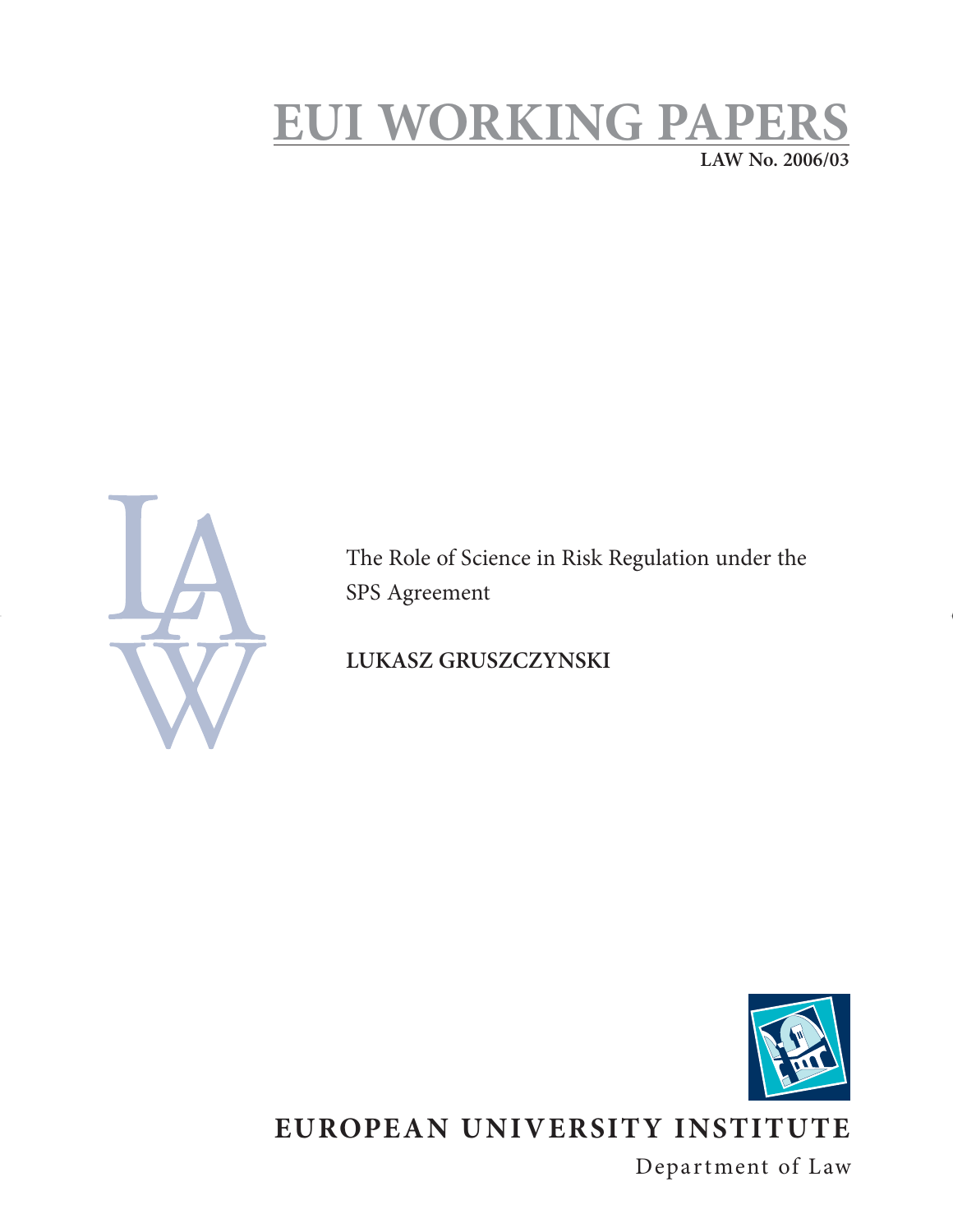**EUROPEAN UNIVERSITY INSTITUTE DEPARTMENT OF LAW**

**The Role of Science in Risk Regulation under the SPS Agreement** 

**LUKASZ GRUSZCZYNSKI** 

EUI Working Paper **LAW** No. 2006/03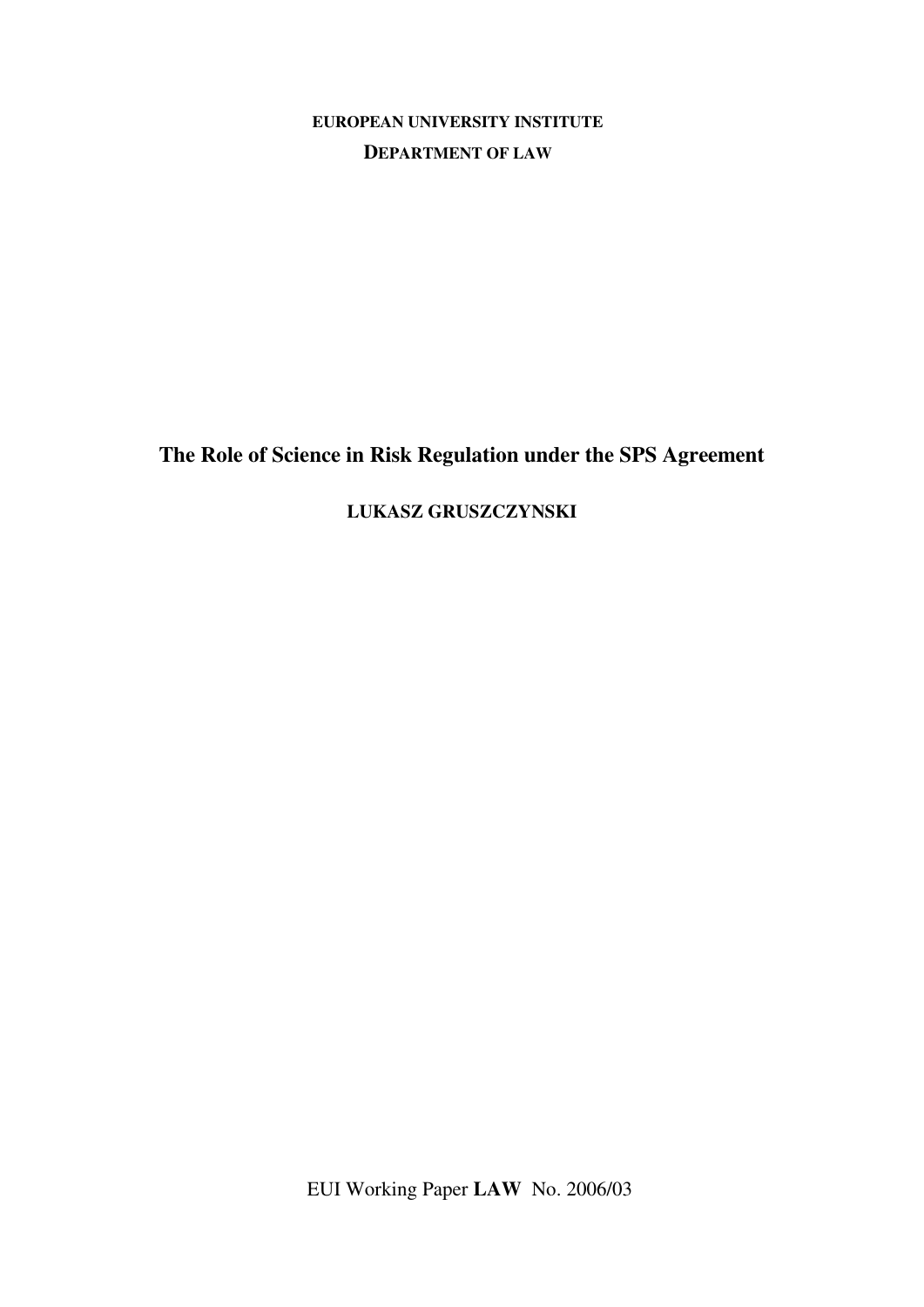This text may be downloaded freely only for personal academic purposes. Any reproductions, whether in hard copies or electronically, require the consent of the author. If cited or quoted, reference should be made to the full name of the author(s), editor(s), the title, the working paper, or other series, the year and the publisher.

ISSN 1725-6739

© 2006 Lukasz Gruszczynski

Printed in Italy European University Institute Badia Fiesolana I – 50016 San Domenico di Fiesole (FI) Italy

http://www.iue.it/ http://cadmus.iue.it/dspace/index.jsp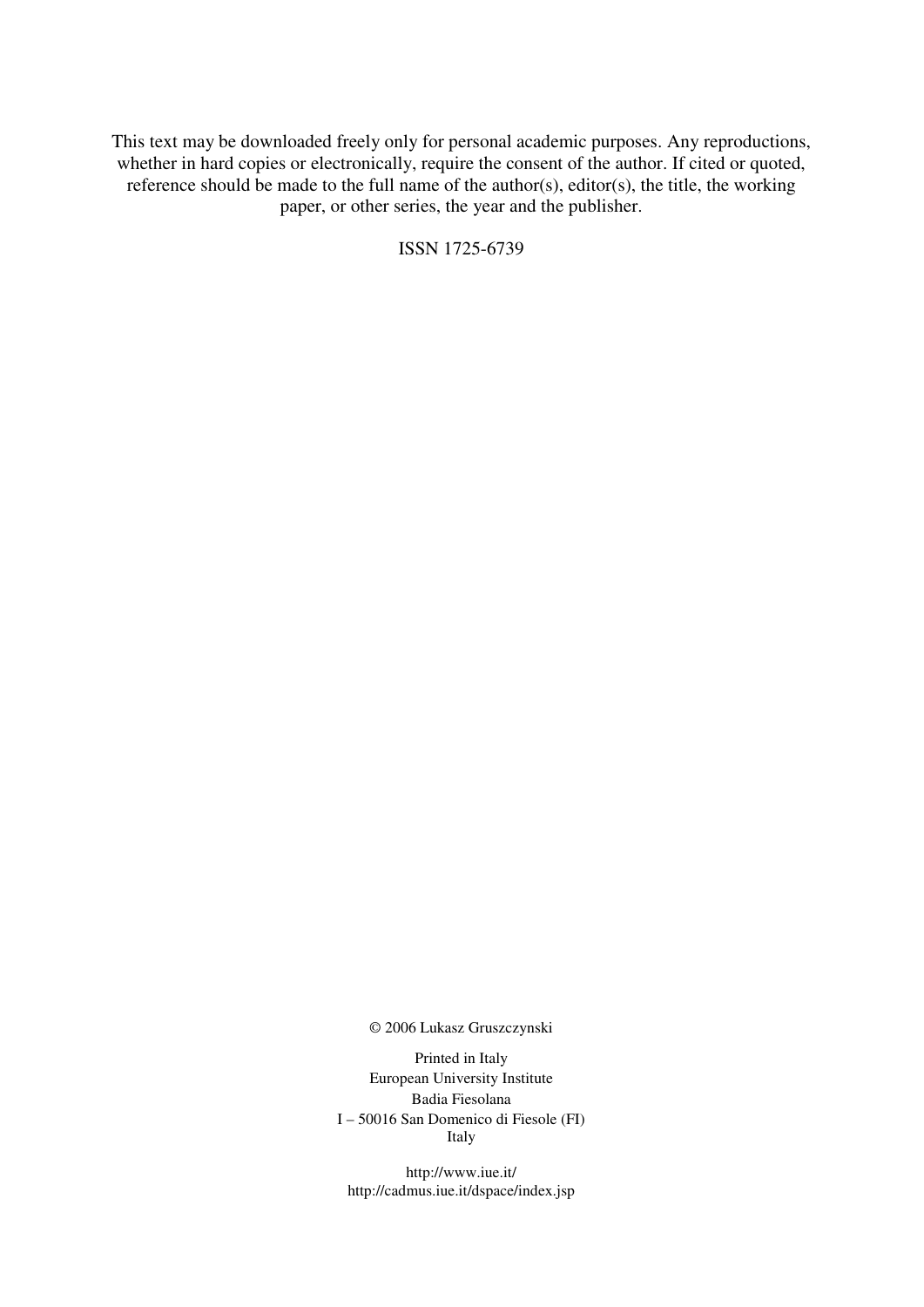#### **ABSTRACT**

This paper attempts to present a comprehensive and coherent picture of the role performed by science under the SPS Agreement and SPS case law. It argues that the approach adopted by the Appellate Body is predominantly based on a technical paradigm, supplemented, however, with some considerations arising from other paradigms.

 The paper argues that the approach adopted in the case law is generally compatible with the text of the SPS Agreement and provides a coherent SPS system. However, it also identifies certain areas which lack coherence, as certain standards seem to violate the right of the member states to establish an appropriate level of protection. These are: ascertainability of the risk as a precondition for valid risk assessment; strict specifity of the risk assessment in low-risk situations; the proportionality between the risk identified and the SPS measure; the notion of negligible risks; and the concept of likelihood in the quarantine risk assessments. The paper claims that these standards cannot be generally applied in SPS disputes as, in certain situations, they will result in the violation of the right of member states to establish an appropriate level of SPS protection.

Finally, a number of specific issues are highlighted which require further clarification in case law, such as the issue of the quality of minority scientific opinions and the relationship between the insufficiency of scientific evidence and scientific uncertainty. The paper suggests that the ultimate role ascribed to science under the SPS Agreement can be assessed only after an interpretation of those issues is provided by future case law.

# **KEYWORDS**

 WTO, SPS Agreement, Risk Regulation, Science and Risk, Risk Assessment, Risk Management, Precautionary Principle, International Trade.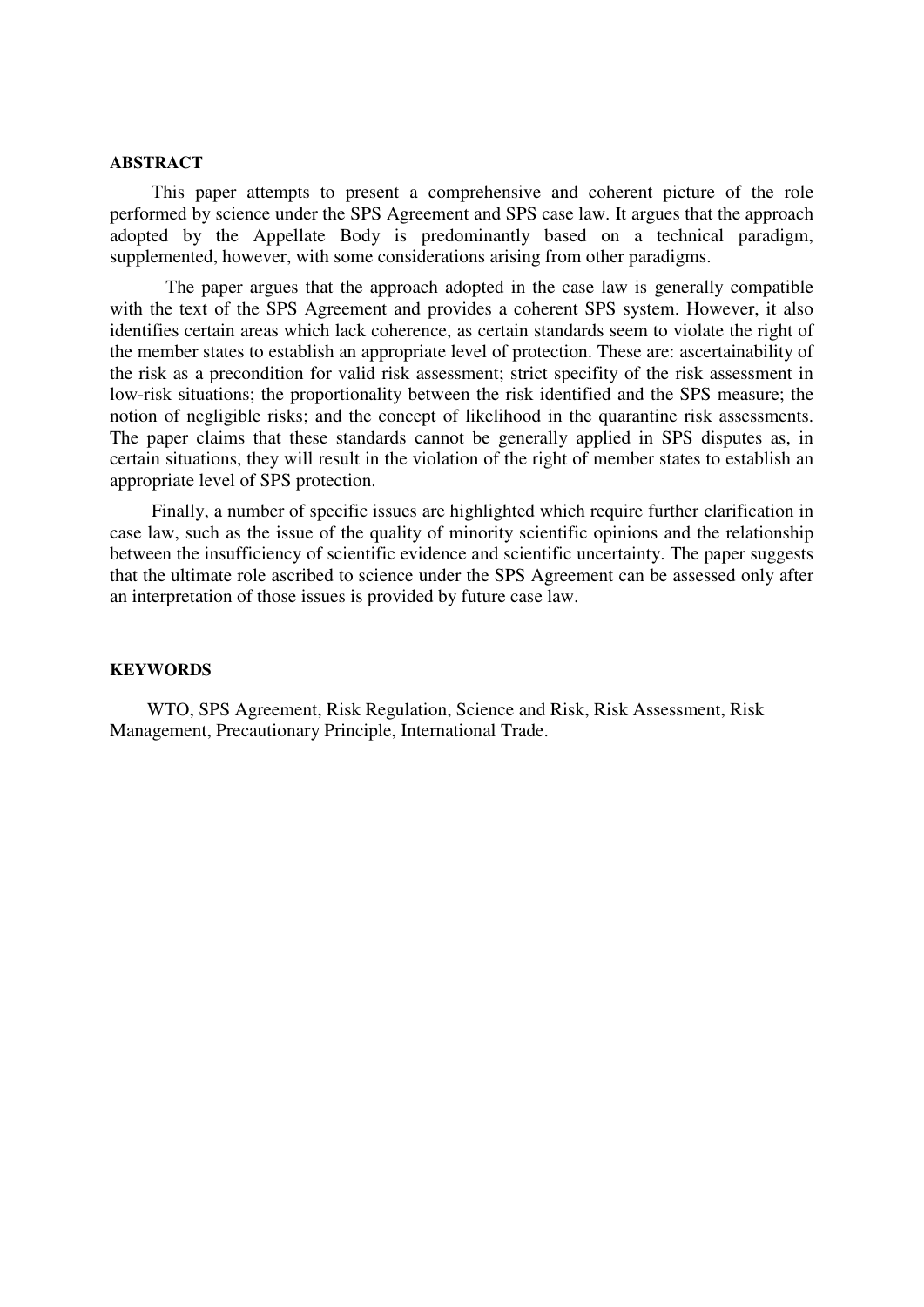# *TABLE OF CONTENTS:*

| a) Distinction between Risk Assessment and Risk Management  13                       |  |
|--------------------------------------------------------------------------------------|--|
|                                                                                      |  |
| c) Likelihood and Probability v. Potential and Possibility – Two Different Concepts? |  |
|                                                                                      |  |
| d) Minimum Magnitude of Risk, Quantitative and Qualitative Elements of Risk          |  |
| Assessment                                                                           |  |
|                                                                                      |  |
|                                                                                      |  |
| a) Rational Relationship between the Risk Assessment and SPS Measure  18             |  |
|                                                                                      |  |
|                                                                                      |  |
| 3.5 The Role of Science in the Establishment of the Appropriate Level of Protection  |  |
|                                                                                      |  |
|                                                                                      |  |
|                                                                                      |  |
|                                                                                      |  |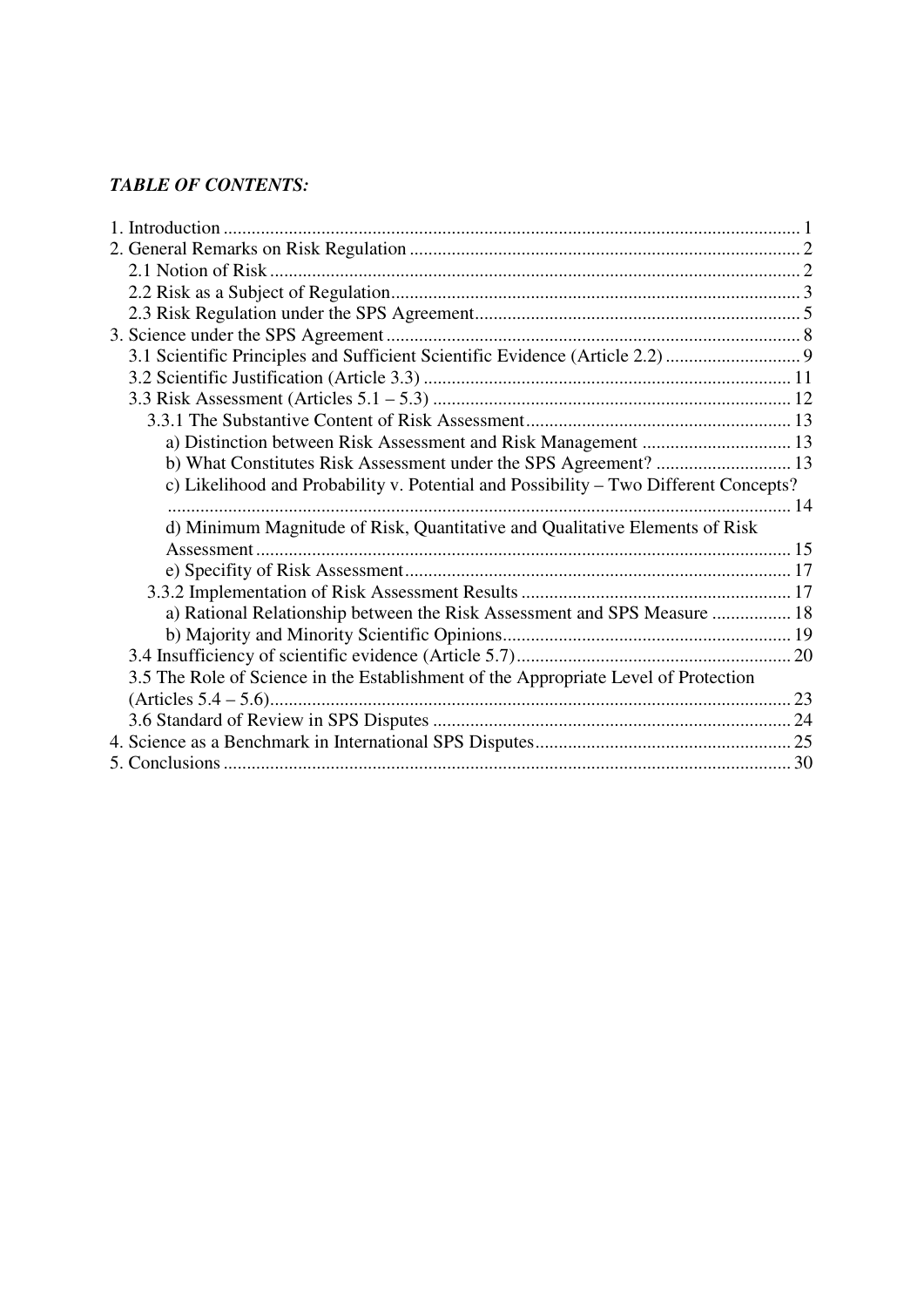# **The Role of Science in Risk Regulation under the SPS Agreement**

# **Lukasz Gruszczynski**<sup>∗</sup>

#### **1. Introduction**

 $\overline{a}$ 

The last fifty years witnessed an enormous expansion of international trade. The system created in 1947 by the General Agreement on Tariffs and Trade proved to be very successful in elimination of trade tariff barriers. By limiting tariffs, nations have gained access to foreign markets at considerably lower costs. As proposed by the theory of comparative advantage, nations should specialize in the production of those goods in which they have an advantage. Limited domestic resources, when invested in those activities, can provide the biggest gains and the total output and economic welfare can be increased. Thus, it is supposed that the development of international trade contributes to the increase of domestic and global welfare and the reduction of poverty.<sup>1</sup>

International trade liberalization coincided with the increase of national regulatory activism. This process was particularly visible in the area of risk regulation. Governments, responding to the fears and demands of their domestic constituencies, adopted a wide range of regulatory measures aimed at the protection of the environment and human health and safety. In the majority of the cases, the new regulatory initiatives served fully legitimate goals. However, it also appeared that those internal measures might take the place traditionally occupied by tariffs barriers and become an attractive vehicle for protectionism. The clash between international trade and national regulation seemed to be just a matter of time. Trading partners understood this potential danger, however the first efforts to avoid this danger proved to be unsuccessful.<sup>2</sup> It was only with the Uruguay Round that new sets of rules disciplining the regulatory activity of WTO member states were introduced. The Agreement on Technical Barriers to Trade<sup>3</sup> and the Agreement on Sanitary and Phytosanitary Measures<sup>4</sup> are particularly important in this respect. Both agreements were specifically designed to deal with the problem of non-tariff barriers to international trade. In other words, they intended to create standards for the establishment and maintenance of internal measures that might have an impact on international trade flows. Indeed, the second agreement had an almost immediate impact in disciplining environmental and food risk regulation of WTO member states.

 The SPS Agreement ascribes a special role to science. WTO member states are obliged to ensure that their SPS measures have a scientific basis and are not maintained without sufficient scientific evidence. That general rule soon became a source of deep disagreement

<sup>∗</sup> Mag. Jur., Jagiellonian University (2000), LL.M., Central European University (2002), Ph.D. Candidate, European University Institute. The author may be contacted at Lukasz.Gruszczynski@iue.it. The author would like to thank Prof. Petersmann for his valuable comments on earlier drafts of this paper. All omissions and mistakes are author's sole responsibility.

<sup>&</sup>lt;sup>1</sup> For an extensive discussion on the relationship between trade liberalization, economic growth and poverty reduction, *see* Peter Van den Bossche *The Law and Policy of the World Trade Organisation. Text Cases and Materials* (Cambridge: Cambridge University Press, 2005), at 11-19.

 $2^2$  The operation of the Standard Code adopted during the Tokyo Round is generally perceived as a failure, *see e.g.* David Victor, *The Sanitary and Phytosanitary Agreement of the WTO: An Assessment after five Years*, 32 N.Y.U.J. Int'l L. & Pol. 865, 874 (2000).

<sup>3</sup> Agreement on Technical Barriers to Trade, April 15, 1994, Marrakesh Agreement Establishing the World Trade Organization, Annex 1A, available at http://www.wto.org [hereinafter **TBT Agreement**].

<sup>&</sup>lt;sup>4</sup> Agreement on Sanitary and Phytosanitary Measures, April 15, 1994, Marrakesh Agreement Establishing the World Trade Organization, Annex 1A, available at http://www.wto.org [hereinafter **SPS Agreement**].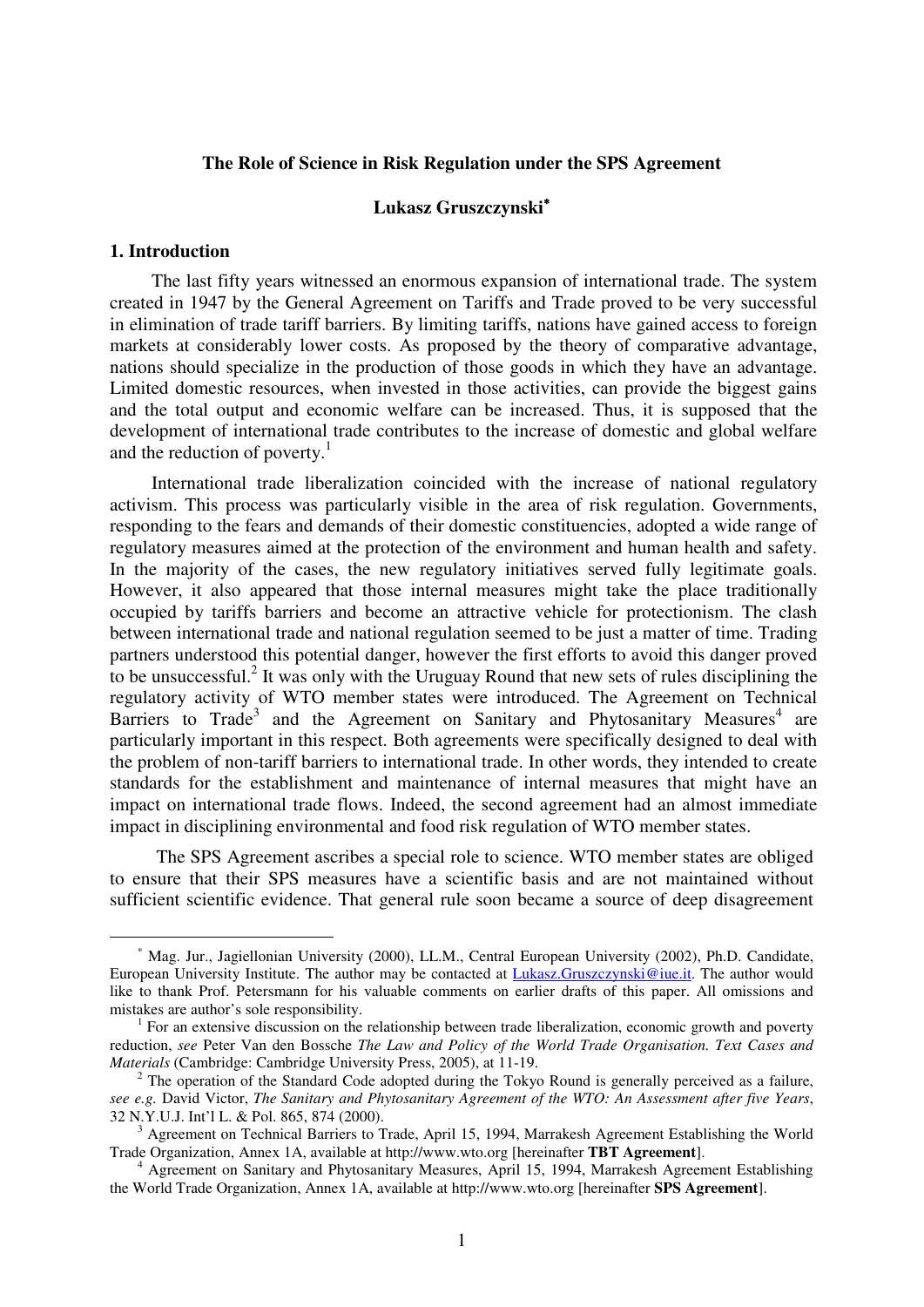among WTO member states and scholars. What is the exact role of science under the SPS Agreement? Whose science should be taken into account; the majority view or also divergent opinions? If minority opinions are relevant, should they comply with certain requirements? What kind of relationship is required between the conclusions of risk assessment, scientific evidence and an SPS measure? Is there any place for other considerations, such as cultural, economical and political factors in the process of risk assessment? When exactly may a provisional measure be undertaken? Unfortunately, the SPS Agreement does not provide clear answers to these questions. Some of them have been already addressed in the case law; some still require clarification.

The examination presented below will analyze the text of the SPS Agreement as well as the relevant case law.<sup>5</sup> My main aim is to present a comprehensive and coherent picture of the concept of science as embodied in the SPS Agreement. This includes the analysis of SPS "scientific" provisions, their mutual relationships as well as relevant WTO case law. I also intend to identify the role played by science and discuss potential problems. This paper claims, contrary to some scholars, that the Appellate Body adopted a rather sensitive approach to SPS disputes, addressing most of the controversial issues in reasonable way. At the same time, I also submit that certain standards adopted in the case law (i.e. evaluating sufficiency of scientific evidence or appropriateness of the risk assessment) are questionable, as they may impair the right of the member states to adopt an appropriate level of SPS protection.

The paper proceeds as follows: Section 2 briefly describes the basic concepts in the field of risk regulation. It also provides a short description of the system established by the SPS Agreement. Section 3 analyzes in detail the "scientific" provisions of the SPS Agreement. Thus, the textual basis of the SPS Agreement is juxtaposed with the existing case law and literature. Section 4 attempts to generalize the findings of the preceding section and provide a coherent and comprehensive picture of the role that is played by science under the SPS Agreement. This section also offers a brief overview of the current scholarship in the field. Finally, Section 5 summarizes the previous findings and draws final conclusions.

#### **2. General Remarks on Risk Regulation**

#### **2.1 Notion of Risk**

-

Risk is indispensable part of our life. We are constantly forced to confront risk. Every substance or activity has a certain potential to cause harm. Driving a car, working, skiing and even simply walking is related to a certain degree of risk. So what exactly is meant by risk? The answer is not straightforward. Risk is a very complex phenomenon, which can be described from various perspectives.<sup>6</sup> Specifically, risk can be defined within technical, economical, psychological and sociological paradigms. Note that the summary presented below does not aspire to evaluate validity or the plausibility of the paradigms. It is provided, rather, as a useful background for further analysis of the provisions of the SPS Agreement.

The first group of definitions is derived from the technical paradigm which perceives risk as the "combination of the likelihood (probability) and the harm (adverse outcome, e.g. mortality, morbidity, ecological damage) resulting from exposure to an activity or substance

<sup>&</sup>lt;sup>5</sup> For an extensive review of the facts and findings in disputes decided under the SPS Agreement, see Victor *supra* note 2; Joost Pauwelyn, *WTO Agreement on SPS Measures as Applied in the First Three SPS Disputes*, 4 J. Int'l Econ. L. 641 (1998); Joel P. Trachtman, *Decisions of the Appellate Body of the World Trade Organization*, (available at http://www.ejil.org/journal/curdevs/sr44.pdf last visited May 22, 2005).

<sup>6</sup> The subsequent discussion is based on Ortwin Renn *Concepts of Risk: A Classification*, in: Sh. Krimsky and D. Golding (eds.) *Social Theories of Risk* (Westport-London: Praeger Publishers, 1992), at 53.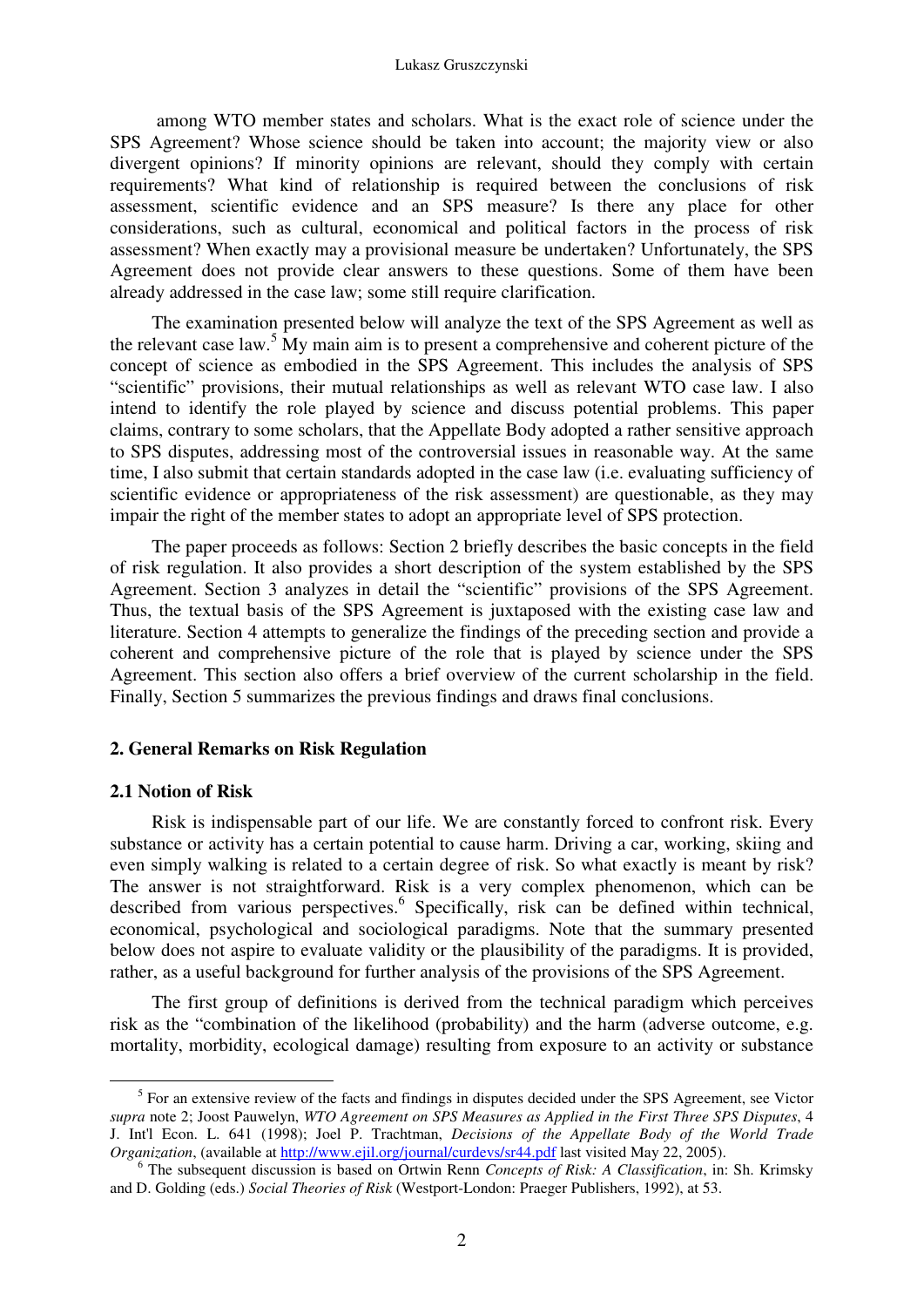(hazard)."<sup>7</sup> In other words, risk is a combination of "expected number of fatalities or injuries likely to arise in the event the risk materialized in harm."<sup>8</sup> Within that paradigm risk is assessed on the basis of statistical data, scientific information and probability techniques.

The second group relies on economic perspectives. Risk is also perceived as the combination of probability and harm. However, the harm is defined as a subjective utility (i.e. satisfaction and dissatisfaction). As pointed out by Renn, under the economic paradigm, "the relevant criteria are the subjective satisfaction with the potential consequences rather than predefined list of undesirable effects."<sup>9</sup>

The third group of definitions, which can be gathered within the psychological paradigm, defines risk as a function of individual perception. Consequently, risk is not absolute and varies from person to person. These theories stress the fact that the public perception of risk might differ significantly from the results reached by the experts within the technical paradigm. In short, the public perception of risk is different from the perception of technical experts. That phenomenon is partly caused by the lack of information on the side of the general public but also - which is stressed by advocates of this paradigm - by the fact that the popular perception of risk includes elements, which are excluded in scientific risk assessment. Those elements include: the catastrophic nature of risk, the controllability of risk, the permanent nature of loss, the equitable distribution of the danger and potential benefits from risk, the possibility of victims' identification, the voluntariness of exposure, and the gravity of potential outcome.<sup>10</sup>

The fourth group, covered by the sociological paradigm, consists of a great array of different definitions. The common feature is an emphasis on the phenomenon of "the social processing of the risk<sup>"11</sup> (i.e. risk is socially defined and subsequently socially filtered) as well as the problem of risk distribution. That group also stresses the role which is played by the media in shaping the perception of risks.<sup>12</sup> Closely related to the sociological paradigm, are cultural approaches to risk. Those approaches perceive risk as a social and cultural construct. Thus, they emphasize the importance of cultural factors in constructing the notion of risk.

#### **2.2 Risk as a Subject of Regulation**

In the majority of modern societies, the problem of risk is predominantly addressed through governmental regulation. That includes different types of risk, such as environmental, occupational, medicinal and the risk related to food and feedstuffs. State intervention is generally justified by the need to minimize the level of risk exposure and distribute the costs of risk in socially acceptable ways. At the same time, it is also stressed that the market alone cannot properly address the problem of risk. In consequence, risk regulation is perceived as an indispensable instrument for dealing with risk. The characteristic feature of modern risk

<sup>7</sup> Jonathan B. Wiener & Michael D. Rogers, *Comparing Precautions in the US and Europe*, 5 (4) Journal of Risk Research 317, 320 (2002).

<sup>8</sup> Jeremy Fraiberg & Michael J. Trebilcock, *Risk Regulation: Technocratic and Democratic Tools for Regulatory Reform*, 43 McGill L.J. 835, 863 (1998).

 $9^9$  Renn *supra* note 6, at 62.

<sup>&</sup>lt;sup>10</sup> Jan Bohanes, *Risk Regulation in WTO Law: A Procedure-Based Approach to the Precautionary Principle*, 40 Colum. J. Transnat'l L. 323, 358 (2002); *see also generally*, Paul Slovic, *Perception of Risk*, 236 Science 280 (1987).

<sup>11</sup> Renn *supra* note 6, at 73.

<sup>12</sup> *See e.g.* Dorothy Nelkin, *Selling Science: How the Press Covers Science and Technology* (New York: WH Freeman, 1987), at 3.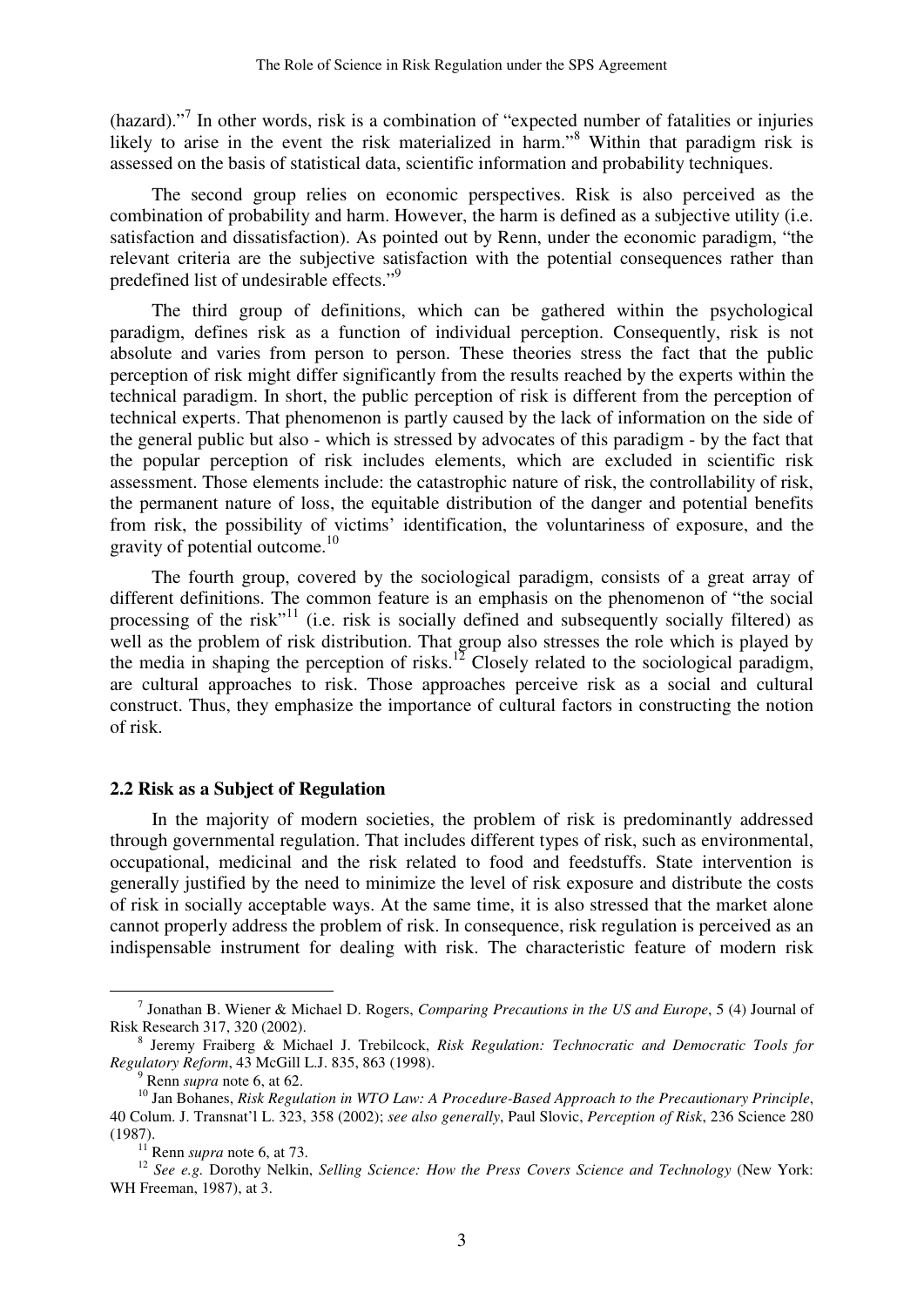regulation is that it tends to address risk before is materializes. Rather, it aims at prediction and prevention of risk than compensation for damages.<sup>13</sup> Consequently, risk regulation provides *ex-ante* solutions to risk situations.<sup>14</sup>

Risk regulation draws from technical, psychological and cultural paradigms. The theory of risk regulation usually makes a distinction between three elements of the risk regulatory process: risk assessment (based predominantly on the technical paradigm), risk management and risk communication (both based on the combination of all the above paradigms).<sup>15</sup> Again, all those terms can be defined in various different ways.<sup>16</sup> The prevalent view describes risk assessment as a process of probabilistic estimation of the potential adverse health or environmental effects of a substance*,* process, action or event*,* determined according to scientifically plausible methods. The goal of risk assessment is to provide risk managers with the information necessary for rational decision-making. Science plays a predominant role in that phase. It "identifies areas for regulatory action, while limiting the field of possible responses."<sup>17</sup> Science is deemed to provide neutral and rational advice to political bodies responsible for subsequent risk decisions.

Risk management is defined as "a process of identifying, evaluating, selecting and implementing actions to reduce risk."<sup>18</sup> Risk management reflects the preferences of a particular society for an acceptable level of risk exposure. It is based on a number of factors, such as the costs and benefits of regulation of the particular risk, societal values and preferences, and technical feasibility. Risk communication is understood as the two-way "flow of information and risk evaluation … between academic experts, regulatory practitioners, interests groups, and the general public."<sup>19</sup> The aim of risk communication is to influence the trust of the general public and increase support for regulatory decisions.

The risk analysis, as described above, is not free from legitimate criticism. The experts in this field indicate a number of inherited limitations in the scientific risk assessment.<sup>20</sup> It is pointed out that real-life situations are composed of a great number of variables. This is

<sup>&</sup>lt;sup>13</sup> Jacqueline Peel, *Risk Regulation under the WTO SPS Agreement: Science as an International Normative Yardstick? Jean Monnet Working Paper 2002/04 (available at Yardstick?* Jean Monnet Working Paper 2002/04 (available at http://jeanmonnetprogram.org/papers/04/040201.html last visited May 20, 2005), at 5.

<sup>14</sup> Fraiberg & Trebilcock *supra* note 8, at 841.

<sup>&</sup>lt;sup>15</sup> However, it should be noted that there are number of authors questioning the strict distinction between risk assessment and risk management, *see e.g.* Ellen K. Silbergeld *Risk Assessment and Risk Management: An Uneasy Divorce*, in: D. Mayo & R. Hollander (eds.) *Acceptable Evidence: Science and Values in Risk Management* (London: Oxford University Press, 1991).

<sup>16</sup> *See e.g.* William W. Lowrance *Of Acceptable Risk: Science and the Determination of Safety* (Los Altom: WM. Kaufmann, 1976), at 8; NRC/NAS Committee on the Institutional Means for Assessment of Risks to Public Health, Risk Assessment in the Federal Government (1983), at 18 (available at http://nap.edu/books/0309033497/html/R1.html, last visited on May 10, 2005); Vincent T. Covello & Miley W. Merkhofer *Risk Assessment Methods Approaches for Assessing Health and Environmental Risk* (New York: Plenum Press, 1993), at 210; David A. Wirth, The *Role of Science in the Uruguay Round and NAFTA Trade Disciplines*, 27 Cornell Int'l L. J. 817, 833-34 (1994).

<sup>17</sup> Jeffery Atik, *Science and International Regulatory Convergence*, 17 Nw. J. Int'l L. & Bus. 736, 737 (1996/97).

<sup>18</sup> The Presidential/Congressional Commission on Risk Assessment and Risk Management 1 *Framework for Environmental, Health Risk Management* (1997), at 1.

<sup>19</sup> William Leiss, *Three Phases in the Evolution of Risk Communication Practice*, 545 Annals 85, 86 (1996), note that there are also one-way definitions of risk communication, for details *see* Baruch Fischhoff *Risk Perception and Communication Unplugged: Twenty Years of Process* in: R. Löfstedt & L. Frewer (eds.) *The Earthscan Reader in Risk and Modern Society* (London: Earthscan Publications, 1998), at 133-145.

<sup>20</sup> *See e.g.* Vern R. Walker, *The Myth of Science as Neutral Arbiter for Triggering Precaution*, 26 B.C. Int'l & Comp. L. Rev. 197 (2003).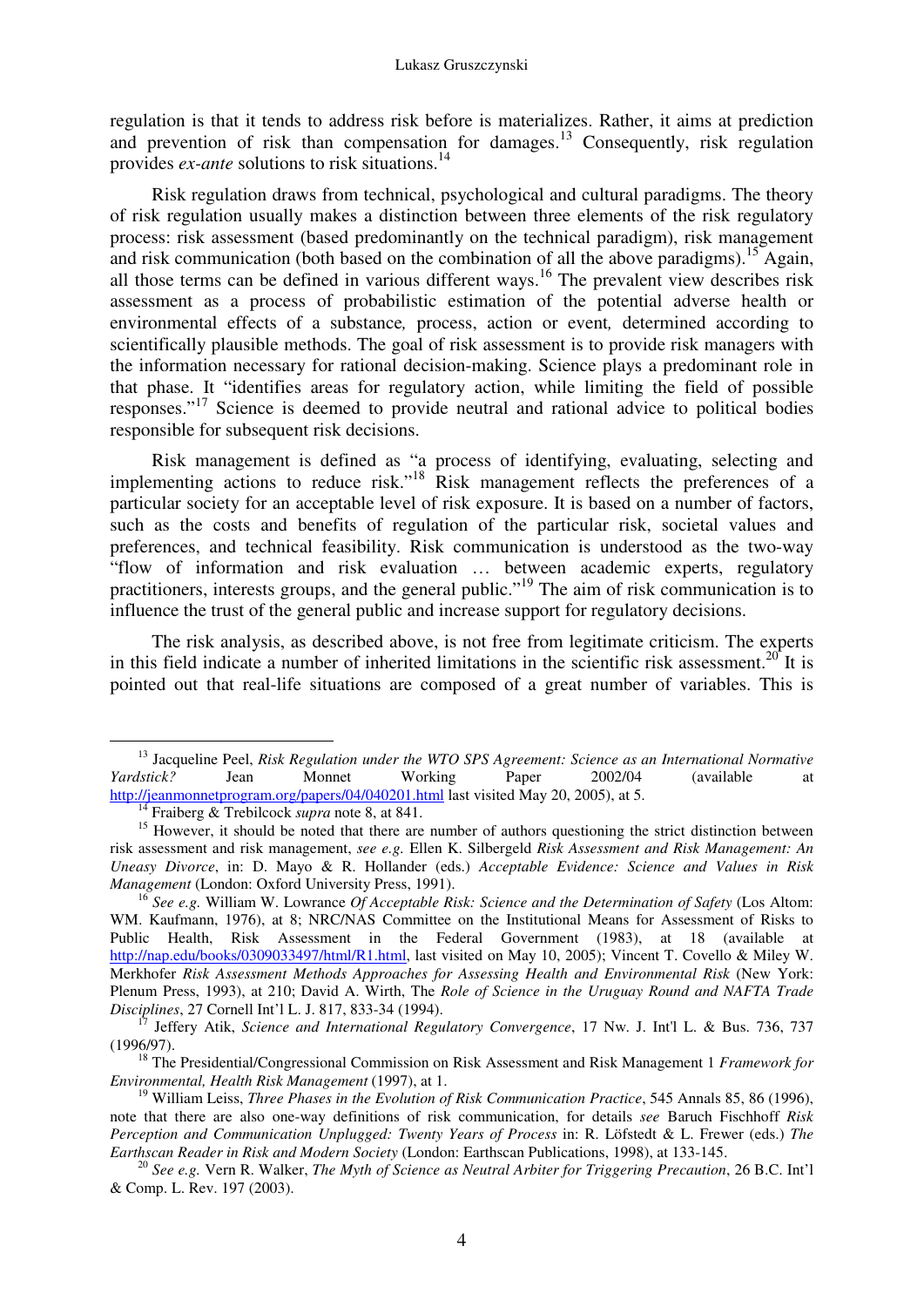particularly true in the case of ecological and health issues.<sup>21</sup> That complexity means that the results of the risk assessment are frequently uncertain.<sup>22</sup> That uncertainty results from the difficulty with the separation of different variables, lack of information, gaps in scientific theories as well as possible synergies of interactions between those elements. An additional difficulty is added by the imperfection of the scientific methods used in the process of risk assessment.<sup>23</sup> A separate set of problems arises in low-level risk situations (i.e. where a particular chemical or biological agent may be responsible for certain adverse health effects, but only with respect to small part of the population and over a long period of time) where causality is particularly difficult to identify. Finally, critics emphasize that risk assessment is not a purely scientific activity. Due to the problems indicated above, value judgments and non-scientific considerations frequently enter the process.

Despite those objections, scientific risk assessment seems to be an indispensable part of the modern risk regulation process. Arguably, it is capable, to a considerable extent, of identifying and ranking different risks. Scientific risk assessment seems to be also one of the most reliable enquiry processes available to regulators. In other words, it may not provide us with the perfect answers but is the best we have. Moreover, it is submitted that science leads to better-informed and more effective legislative and regulatory decisions. Simultaneously, it makes the regulatory process more transparent by providing the possibility of control and review, as well as eliminating some of the political biases. $^{24}$ 

#### **2.3 Risk Regulation under the SPS Agreement**

The SPS Agreement entered into force on January 1, 1995 as part of the Marrakesh Agreement Establishing the World Trade Organization.<sup>25</sup> The adoption of the SPS Agreement was seen as a response to the ongoing dispute between the E.C. and U.S. relating to the importation ban on hormone treated beef. As the old system provided by the General Agreement on Tariffs and Trade (including the Tokyo Standard Code) proved unable to resolve that controversy, it became clear that only the creation of the new sets of rules regulating SPS measures might provide the answer.<sup>26</sup>

The old system of the General Agreement on Tariffs and Trade relied predominantly on three principles – most favored nation (Article I), national treatment (Article III) and prohibition of quantitative restrictions (Article XI), subjecting them to the general exception (Article XX). As pointed out by Sykes, under GATT, "regulators were otherwise free to adopt whatever regulations they wished, even if the regulations raised the costs of foreign suppliers disproportionately and thus had the effect of insulating domestic firms from foreign competition."<sup>27</sup> The SPS Agreement introduced a new set of requirements, particularly the requirement of regulatory rationality. According to the Agreement, an SPS measure should be based on science and supported by sufficient scientific evidence. In consequence, under the new system, even *bona fides* non-discriminatory measures could potentially violate the provisions of the SPS Agreement. In effect, the scientific basis, as required by the SPS

<sup>&</sup>lt;sup>21</sup> Malcolm MacGarvin *Precaution, Science and the Sin of Hubris* in: T. O'Riordan & J. Cameron (eds.) *Interpreting the Precautionary Principle* (London: Cameron May, 1994), at 205-206.

<sup>22</sup> Fraiberg & Trebilcock *supra* note 8, at 849.

<sup>23</sup> Lester B. Lave *Quantitive Risk Assessment in Regulation* Washington 1982, at 23.

<sup>24</sup> Fraiberg & Trebilcock *supra* note 8, at 857-58.

<sup>&</sup>lt;sup>25</sup> Marrakesh Agreement Establishing the World Trade Organization, available at http://www.wto.org [hereinafter **WTO Agreement**].

<sup>26</sup> Wirth *supra* note 16, at 824.

<sup>27</sup> Alan O. Sykes, *Domestic Regulation, Sovereignty and Scientific Evidence Requirements: A Pessimistic View*, 3 Chi. J. Int'l L. 353, 356 (2002).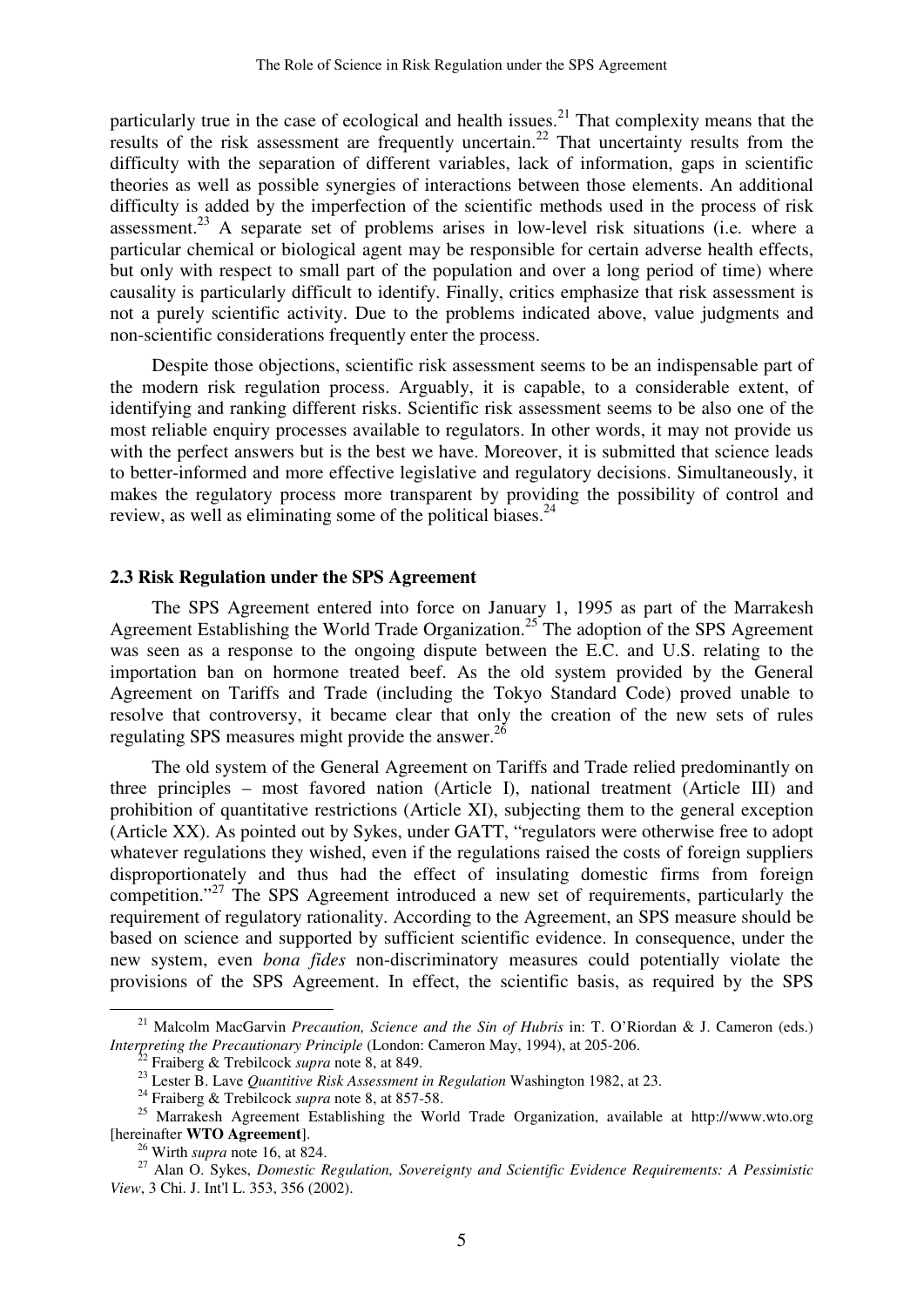Agreement, has become one of the important factors in the assessment of compatibility with international trade rules.

The scope of the SPS Agreement is rather narrow, as it only applies to measures intended for the protection, within the territory of the importing member state, of the life and health of people, animals, and plants from certain specified SPS risks. According to the definition provided in Annex A to the SPS Agreement, the relevant SPS risks consist of: (a) risks for animal or plant life or health arising from the entry, establishment or spread of pests, diseases, disease-carrying organisms or disease-causing organisms; (b) risks for human or animal life or health arising from additives, contaminants, toxins or disease-causing organisms in foods, beverages or feedstuffs; (c) risks for human life or health arising from diseases carried by animals, plants or products thereof, or from the entry, establishment or spread of pests; and (d) other risks related to the entry, establishment or spread of pests. As the list is exhaustive, if the particular type of risk does not fall within one of the above categories, the SPS Agreement does not apply.

Before analyzing the SPS Agreement in detail, it is worthwhile presenting a general overview of the system. Article 2, which defines the basic rights and obligations of member states under the SPS Agreement, may serve as a starting point of analysis. Paragraph 1 confirms the right of each WTO member state to adopt and maintain SPS measures necessary for protection of human, animal or plant life or health. For the purpose of further analysis, it is worth citing here Article 2.1 in full. It provides that "members shall ensure that any sanitary or phytosanitary measure is applied only to the extent necessary to protect human, animal or plant life or health, is **based on scientific principles** and is **not maintained without sufficient scientific evidence**, except as provided for in paragraph 7 of Article 5<sup>"28</sup> [emphasis] added]. That right is, however, qualified by the second and third paragraph, which provides some additional conditions. Thus, Article 2.2 requires an SPS measure to be both - necessary and founded on scientific basis, while Article 2.3 demands that the measure be nondiscriminatory. Simultaneously, Article 3 of the SPS Agreement introduces the rebuttable presumption of SPS consistency, with those measures, which conform to international standards, guidelines or recommendations (Article 3.2).<sup>29</sup> The presumption covers all the above requirements, namely necessity, scientific basis and non-discriminatory character, as well as the other obligations provided in the SPS Agreement. The threshold is quite high, as an SPS measure should be substantially the same as the relevant standard, or in other words, should reflect the standard completely.

Measures not conforming to international standards do not benefit from the consistency presumption and require scientific justification. The Appellate Body has distinguished two types of such measures. First, a measure may be only based on the international standards (Article 3.1) without conforming to them.<sup>30</sup> The notion "based on" was understood as requiring a rather lax relationship. Such a measure incorporates some, but not all the elements of the relevant standard.<sup>31</sup> Second, a measure may differ from the international standard by providing a higher level of protection (Article 3.3). That possibility is available in situations

<sup>&</sup>lt;sup>28</sup> Art. 2.2 of the SPS Agreement.

<sup>&</sup>lt;sup>29</sup> The SPS Agreement enumerates standard setting bodies relevant for the purpose of the Agreement; those are Codex Alimentarius Commission, International Office of Epizootics and Secretariat of the International Plant Protection Convention.

<sup>30</sup> Appellate Body Report, *European Communities – Measures Concerning Meat and Meat Products*, WT/DS26/AB/R; WT/DS48/AB/R, adopted February 13, 1998 [hereinafter **EC-Hormones**], para. 171.

 $31$  As the Appellate Body stated "a measure that conforms to and incorporates a Codex standard is of course based on that standard; a measure however based on the same standard might not conform to that standard, as where only some, not all, of the elements of the standard are incorporated into the measure" (EC-Hormones *supra* note 30, para. 163).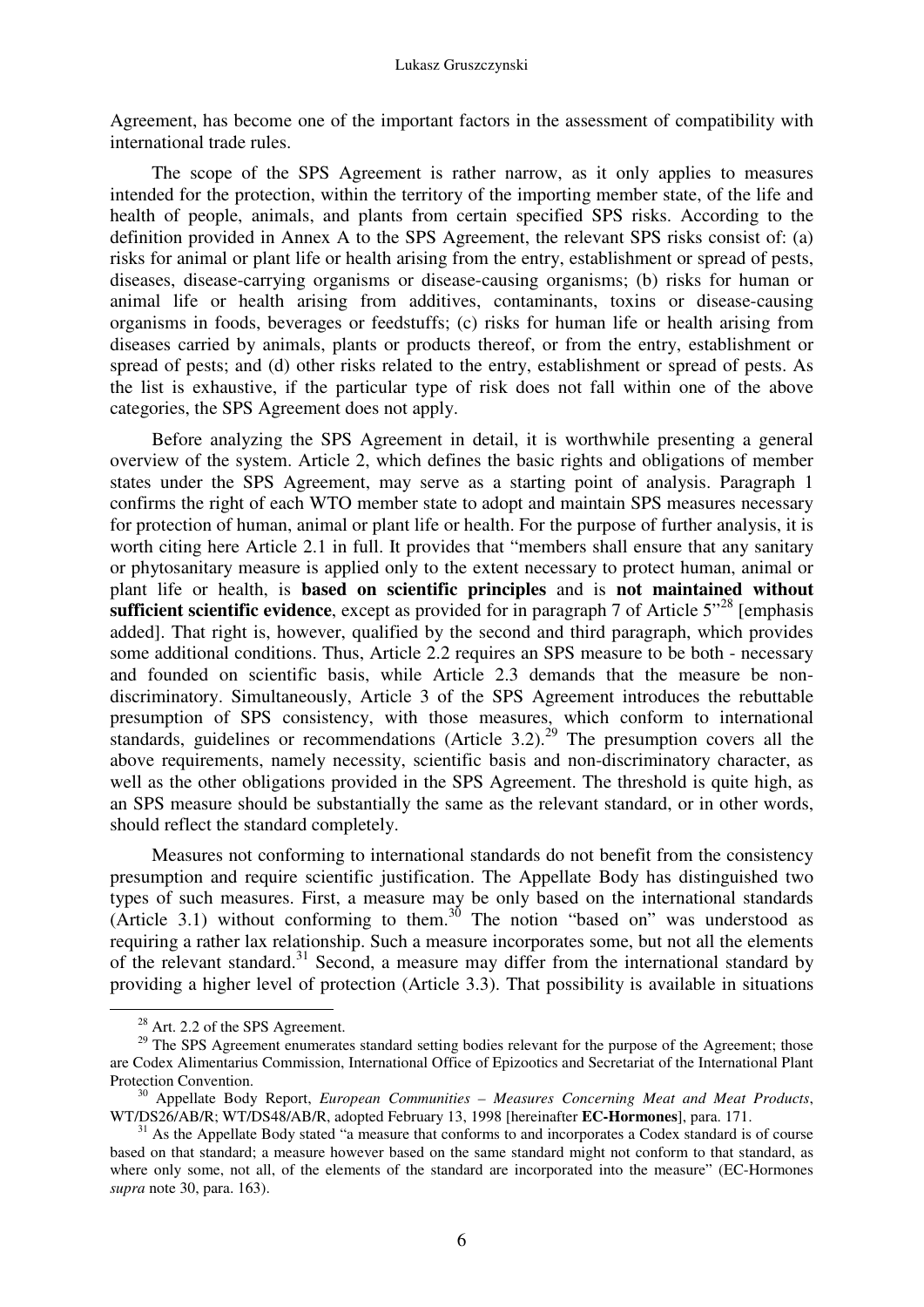when there is scientific justification or "as a consequence of the level of sanitary or phytosanitary protection a Member determines to be appropriate in accordance with the relevant provisions of paragraphs 1 through 8 of Article 5. $\cdot$ <sup>32</sup>

Presumably, the Appellate Body did not differentiate between those two types. In consequence, a WTO member state does not gain anything by deciding to base its measure on international standards rather than deviating from them completely. It is submitted that the interpretation introduced by the Appellate Body conflicts with the goals of the SPS Agreement, as provided in its recitals.<sup>33</sup> Moreover, from the textual point of view, such an interpretation seems to be troublesome, as it reduces Article 3.1, and the mandatory language used there ("shall") into an "idealistic but wholly unenforceable objective."<sup>34</sup>

Articles 5.1 to 5.3 of the SPS Agreement elaborate on the requirement of a scientific basis as incorporated in Article 2.2. In other words, they translate the general obligation contained in Article 2.2 into practical duties. Article 5.1 requires member states to base their SPS measures on risk assessment. The article specifically provides that "[m]embers shall ensure that their sanitary or phytosanitary measures are based on an assessment, as appropriate to the circumstances, of the risks to human, animal or plant life or health, taking into account risk assessment techniques developed by the relevant international organizations."<sup>35</sup>

Article 5.2 enumerates the elements that need to be taken into account when conducting risk assessment. Those elements are: "available scientific evidence; relevant processes and production methods; relevant inspection, sampling and testing methods; prevalence of specific diseases or pests; existence of pest- or disease-free areas; relevant ecological and environmental conditions; and quarantine or other treatment."<sup>36</sup> The list is not exclusive and other elements may be taken into account as well.<sup>37</sup> Article 5.3, which applies to assessment of risk to animal or plant life, supplements that list with economic factors.<sup>3</sup>

Articles 5.4 and 5.6 introduce some discipline with respect to the establishment of an appropriate level of protection (the term used for risk management under the SPS Agreement). They require member states adopting SPS measures, to "take into account the

 $32$  Article 3.3 specifically provides that "[m]embers may introduce or maintain sanitary or phytosanitary measures which result in a higher level of sanitary or phytosanitary protection than would be achieved by measures based on the relevant international standards, guidelines or recommendations, if there is a scientific justification, or as a consequence of the level of sanitary or phytosanitary protection a Member determines to be appropriate in accordance with the relevant provisions of paragraphs 1 through 8 of Article 5. Notwithstanding the above, all measures which result in a level of sanitary or phytosanitary protection different from that which would be achieved by measures based on international standards, guidelines or recommendations shall not be inconsistent with any other provision of this Agreement."

<sup>&</sup>lt;sup>33</sup> Particularly recital no 5 of the SPS Agreement which provides "desiring to further the use of harmonized sanitary and phytosanitary measures between Members, on the basis of international standards, guidelines and recommendations developed by the relevant international organizations."

<sup>34</sup> Dale E. McNiel, *The First Case Under the WTO's Sanitary and Phytosanitary Agreement: The European Union's Hormone Ban*, 39 Va. J. Int'l L 89, 125 (1998).

<sup>&</sup>lt;sup>35</sup> Article 5.1 of the SPS Agreement.

 $36$  Article 5.2 of the SPS Agreement.

<sup>37</sup> EC-Hormones *supra* note 30, para. 187.

<sup>&</sup>lt;sup>38</sup> Article 5.3 provides that "[i]n assessing the risk to animal or plant life or health and determining the measure to be applied for achieving the appropriate level of sanitary or phytosanitary protection from such risk, Members shall take into account as relevant economic factors: the potential damage in terms of loss of production or sales in the event of the entry, establishment or spread of a pest or disease; the costs of control or eradication in the territory of the importing Member; and the relative cost-effectiveness of alternative approaches to limiting risks."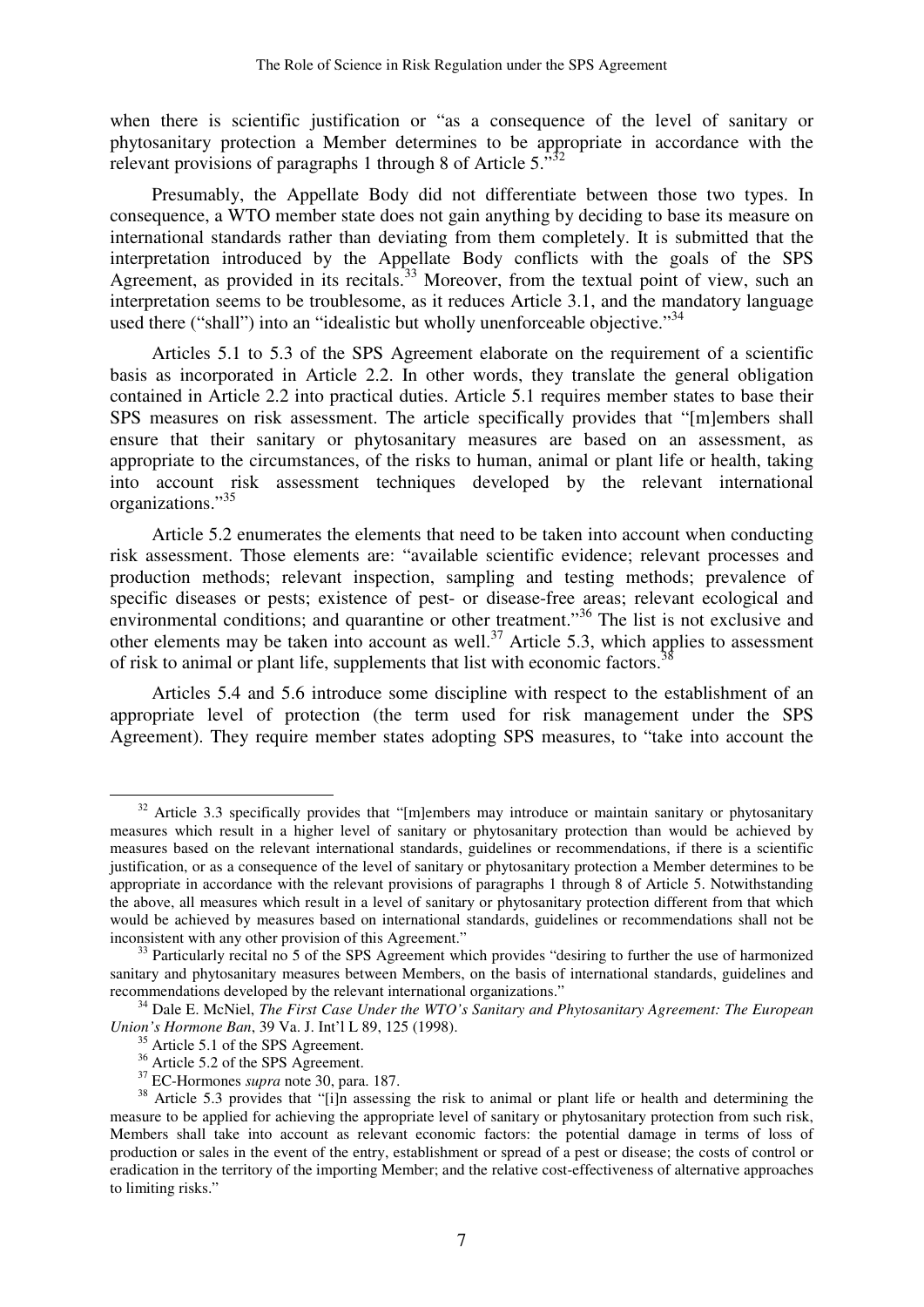objective of minimizing negative trade effects;"<sup>39</sup> "avoid arbitrary or unjustifiable distinctions in the levels it considers to be appropriate in different situations, if such distinctions result in discrimination or a disguised restriction on international trade;<sup>40</sup> and "ensure that such measures are not more trade-restrictive than required to achieve their appropriate level of sanitary or phytosanitary protection, taking into account technical and economic feasibility."<sup>41</sup>

Finally, Article 5.7 provides the right of WTO member states to adopt SPS measures, if scientific evidence is insufficient. Such measures should be based on available pertinent information and have a provisional character. Member states are obliged to look for additional information in order to perform risk assessment of the risk in question. The provisional SPS measures should also be reviewed within a reasonable period of time.<sup>42</sup>

Other articles of the SPS Agreement provide additional obligations, such as equivalency (Article 4), transparency (Article 7), special and differential treatment of developing countries (Articles 9 and 10), as well as establish rules for the administration of the Agreement (Article 12).

The SPS Agreement allocates the burden of proof in line with the practice adopted under general WTO law.<sup>43</sup> Thus, it is the complaining party who needs to establish a so-called *prima facie* case of inconsistency of a particular measure with the SPS Agreement.<sup>44</sup> A *prima facie* case is defined as one, "which, in the absence of effective refutation by the defending party, requires a panel, as matter of law, to rule in favor of the complaining party presenting the prima facie case."<sup>45</sup> When a *prima facie* case is established it is for the defending party to counter or refute the claim of the complainant. An additional rule, providing that "the party who asserts a fact, whether the claimant or the respondent, is responsible for providing proof<sup>"46</sup> of that fact, was also accepted under the SPS Agreement.<sup>47</sup>

A *prima facie* requirement was construed in the SPS case law as rather easy to satisfy, a WTO member state adopting an SPS measure needs to be prepared to present, during the panel proceeding, sufficient scientific backup.<sup>48</sup>

## **3. Science under the SPS Agreement**

References to science appear in the different provisions of the SPS Agreement. As mentioned above, SPS measures need to be "based on scientific principles" and "not maintained without sufficient scientific evidence" (Article 2.2). Unless the measures conform

<sup>&</sup>lt;sup>39</sup> Article 5.4 of the SPS Agreement.

<sup>40</sup> Article 5.5 of the SPS Agreement.

<sup>&</sup>lt;sup>41</sup> Article 5.6 of the SPS Agreement.

<sup>42</sup> Article 5.7 provides that "[i]n cases where relevant scientific evidence is insufficient, a Member may provisionally adopt sanitary or phytosanitary measures on the basis of available pertinent information, including that from the relevant international organizations as well as from sanitary or phytosanitary measures applied by other Members. In such circumstances, Members shall seek to obtain the additional information necessary for a more objective assessment of risk and review the sanitary or phytosanitary measure accordingly within a reasonable period of time."

<sup>43</sup> Note, however, that there are some differences with respect to Article 3.3, for further discussion *see*: Section 3.3 of this paper.

<sup>44</sup> EC-Hormones *supra* note 30, para. 98.

<sup>45</sup> *Id.* para. 104.

<sup>46</sup> Appellate Body Report, *United States - Measure Affecting Imports of Woven Wool Shirts and Blouses from India*, WT/DS33/AB/R, adopted May 23, 1997 [hereinafter **U.S. – Shirts and Blouses**], para. 335

<sup>47</sup> Appellate Body Report, *Japan–Measures Affecting Agriculture Products*, WT/DS76/AB/R, adopted on March 19, 1999 [hereinafter **Japan-Agriculture Products**], para 121.

<sup>48</sup> Peel *supra* note 13, at 74.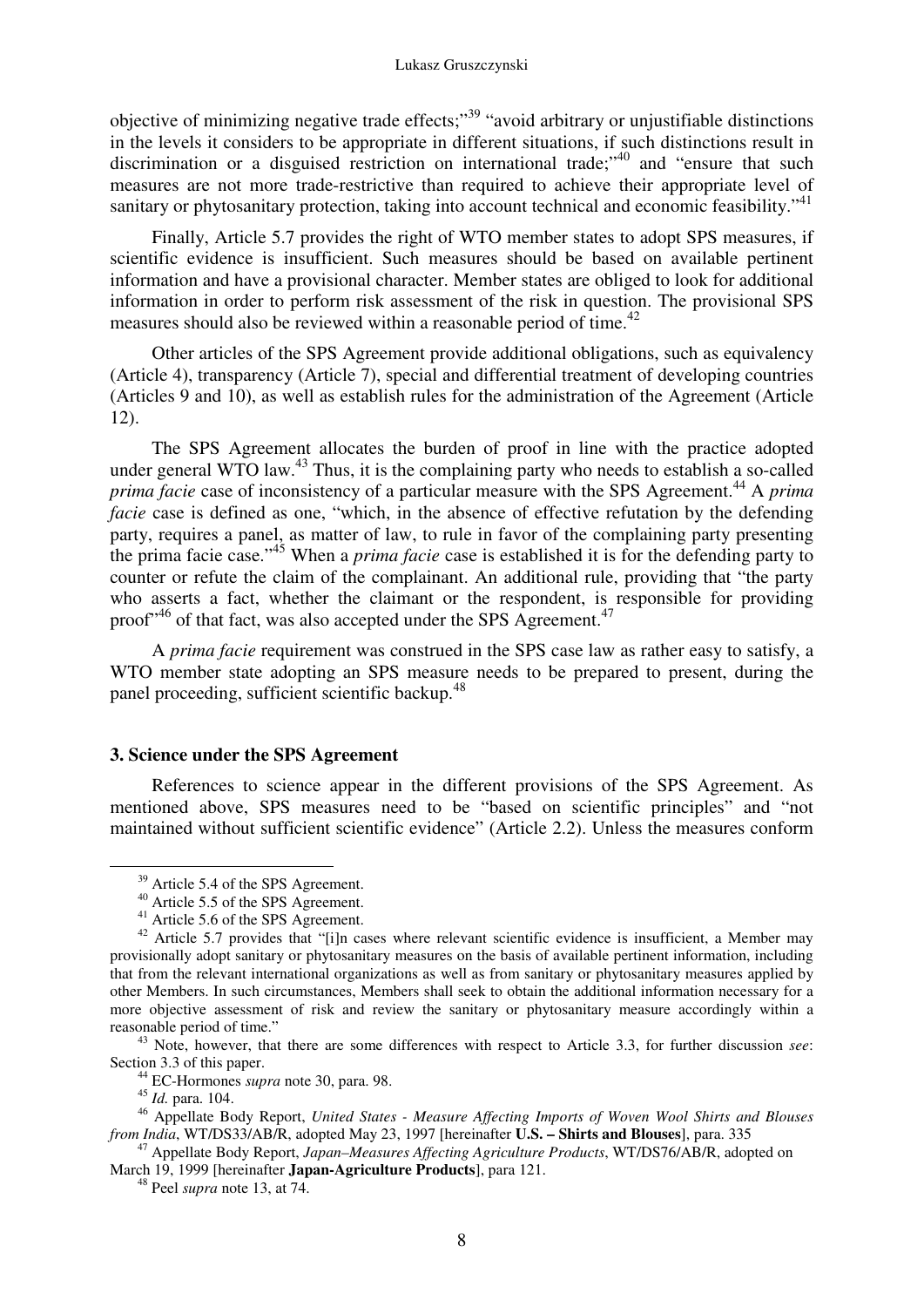to an international standard, the "scientific justification" (Article 3.3) in the form of formal risk assessment, is required (Article 5.1). The risk assessment should, among the others, take into account "available scientific evidence" (Article 5.2). In case of insufficiency of scientific data, an SPS measure may be taken provisionally on the basis of "available pertinent information". In such a case a "member shall seek to obtain the additional information necessary for a more objective assessment of risk" (Article 5.7).

The analysis presented below tries to systematize those provisions and corresponding case law. On that basis, an attempt to draw a comprehensive picture of the role of science under the SPS Agreement will be undertaken in Section 4. For the purpose of clarity, the subsequent analysis follows the structure of the SPS Agreement, rather than examining each of the SPS cases separately.

#### **3.1 Scientific Principles and Sufficient Scientific Evidence (Article 2.2)**

As already mentioned, Article 2.2 requires WTO member states to base their SPS measures on scientific principles and does not allow a member state to maintain them without sufficient scientific evidence. Note that Article 2.2 of the SPS Agreement employs conjunction ("and"), meaning that both obligations need to be met simultaneously. The Appellate Body has not yet defined the term "scientific principles". The ordinary meaning of the word "principle" denotes a general rule or law, which shows how a particular theory is put into practice. Thus, the requirement to base an SPS measure on scientific principles may be understood as requiring a certain scientific quality from both scientific evidence and risk assessment. As will be discussed in Section 3.3.2 (b) of this paper, the quality of scientific findings may play a pivotal role in the evaluation of divergent scientific opinions.

The notion of "sufficient scientific evidence" has received far more attention in the case law. The word "scientific" was defined by the Appellate Body as "having or appearing to have an exact, objective, factual, systematic or methodological basis and relating to, or exhibiting the methods or principles of science." $49$  In another case, the panel used the tautology to define scientific evidence as "evidence gathered through scientific methods, excluding by the same token information not acquired through a scientific method."<sup>50</sup> As noted by Peel, such a perception of scientific evidence may be understood as providing minimum methodological constraints.<sup>51</sup>

In the Japan-Agriculture Products case, the Appellate Body constructed sufficiency as a relational concept, which requires an "adequate relationship between two elements, … between the SPS measures and scientific evidence."<sup>52</sup> The adequate relationship was understood as a "rational or objective one."<sup>53</sup> According to the Appellate Body, the rationality of the relationship should be determined on a case-by-case basis. In the Japan-Apples case, it repeated that the approach or methodology employed for examination of sufficiency would ultimately depend on the "particular circumstances of the case."<sup>54</sup>

Apparently, the Appellate Body refrained itself from creating any standard or test for the rational relationship. There are, however, some clues of what could be important in such a

<sup>&</sup>lt;sup>49</sup> EC-Hormones *supra* note 30, footnote 172, referring to the ordinary meaning of the word "scientific."

<sup>50</sup> Panel Report, *Japan – Measures Affecting the Importation of Apples*, WT/DS245/R, adopted December 10, 2003 [hereinafter **Panel Japan-Apples**], para. 8.92.

<sup>51</sup> Peel *supra* note 13, footnote 213.

<sup>52</sup> Japan-Agriculture Products supra note 47, para. 73-74.

<sup>53</sup> *Id.*

<sup>54</sup> Appellate Body Report, *Japan – Measures Affecting the Importation of Apples*, WT/DS245/AB/R, adopted December 10, 2003 [hereinafter **Japan-Apples**], para. 164.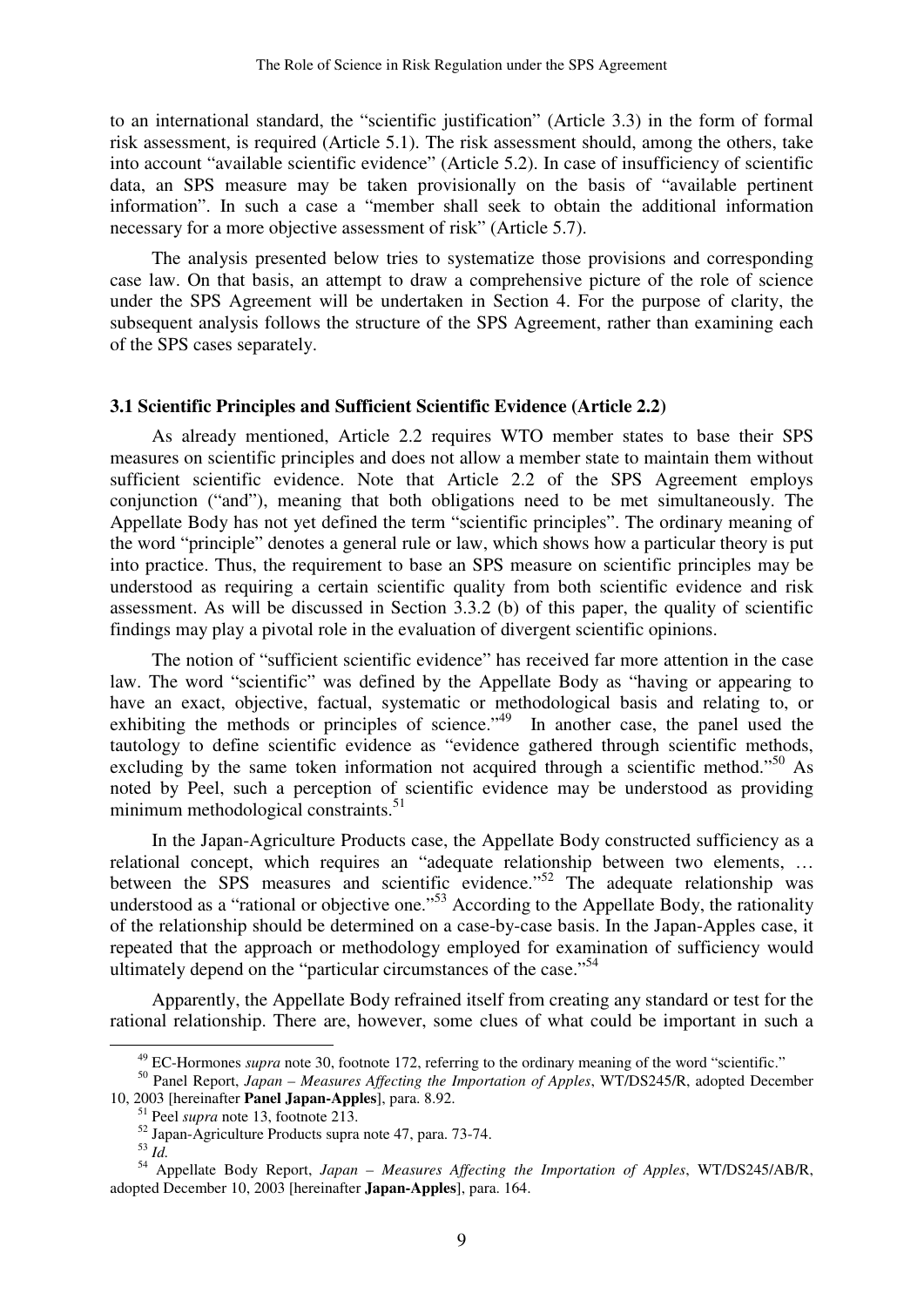determination. According to the Appellate Body, vital elements are: "the characteristic of the measure at issue, quality and quantity of scientific evidence.<sup>"55</sup> Additionally, in the Japan-Apples case, the Appellate Body upheld the finding of the panel that the disproportion between the risk identified by the scientific evidence and the SPS measure implies that there is no rational or objective relationship.<sup>56</sup> Thus, examining the rationality of the relationship involves a kind of proportionality test. If the risk is "negligible", while the SPS measure is strict, there is no chance that a rational relationship will be found. Moreover, it seems that the Appellate Body also implanted into the concept of sufficiency a certain margin of precaution or deference on the side of the national government (at least in all cases where risk is irreversible). It explicitly stated that "a panel charged with determination … whether 'sufficient scientific evidence' exists to warrant the maintenance by a Member of a particular SPS measure, may, of course and should, bear in mind that responsible, representative governments commonly act from the perspective of prudence and precaution where risks are  $irreversible." <sup>57</sup> However, the question how wide that margin is, may presumably only be$ answered on a case-by-case basis.

As already pointed out, Article 2.2 and 5.1 are closely related. However, the exact relationship between those two provisions is not entirely clear. As a general rule, it may be said that those provisions "should (be) constantly read together. Article 2.2 informs Article 5.1: the elements that define the basic obligations set out in Article 2.2 impart meaning to Article 5.1."<sup>58</sup> In another case Article 5.1 was described as the "specific application of the basic obligations contained in Article 2.2,"<sup>59</sup> However, Article 5.1 does not exhaust the whole meaning of Article 2.2. The Appellate Body did not exclude the additional examination of the measure under Article 2.2, even if such a measure is found to be consistent with Article  $5.1^{60}$ Therefore, under the SPS Agreement, a measure based on the formal risk assessment may still violate the more general rule of Article 2.2. Arguably, a possible violation may only relate to the necessity requirement provided in Article 2.2. It is difficult to imagine a particular measure, which passes the muster of scientific risk assessment as provided in Article 5.1, as not being based on scientific principles or maintained without sufficient scientific evidence.<sup>61</sup>

The relationship between Article 2.2 and 5.1 was elaborated further in the Australia-Salmon case. First, the panel said that Articles 5.1-5.2 "'may be seen to be marking out and elaborating a particular route leading to the same destination set out in' Article 2.2."<sup>62</sup> The Appellate Body added a negative presumption for measures not conforming to the requirements of risk assessment. According to the Appellate Body, a measure that violates Article 5.1 should be "presumed … not to be based on scientific principles or to be maintained without sufficient scientific evidence."<sup>63</sup> Given the more general character of Article 2.2 the positive presumption is of course not available. The nature of that presumption

-

<sup>62</sup> Panel Report, *Australia – Measures Affecting Importing of Salmon*, WT/DS18/R, adopted November 6, 1998 [hereinafter **Panel Australia-Salmon**], para. 8.52.

<sup>63</sup> Appellate Body Report, *Australia – Measures Affecting Importing of Salmon*, WT/DS18/AB/R, adopted November 6, 1998 [hereinafter **Australia-Salmon**], para. 137.

<sup>55</sup> Japan-Agriculture Products *supra* note 47, para. 84.

<sup>56</sup> Japan-Apples *supra* note 54, para. 164.

<sup>57</sup> EC-Hormones *supra* note 30, para. 124.

<sup>58</sup> *Id.* para. 180.

<sup>59</sup> Japan-Agriculture Products *supra* note 47, para. 82.

<sup>60</sup> *Id.* para. 250.

 $61$  Theoretically, such a situation may happen if after conducting the risk assessment, new scientific data indicates that conclusions of that risk assessment are patently incorrect. Presumably, a member state, while complying with Article 5.1, will violate a provision of Article 2.2. However, it also should be noted that the SPS Agreement does not require the member states to apply the best science available, the SPS measure should rather be rationally based on some scientific evidences, *see* discussion in Section 3.3.1 (d) of this paper.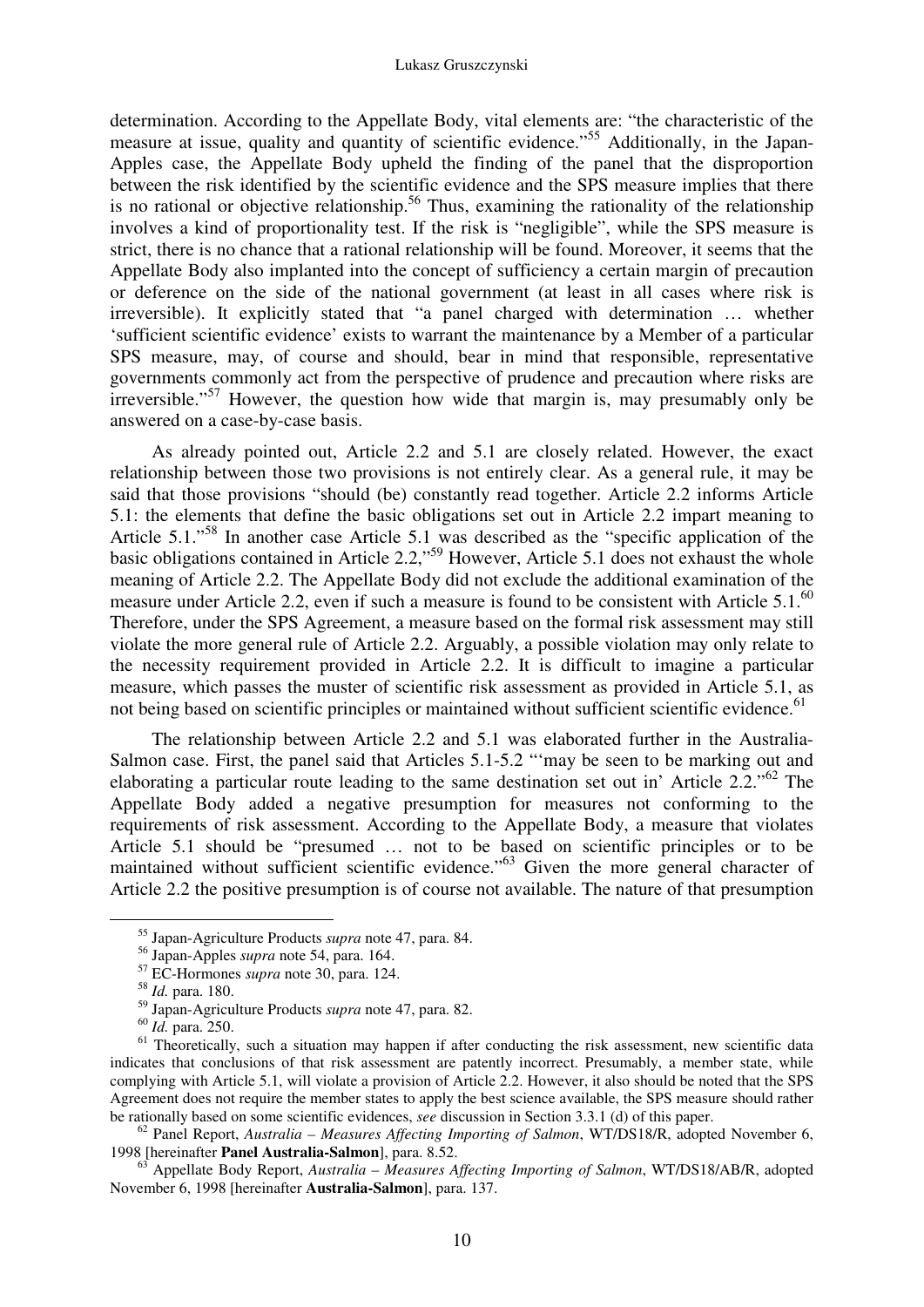is problematic. $64$  The language used by the Appellate Body may indicate that the presumption is rebuttable ("presumed" instead of "deemed" or "considered"). However, in practice it may appear that the presumption will operate as an irrebuttable one. In the majority of cases, finding that a measure is based on scientific principles or maintained with sufficient scientific evidence even if it fails to meet the requirements of the scientific risk assessment of Article 5.1 as construed in the case law, will be very difficult.

It is interesting to note how the relationship between those two provisions was construed in those cases where Article 2.2 was examined in the first place. Arguably, if the SPS measure is found to be consistent with Article 2.2, no examination under Article 5.1 should be required. Finding that the measure is based on scientific principles, supported by sufficient scientific evidence and applied only to the extent necessary to protect human, animal or plant life should satisfy the rationale, which lies behind the requirement of risk assessment.

The subsequent case law does not seem to support the above conclusion. First, when in the Japan-Agriculture Products case, the U.S. failed to establish before the panel a *prima facie*  case under Article 2.2 with respect to a varietal testing requirement as applied to apricots, pears, plums and quince, the Appellate Body, found a violation of Article 5.1, based on the same factual findings.<sup>65</sup> Thus, it may be that establishing a *prima facie* case is easier under Article 5.1 than under Article 2.2.<sup>66</sup> It also seems that the requirements provided in Article 2.2 do not exactly match those of Article 5.1. In the Japan-Apples case, the panel limited its examination under Article 2.2 to the following issues: (i) identification of the risk and (ii) comparison of identified risk with the SPS measure.<sup>67</sup> Under Article 5.1 much more is required – i.e. evaluation of likelihood of entry, establishment or spread of disease according to the SPS measures that might be applied (actually and potentially). It is not clear whether that requirement may be written into the proportionality test invented by the panel under Article 2.2. In the same line, certain standards adopted under the SPS risk assessment provisions such as distinction between possibility and probability or requirement of specifity seems to be not contained in Article 2.2. In consequence, it may appear that the Appellate Body perceives those two provisions as related but separate sets of obligations. The practical consequences of such differentiation may be far-reaching. Would it be possible to pass the examination under Article 2.2 and fail because of deficiencies in the risk assessment? Presumably, future case law will need to provide clarification on that issue.

#### **3.2 Scientific Justification (Article 3.3)**

Article 3.3 allows the adoption of SPS measures, which result in a higher level of sanitary or phytosanitary protection than provided in the international standards, if there is scientific justification or "as a consequence of the level of sanitary or phytosanitary protection a Member determines to be appropriate in accordance with the relevant provisions of paragraphs 1 through 8 of Article 5."<sup>68</sup>

At first blush, it seems that Article 3.3 provides for the alternative ("or"), meaning that fulfillment of each of those conditions allows a member state to adopt a higher standard. Such a reading may have important consequences. As the first part of the above alterative does not explicitly refer to Article 5 of the SPS Agreement, it was submitted that scientific justification

<sup>64</sup> Pauwelyn also notes that problem, *see* Pauwelyn *supra* note 5, at 648.

<sup>65</sup> *See* discussion of the Appellate Body in Japan-Agriculture Products *supra* note 47, paras. 111-14.

<sup>&</sup>lt;sup>66</sup> Note, however, that it may be legitimately argued that the conclusion of the Appellate Body was made only in this specific case.

<sup>67</sup> *See* review of the panel analysis by the Appellate Body in Japan-Apples *supra* note 54, para. 164.

<sup>68</sup> Art. 3.3 of the SPS Agreement.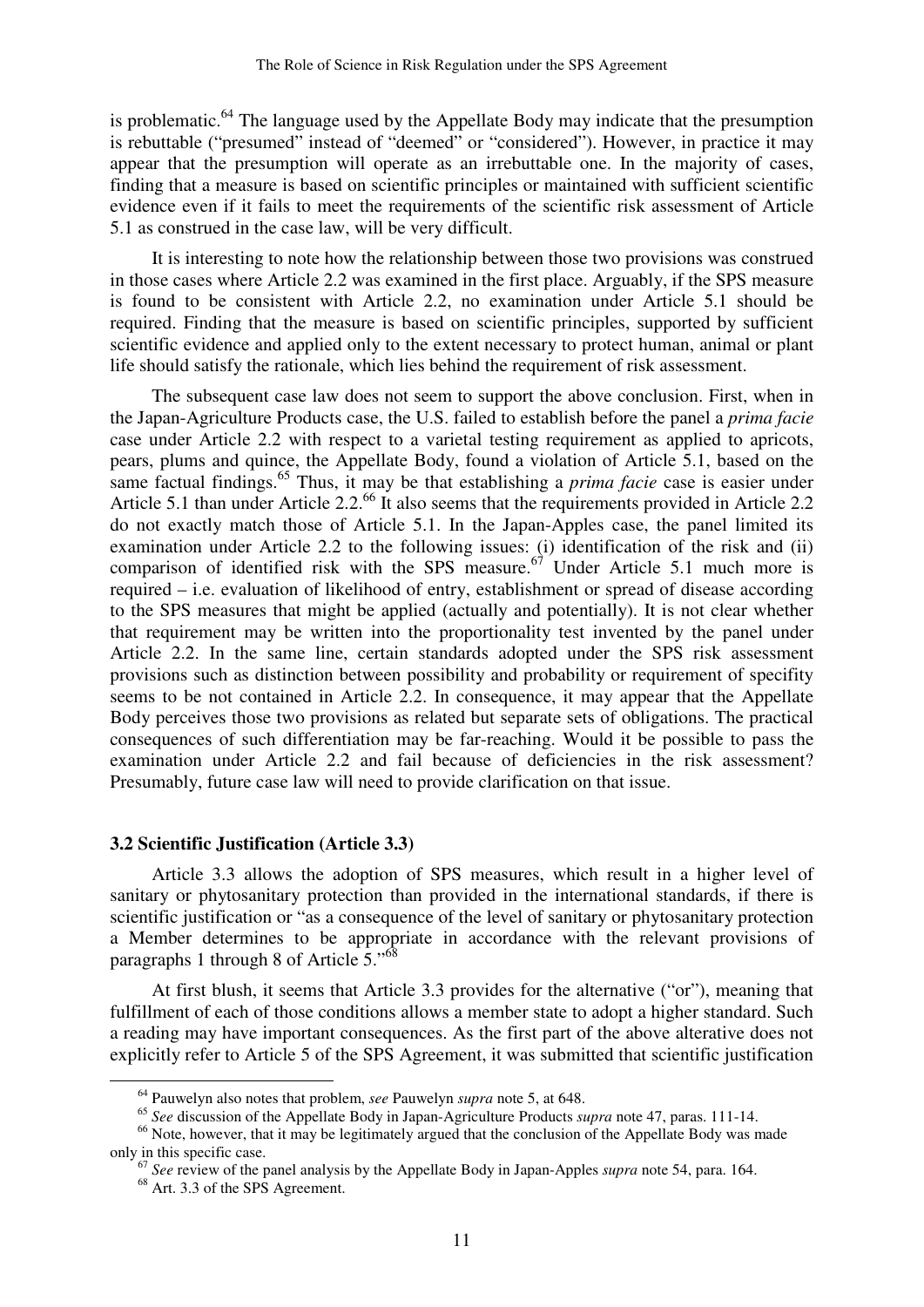is possible even if not provided in the form of formal risk assessment (as prescribed by Article 5).<sup>69</sup> The Appellate Body, however, interpreted the provision differently. It said that "distinction made in Article 3.3 between two situations may have very limited effects and may, to that extent, be more apparent than real."<sup>70</sup> The Appellate Body's argument was twofold. First, it made reference to the last sentence of Article 3.3, which provides that a measure may not be inconsistent with any other provision of the SPS Agreement. According to the Appellate Body, that also includes compliance with Article 5. Second, the Appellate Body found that the footnote to Article 3.3 defines scientific justification as "an examination and evaluation of available scientific information in conformity with the relevant provisions of this Agreement."<sup>71</sup> According to the Appellate Body, such evaluation and examination "would appear to partake of the nature of the risk assessment required in Article 5.1."<sup>72</sup> In consequence, even under the first part of the alternative, a member state is obliged to follow the procedure prescribed by Article 5. That approach was subsequently confirmed in the Japan-Agriculture Products case. However, it is worth noting that in the same case, the Appellate Body also stated, without referring to Article 5.1, that "there is a scientific justification for an SPS measure, within the meaning of Article 3.3, if there is a rational relationship between the SPS measure at issue and the available scientific information."<sup>73</sup> As that statement is closer to findings made under Article 2.2, it may indicate the willingness of the Appellate Body to distinguish in the future between two parts of the alternative. In such a case, presumably, it will be possible to adopt an SPS measure that results in a higher level of protection than provided by the international standard without possessing appropriate risk assessment.

In this context, it also should be noted that the interpretation adopted by the Appellate Body seems to be incompatible with the principle of effective treaty interpretation, already recognized in the previous WTO case law.<sup>74</sup> That principle requires that meaning should be given to every provision of the agreement(s). A reading of Article 3.3, which equates two parts of the alternative, can be hardly seen as reaching that standard.

#### **3.3 Risk Assessment (Articles 5.1 – 5.3)**

In order to satisfy the requirement of scientific justification as provided in Article 3.3, a member state is obliged to base its SPS measure on risk assessment. The subsequent analysis of relevant provisions is divided into two parts. The first concerns the substantive content of the risk assessment, particularly its nature and required components. The second part analyzes the implementation stage of risk assessment.

 $69$  The appellant's (EC) submission in the EC-Hormones case, para. 88.

<sup>70</sup> EC-Hormones *supra* note 30, para. 176.

<sup>&</sup>lt;sup>71</sup> Footnote to Article 3.3 of the SPS Agreement provides as follows "[f]or the purposes of paragraph 3 of Article 3, there is a scientific justification if, on the basis of an examination and evaluation of available scientific information in conformity with the relevant provisions of this Agreement, a Member determines that the relevant international standards, guidelines or recommendations are not sufficient to achieve its appropriate level of sanitary or phytosanitary protection."

<sup>72</sup> EC-Hormones *supra* note 30, para. 175.

<sup>73</sup> Japan–Agriculture Products *supra* note 47, para. 79.

<sup>74</sup> *See* Appellate Body Report, *United States – Standards for Reformulated and Conventional Gasoline*, WT/DS2/AB/R, adopted May 20, 1996, para. 23, where the Appellate Body has recognized the principle of effective treaty interpretation as "one of the corollaries of the 'general rule of interpretation' in the Vienna Convention*.*"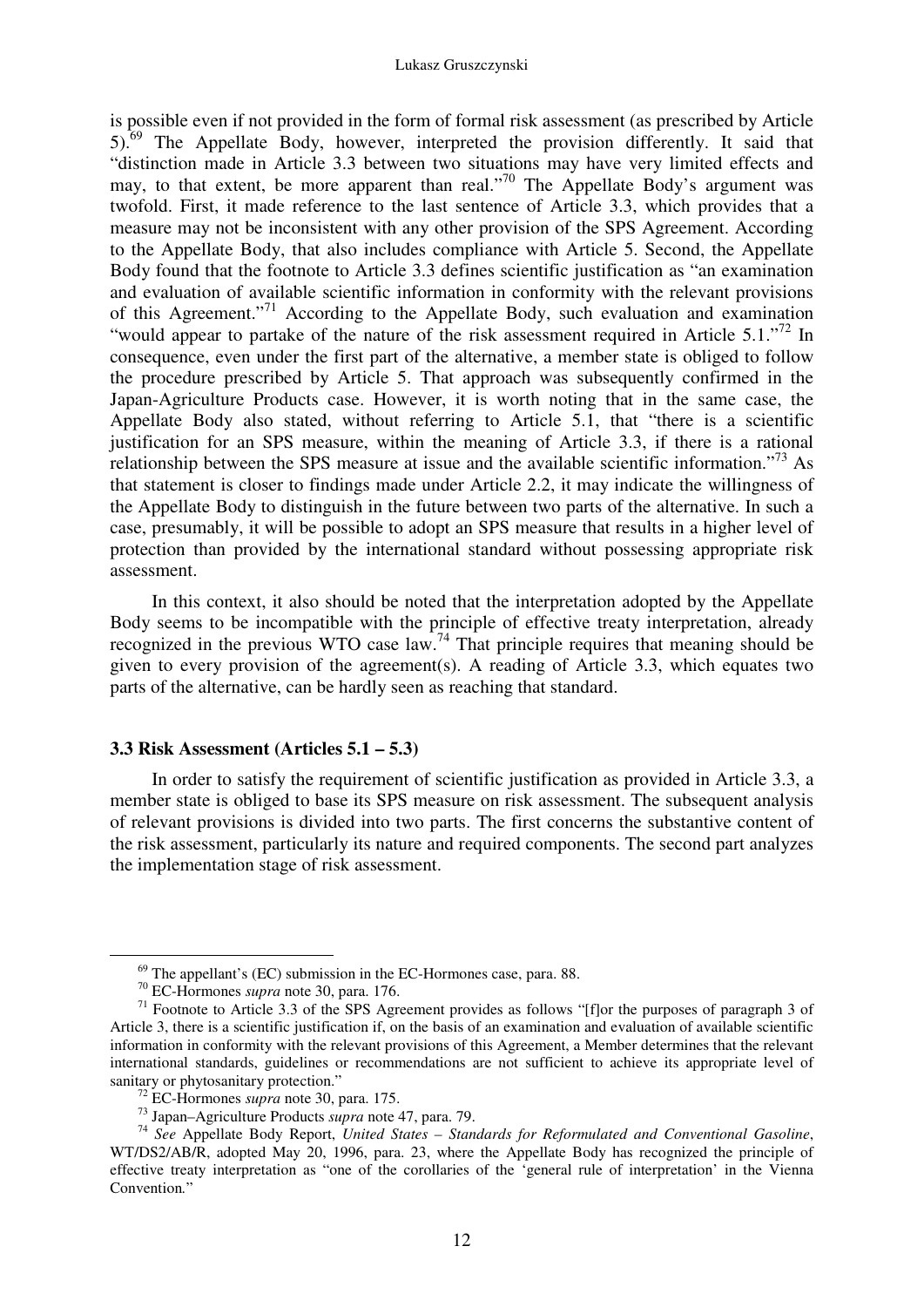#### **3.3.1 The Substantive Content of Risk Assessment**

#### *a) Distinction between Risk Assessment and Risk Management*

The panel in the EC-Hormones case defined risk assessment as a "scientific examination of data and factual studies;"<sup>75</sup> it also noted that risk assessment "is not a political exercise involving social value judgment made by political bodies."<sup>76</sup> Subsequently, the same panel confronted the concept of risk assessment with risk management, subscribing the scientific character only to the former, while perceiving the later as non-scientific process, which "involves social value judgments."<sup>77</sup> The Appellate Body disagreed with that distinction, pointing to the lack of textual basis. It also added that the above distinction resulted in excessive restriction of the notion of the risk assessment.<sup>78</sup>

It is submitted that the Appellate Body, by doing this, opted for an integrated approach to risk assessment and risk management. This approach recognizes that scientific and political considerations constantly infiltrate both phases of risk regulation - risk assessment and management.<sup>79</sup> Consequently, it is argued that the Appellate Body recognizes risk assessment as being not purely scientific, since political and value-related decisions may frequently enter this process. This does not mean, however, that both phases are indistinguishable. As pointed out by one of the scholars in risk assessment and management are demonstrable under the SPS Agreement.<sup>80</sup>

Indeed, irrespective of the nomenclature used for describing risk assessment and management activities under the SPS Agreement, it seems that those two phases can be generally identified. As noted above, risk assessment does not have an exclusively scientific character, while risk management ("establishing appropriate level of protection") relies only on political and value-related factors. Nevertheless, scientific considerations play a superior role in risk assessment (prevailing over other factors), while non-scientific concerns dominate risk management phase.

#### *b) What Constitutes Risk Assessment under the SPS Agreement?*

The SPS Agreement distinguishes between assessment of risks to the life and health of humans, animals and plants attributable to pest and disease (the pest and disease risks or quarantine risks) and risks to the life and health of humans and animals arising from the presence of certain substances in food, beverages and feedstuffs (food-borne risks). The first type of assessment is defined as an "evaluation of the likelihood of entry, establishment or spread of a pest or disease within the territory of an importing Member according to the sanitary or phytosanitary measures, which might be applied, and of the associated potential biological and economic consequences."<sup>81</sup> With respect to food-borne risks, the definition provides that risk assessment is an "evaluation of the potential for adverse effects on human or animal health arising from the presence of additives, contaminants, toxins or disease-

<sup>75</sup> Panel Report, *EC - Measures Concerning Meat and Meat Products (Hormones) complaint by the United States*, WT/DS26/R/USA, adopted February 13, 1998 [hereinafter **Panel EC-Hormones (US)**], para. 8.94. <sup>76</sup> *Id.*

<sup>77</sup> *Id.* para. 8.160.

<sup>78</sup> EC-Hormones *supra* note 30, para. 181.

<sup>79</sup> Peel *supra* note 13, at 66; similarly Robert Howse, *Democracy, Science and Free Trade - Risk regulation on Trial at the WTO*, 98 Mich. L. Rev. 2329, 2343 (1999-2000).

<sup>80</sup> Bohanes *supra* note 10, p. 339.

<sup>&</sup>lt;sup>81</sup> Annex A paragraph 4 of the SPS Agreement.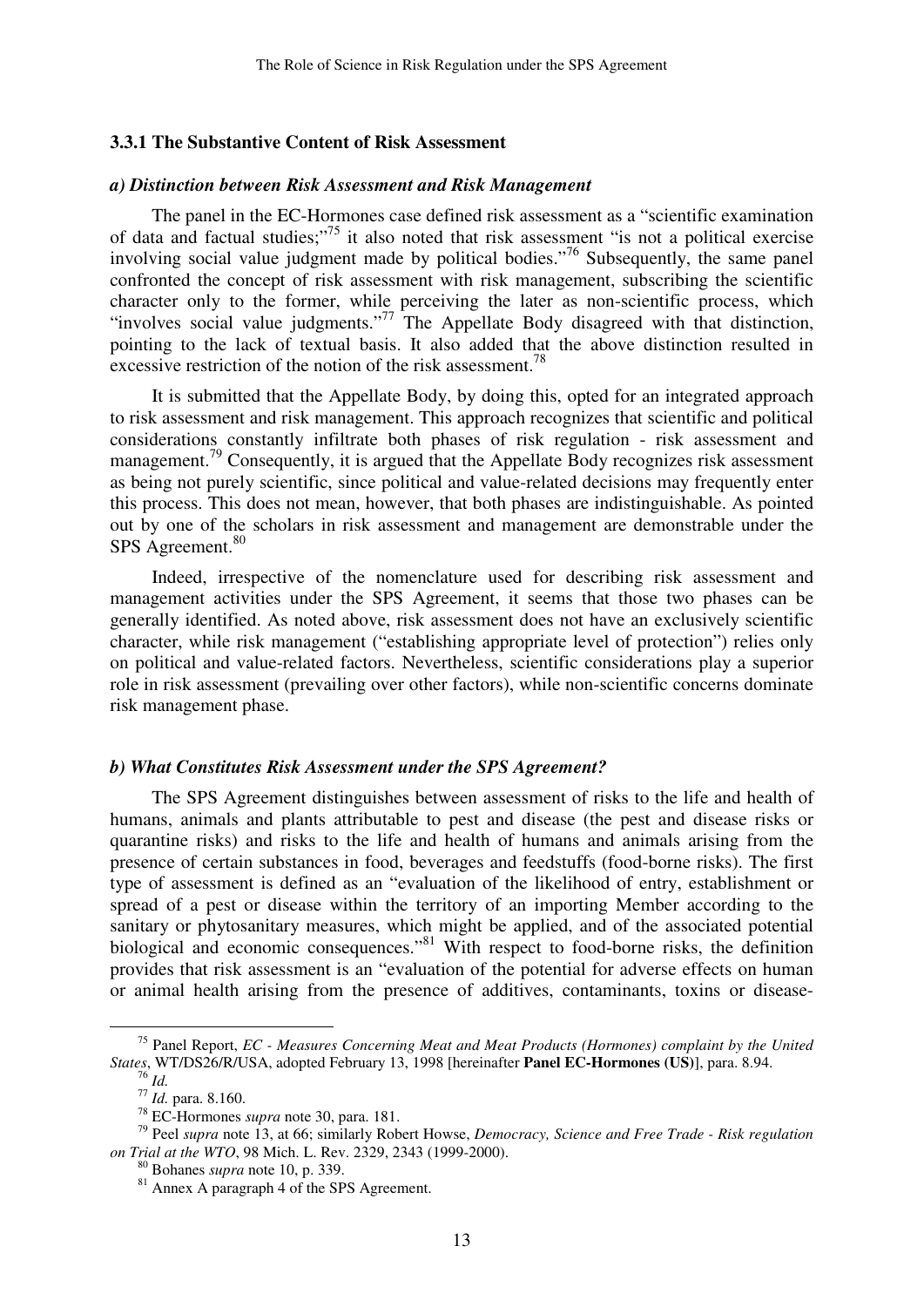causing organisms in food, beverages or feedstuffs.<sup>82</sup> The subsequent subsection will evaluate the importance of that distinction.

The structure of the risk assessment was conceptualized separately for each type of risk. In the first case, a risk assessment is structured as a three-steps analysis. Initially, a risk assessment needs to identify two sets of data: "the diseases (or pests - LG) whose entry, establishment or spread a Member wants to prevent within its territory and potential biological and economic consequences associated with the entry, establishment or spread of these diseases (or pests  $-LG$ ).<sup>83</sup> Subsequently, it should assess the likelihood with respect to each set of data. Finally, a risk assessment has to "evaluate the likelihood of entry, establishment or spread of these diseases (or pests – LG) according to the SPS measures which might be applied."<sup>84</sup> The last requirement was developed further in the Japan-Apples case. The panel adopted a rather broad interpretation and required not only an evaluation for a measure actually applied, but also for other measures that might have been potentially applied.<sup>85</sup> Presumably, such an interpretation makes it more difficult for WTO member states to adopt *ex-post* justification for already operating measures.

The assessment of food-borne risks was conceptualized as a two-step analysis. The first step consists in the identification of adverse effects to human or animal health and life arising from the presence of certain substances (additives, toxins, etc.) in food, feedstuffs and beverages. If such adverse effects are found, the second step of the analysis requires the evaluation of the "potential or probability (sic!) of occurrence of these effects."<sup>86</sup>

# *c) Likelihood and Probability v. Potential and Possibility – Two Different Concepts?*

As mentioned in the previous subsection, the SPS Agreement distinguishes two types of risk assessment. According to the Appellate Body, each type requires its own level of "likelihood". Assessment of quarantine risks requires evaluation of the likelihood of entry, establishment or spread of a pest or disease. In the case of food-borne risk, the SPS Agreement speaks only about the potential for adverse effect. The Appellate Body, by referring to the ordinary meaning of those terms, equated likelihood with probability, $87$  while potential was understood as a mere possibility.<sup>88</sup> Consequently, the Appellate Body found the first category required a higher level of "probability" than the second one (or in other words, it required a quantitative dimension). Therefore, in case of pest and disease risk assessment "it is not sufficient that a risk assessment conclude that there is a possibility of entry, establishment or spread of diseases,"<sup>89</sup> a panel should rather look for the "'probability', of

<sup>82</sup> *Id.*

<sup>83</sup> Australia-Salmon *supra* note 63, para. 12.

 $\int^{84}$ *Id.* 

<sup>&</sup>lt;sup>85</sup> Panel Japan-Apples *supra* note 50, para. 8.283; that finding was subsequently upheld by the Appellate Body.

<sup>86</sup> Panel EC-Hormones *supra* note 75, para. 8.98; although, the Appellate Body said that the "utility of a two-step analysis may be debated" it also admitted that "it does not appear … to be substantially wrong," *see*  EC-Hormones *supra* note 30, para. 184.

<sup>87</sup> Australia-Salmon *supra* note 63, footnote 70; the Appellate Body specifically said that "[i]n view of the very different language used in paragraph 4 of Annex A for the two types of risk assessment, we do not believe that it is correct to diminish the substantial differences between these two types of risk assessments."

<sup>&</sup>lt;sup>88</sup> The Appellate Body said in a different case that the ordinary meaning of "potential" relates to "possibility", *see* EC-Hormones *supra* note 30, para. 184.

<sup>89</sup> Australia-Salmon *supra* note 63, para. 123.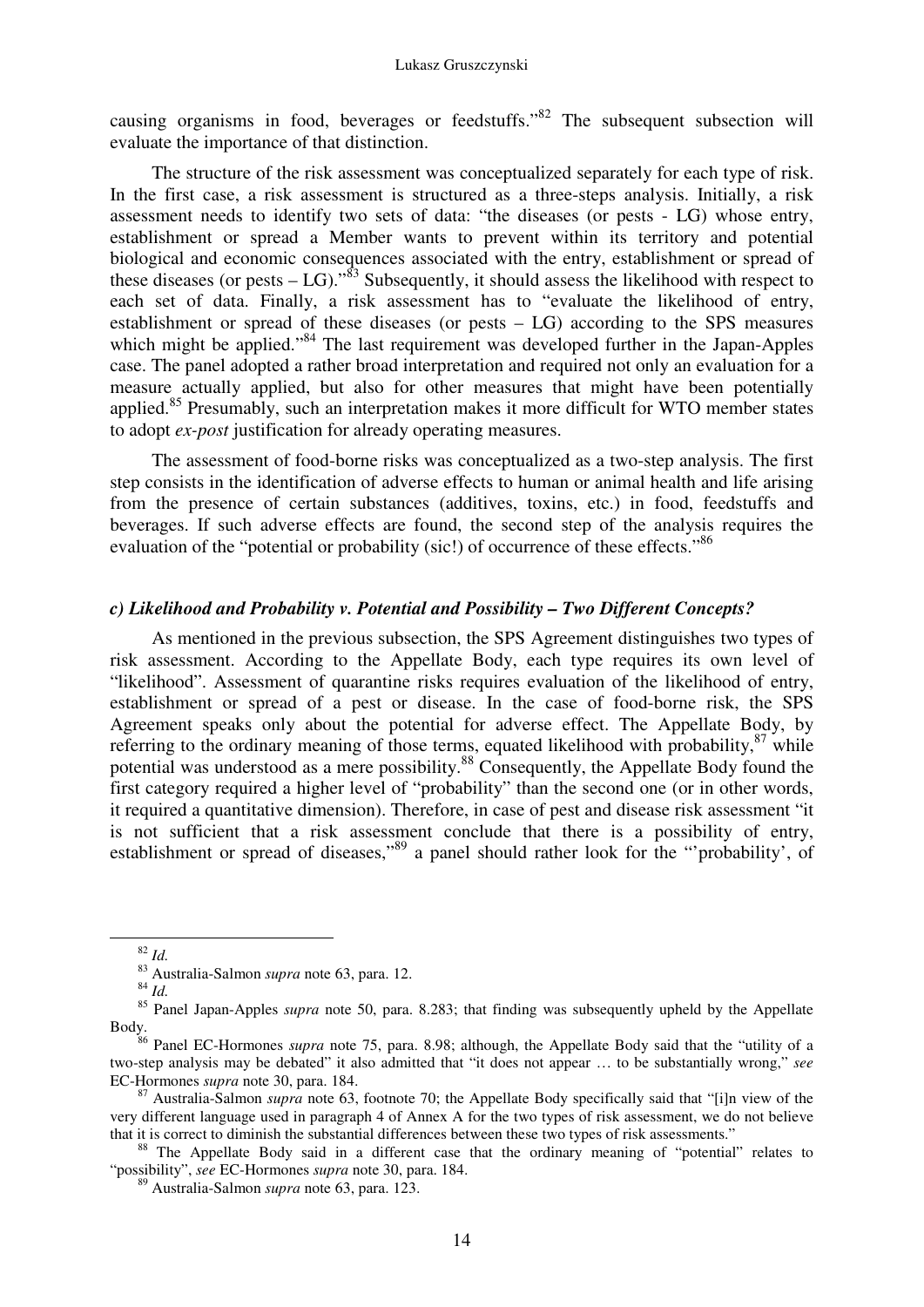entry, establishment or spread of diseases."<sup>90</sup> Arguably, establishing a mere possibility should be an easier process than evaluation of probability.

As noted by Pauwelyn, it is not clear whether the drafters of the SPS Agreement introduced the above distinction deliberately.<sup>91</sup> From a textual point of view, the interpretation proposed by the Appellate Body is fully acceptable. However, it also results in a strange outcome. The Appellate Body, by lessening the requirements of risk assessment with respect to food-borne risks, presumably provided importing countries with greater room for maneuver than in the case of quarantine risks. As both types of risk may relate to the life and health of humans and animals, it seems that there are no compelling reasons for differentiating between those two situations.<sup>92</sup> Moreover, as will be shown in the next subsection, the different levels of "probability" required under the two types of risk assessment may determine whether a minimum magnitude of risk needs to be ascertained.

#### *d) Minimum Magnitude of Risk, Quantitative and Qualitative Elements of Risk Assessment*

The Appellate Body said that no minimum magnitude of risk or threshold level of risk needed to be demonstrated in risk assessment (i.e.  $1:1,000,000$ ).<sup>93</sup> In the literature it was submitted that "any quantifiable (or rather ascertainable - LG) risk – no matter how small – may serve a basis for sanitary measures."<sup>94</sup> In consequence, there are no negligible *de minimis* risks under the SPS Agreement.<sup>95</sup> The existence of risk may be expressed both in quantitative and qualitative figures. The quantitative measurement provides information on the probability of adverse effect occurrence, while the qualitative one speaks only about possibility of casual link without indicating its likelihood.<sup>96</sup> The Appellate Body also stressed that risk needs to be ascertainable, as "theoretical uncertainty is not the kind of risk which, under Article 5.1, is to be assessed."<sup>97</sup> The Appellate Body defined theoretical uncertainty as the kind of uncertainty that is "inherent in the scientific method and which stems from the intrinsic limits of experiments, methodologies, or instruments deployed by scientists to explain a given phenomenon."<sup>98</sup> Thus, identifiability of risk serves as a bottom line for the definition of risk under the SPS Agreement.

Note, however, that this interpretation, which does not require any minimum magnitude of risk or threshold level of risk in risk assessment, was given to the provision in the EC-Hormones case, thus, a case relating to food-borne risk. I claim that the Appellate Body came to this conclusion in the context of the notion "potential" as provided with respect to foodborne risk assessment. As mentioned in Section 3.3.1 (c) of this paper, the word "potential" was interpreted as a mere possibility, which does not require any quantitative dimension. Consequently, the assessment of food-borne risks does not require a minimum magnitude of risk, while in case of assessment of pest and disease risks such quantitative data will be required (due to the interpretation of the notion "likelihood"). Thus, the same finding of the Appellate Body in the Australia-Salmon case (case relating to quarantine risk) seems to be

<sup>90</sup> *Id.*

<sup>&</sup>lt;sup>91</sup> Pauwelyn *supra* note 5, at 647.

<sup>&</sup>lt;sup>92</sup> See also the argument made by the EC in the Australia-Salmon case (Third participant's submission of the European Communities, para. 7).

<sup>93</sup> EC-Hormones *supra* note 30, para. 186; Australia-Salmon *supra* note 63, para. 124.

<sup>94</sup> David R. Hurst, *Hormones: European Communities – Measures Affecting Meat and Meat*, (available at http://www.ejil.org/journal/Vol9/No1/sr1g.rtf last visited May 25, 2005), at 11.

However, *see* discussion in the Section 3.3.2 (c) of this paper.

<sup>96</sup> Walker *supra* note 20, at 200.

<sup>97</sup> EC-Hormones *supra* note 30, para. 186.

<sup>98</sup> Japan-Apples *supra* note 54, para. 241.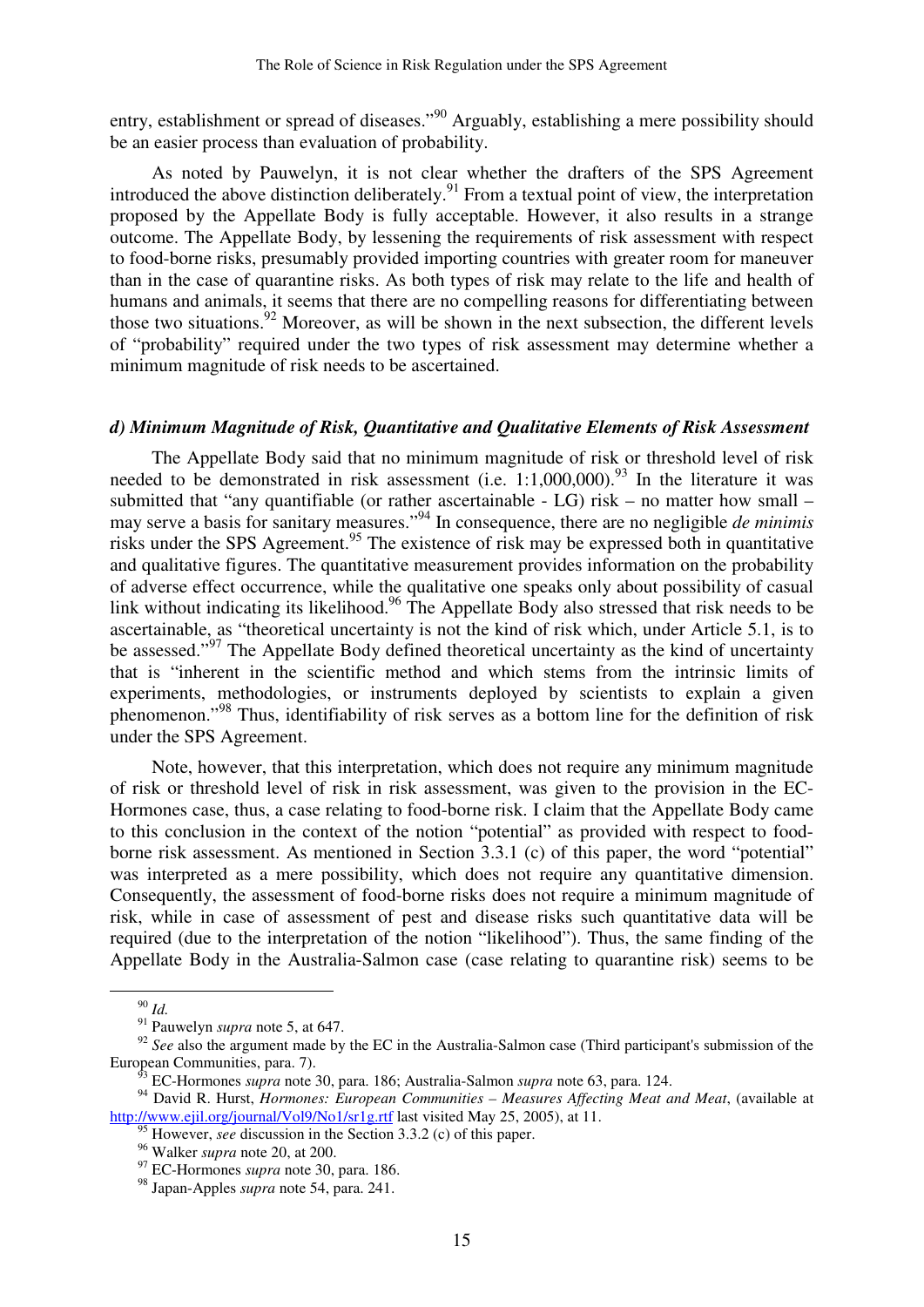incompatible with the concept of risk assessment with respect to quarantine risks. The notion of "likelihood" in risk assessment of pest and disease requires presentation of quantitative figures of the risk probability. If the potential of occurrence of adverse effect needs to be established, how can it be done without demonstrating a minimum magnitude of risk?

The above does not mean that qualitative elements cannot be present in the assessment of quarantine risks. The Appellate Body confirmed, with respect to both types of risks, that risk assessment was not limited to the matters "that are susceptible of quantitative analysis by the empirical and experimental laboratory methods."<sup>99</sup> This observation was drawn from the wording of Article 5.2, which "enlist factors not wholly susceptible of investigation according to laboratory methods."<sup>100</sup> As Article 5.2 is applicable to both types of risk assessment, the Appellate Body's finding is equally relevant for pest and disease risks. The Appellate Body, in its famous sentence, summarized the above, by saying:

the risk that is to be evaluated in a risk assessment under Article 5.1 is not only risk ascertainable in a science laboratory operating under strictly controlled conditions, but also risk in human societies as they actually exist, in other words, the actual potential for adverse effect on human health in the real world where people live and work and die.<sup>101</sup>

There is no agreement between commentators regarding the type of factors that may be included, on the basis of the above considered, in risk assessment. Indeed, the Appellate Body findings are very enigmatic and leave great room for interpretation. Some scholars argue that these factors should be limited to control and enforce concerns (i.e. actual enforcement of SPS measure).<sup>102</sup> Others claim that the Appellate Body "opened the door to the inclusion of such factors as cultural preferences and societal values in the risk assessment for SPS measures."<sup>103</sup> Consequently, according to them, it is possible to take into account subjective factors influencing both perception and risk itself.<sup>104</sup>

I argue that any interpretation, which allows for the broad inclusion of cultural preferences and values does not have a sufficient grounding neither in the SPS Agreement nor in the case law. On the textual level, Article 2.2 assigns the special role to science by requiring WTO member states to base their SPS measures on scientific principles, and not maintain them without sufficient scientific evidence. That role is subsequently highlighted in Article 3.3, which speaks about scientific justification as a condition *sine qua non*. The definition of risk assessment, as provided in Annex A to the SPS Agreement, also strongly refers to the technical paradigm. In consequence, inclusion of non-scientific factors in the risk assessment, to the extent that they will prevail over scientific evidence, seems to be incompatible with the explicit language of the SPS Agreement. The case law also supports this position. As mentioned in Section 3.3.1 (b) of this paper, the risk assessment was conceptualized as either a two or three-steps analysis. Note that in both cases, the individual steps of the analysis relate to scientific considerations. Identification of risk as well as an evaluation of probability (or possibility) has a strong scientific character. In consequence, the implementation of non-scientific considerations may only have a supplementary character and

<sup>99</sup> EC-Hormones *supra* note 30, para. 187.

<sup>100</sup> *Id.*

<sup>101</sup> *Id.*

<sup>102</sup> Warren H. Maruyama, *A New Pillar of the WTO: Sound Science*, 32 Int'l Lawyer 651, 673 (1998).

<sup>&</sup>lt;sup>103</sup> Regine Neugebauer, *Fine-Tuning WTO Jurisprudence and the SPS Agreement: Lessons from the Beef Hormone Case*, 31 Law & Pol'y Int'l Bus. 1255, 1267 (2000).

<sup>&</sup>lt;sup>104</sup> M. Gregg Bloche, *WTO Deference to National Health Policy: Toward and Interpretative Principle*, 5 (4) J. Int'l Econ. L. 825, 836 (2002).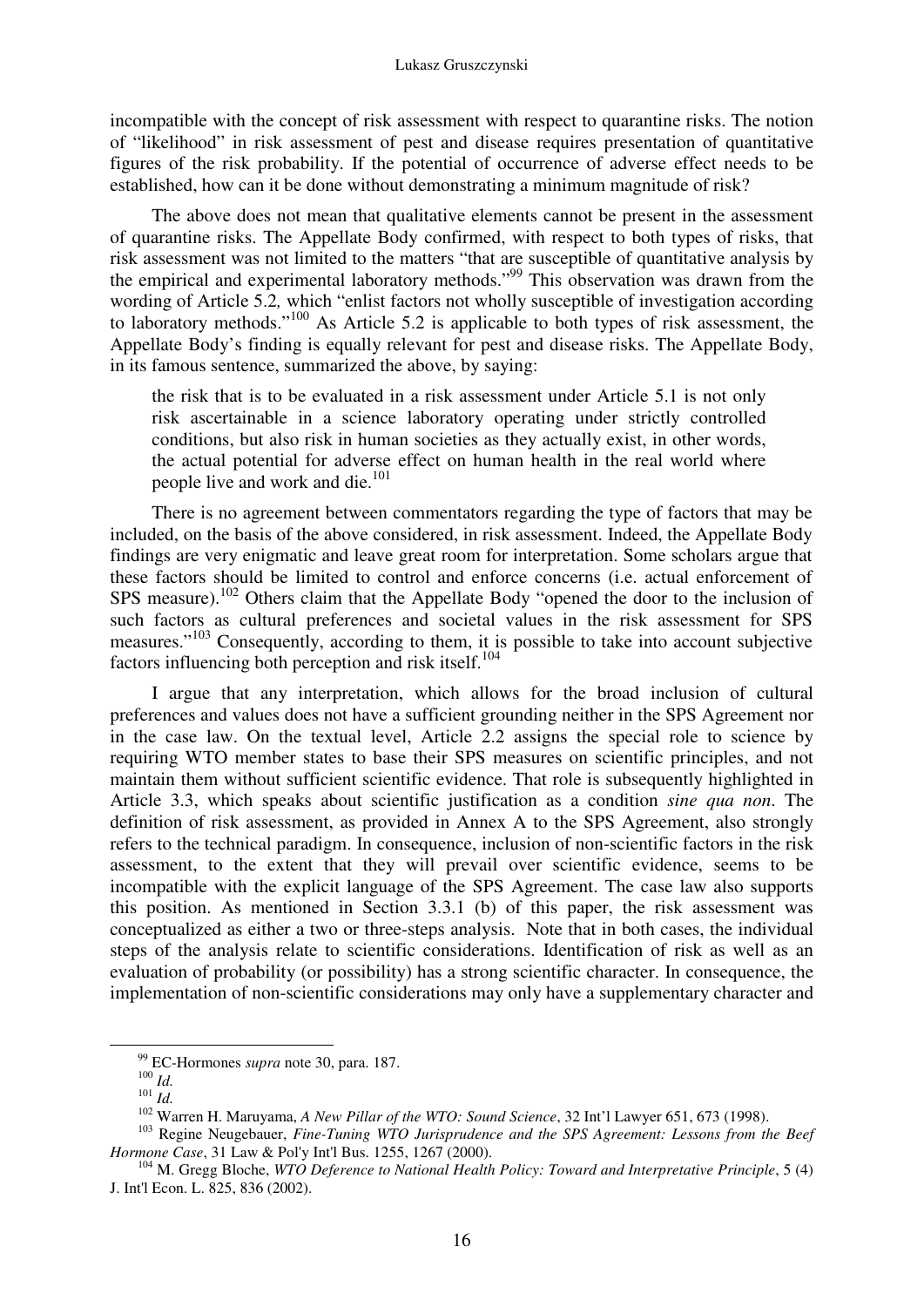cannot counter-balance the scientific findings. However, the acceptable input of non-scientific considerations in risk assessment can presumably only be ascertained on a case-by-case basis.

#### *e) Specifity of Risk Assessment*

Risk assessment needs to be specific. According to the Appellate Body, it should evaluate the specific potential of harm arising from the presence of specific SPS risk. Thus, in the EC-Hormones case, the panel required evaluation of the carcinogenic potential of residues of hormones used for growth promotion purpose, which were present in meat and meat products.<sup>105</sup> Similarly in the Japan-Apples case, evaluation of "entry, establishment or spread of fire blight through [U.S.] apple fruit as a separate and distinct vector"<sup>106</sup> was required. Consequently, a general discussion on particular SPS risk cannot satisfy the specifity condition (i.e. evaluation of the entire categories of hormones or collection of various host plants). As was noted in the literature, the specifity requirement was construed by the Appellate Body more stringently than what was textually supported by the SPS Agreement.<sup>107</sup>

Indeed, it seems that such interpretation does not correctly balance the rights and obligations of WTO member states. The strict requirement of specifity may undermine the right of the WTO member state to establish its appropriate level of protection. As observed by Sykes, the approach adopted by the Appellate Body is particularly troublesome in all cases that relate to low-level risk situations.<sup>108</sup> How does one provide the specific risk assessment, which will evaluate the risk connected with the presence of a particular substance in a particular product, if the presumed effect is e.g. one in a million? According to the Appellate Body, a member state is free to regulate any ascertainable risk and adopt any level of protection it deems to be appropriate. It also includes the zero risk policy and clearly encompasses the situation when the risk ratio is one to million. However, if the extrapolation from the more general studies and findings does not satisfy the specifity requirement (e.g. in the EC-Hormones case deducting carcinogenic effects of oestrogens present in beef from general studies on oestrogen),  $109$  it may appear that in low-risk situations the appropriate level of protection is an illusory right. Sykes summarizes that "the effect is to make it impossible for national regulators to elect to eliminate low-level risks that are not susceptible to rigorous demonstration."<sup>110</sup>

#### **3.3.2 Implementation of Risk Assessment Results**

The SPS measure should be based on the risk assessment.<sup>111</sup> There is no procedural requirement to consider the conclusions of the risk assessment during the process of enactment of an SPS measure.<sup>112</sup> Therefore, a member state may present scientific evidence, supporting its SPS measure, produced at the time of panel's proceeding.<sup>113</sup> It is argued that denial of a procedural requirement may result in gambling over SPS measures, as most of

<sup>&</sup>lt;sup>105</sup> The Appellate Body upheld this finding.

<sup>106</sup> Japan-Apples *supra* note 54, para. 200.

<sup>&</sup>lt;sup>107</sup> Neugebauer *supra* note 103, at 1267.

<sup>108</sup> Sykes *supra* note 27, at 364-65.

<sup>109</sup> EC-Hormones *supra* note 30, para. 198.

<sup>110</sup> Sykes *supra* note 27, at 365.

<sup>&</sup>lt;sup>111</sup> According to the Appellate Body, a member state is not obliged to conduct its own risk assessment; an assessment may be carried out by another country or international organization and only used by the particular member; *see* EC-Hormones *supra* note 30, para. 190.

<sup>112</sup> *Id.* para. 189.

<sup>113</sup> Pauwelyn *supra* note 5, at 649.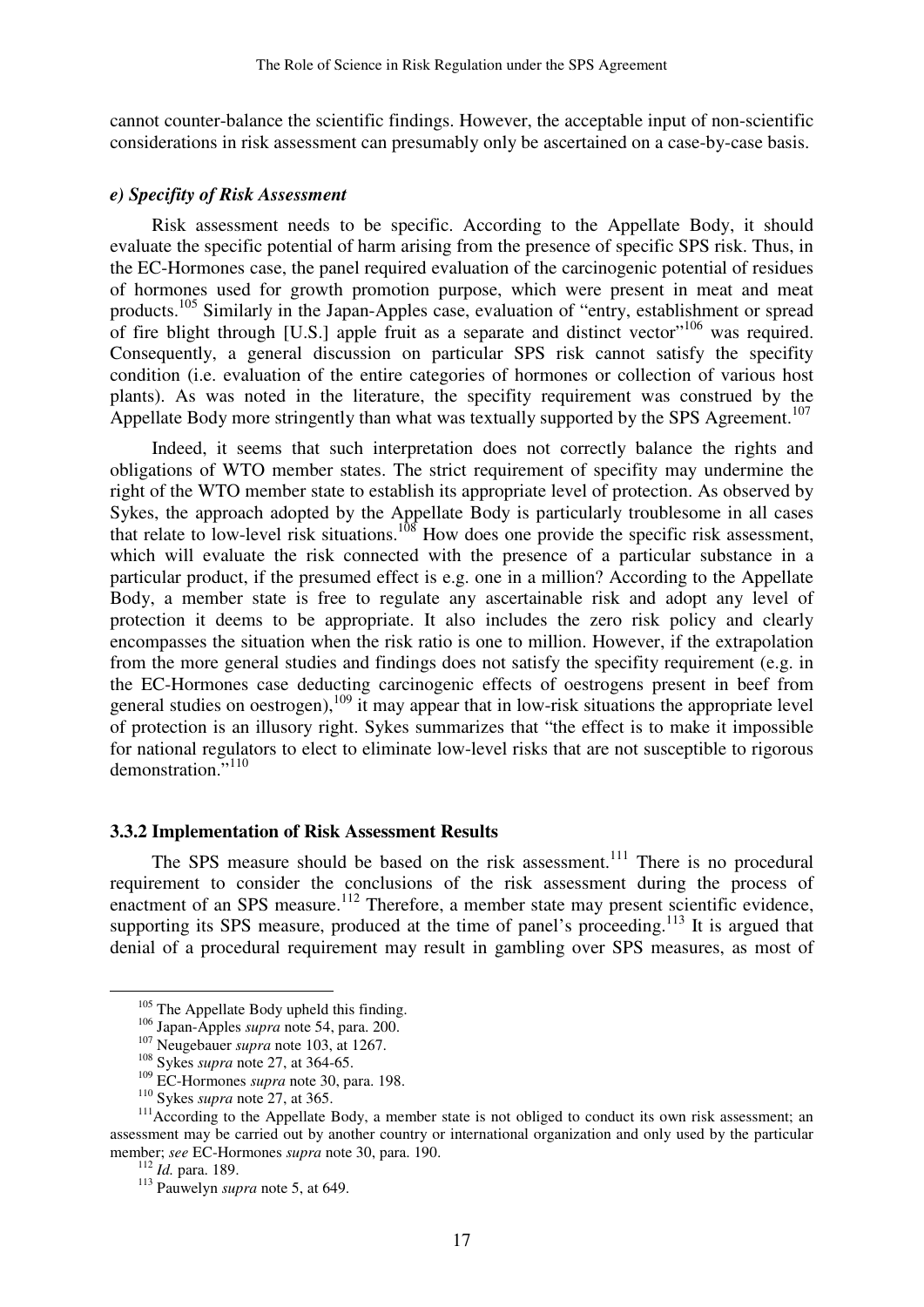them will never be challenged (due to the costs of proceeding). According to that argument, the procedural requirement may serve harmonization goals of the SPS Agreement, as member states will be obliged to make a scientific assessment for all measures and not only for those, which are disputed.<sup>114</sup> Note, however, that such an approach will result in the exclusion of new scientific evidence produced after the adoption of the measure. In effect, a member state will be precluded from presenting state-of-the-art scientific data. In disputes concerning such sensitive areas like health and environment, it is not a plausible solution. Moreover, if the violation of the SPS Agreement related to procedural deficiencies alone, member states might be encouraged to employ time-delay strategies. In some cases, it might be tempting to find against a defendant on the basis of procedural defects, without substantial issues being decided. Subsequent procedural compliance will provide a defendant with the additional time necessary for substantive examination of the measure in the second potential case. As a consequence, I believe, that the approach of the Appellate Body seems to be appropriate.

#### *a) Rational Relationship between the Risk Assessment and SPS Measure*

According to the Appellate Body, the relationship between risk assessment and an SPS measure should be perceived as an "objective relationship between two elements", or in other words "an objective situation that persists and is observable between an SPS measure and a risk assessment."<sup>115</sup> In practice, the examination of an objective relationship should consist of a comparison of the scientific conclusions reached in the risk assessment with the conclusions embedded in the SPS measure, in order to examine their compatibility.<sup>116</sup> As stressed by the Appellate Body, those conclusions do not need to conform with each other, but rather the scientific conclusions of the risk assessment must reasonably support the SPS measure under the examination. Apparently, the Appellate Body used both terms, objective and rational, interchangeably. This again reflects the technical paradigm followed by the Appellate Body the rationality and rational reasoning delimits the objectivity.

What, then, should be the level of compatibility between the results of the risk assessment and the SPS measure? The Appellate Body did not provide a clear definition of the rational relationship. It rather preferred a case-by-case approach, in which "account is taken of all considerations rationally bearing upon the issue of the potential adverse health effects."<sup>117</sup> As may be suggested by the reasoning of the panel in the Australia-Salmon case, the risk assessment cannot be considered as a rational basis for the SPS measure if it does not evaluate risk and risk reduction related to the SPS measure at stake.<sup>118</sup> Additional guidance may be also deduced from the interpretation adopted by the Appellate Body under Article 2.2. Note that the language used under the both Articles is very similar. The relationship between the SPS measure and the risk identified by the scientific evidence under Article 2.2 was described as a rational or objective one.<sup>119</sup> The very same language was used for the characterization of the relationship between the conclusions of the risk assessment and the SPS measure. Thus, by analogy, it can be said that the relationship between the SPS measure and the findings of the risk assessment should be proportional. Consequently, if the risk assessment identifies "negligible risks", while the SPS measure introduces a stringent regime

<sup>114</sup> Hurst *supra* note 94, at 14.

<sup>115</sup> EC-Hormones *supra* note 30, para. 189.

<sup>116</sup> *Id* para. 192.

<sup>117</sup> EC-Hormones *supra* note 30, para. 194; *see also* Japan–Agriculture Products *supra* note 47, para. 79 where the Appellate Body characterized in a similar way the relationship existing between the scientific information and the SPS measure under Article 3.3 of the SPS Agreement.

<sup>118</sup> Panel Australia-Salmon *supra* note 62, para. 8.98.

<sup>&</sup>lt;sup>119</sup> For a more detailed discussion, *see* Section 3.1 of this paper.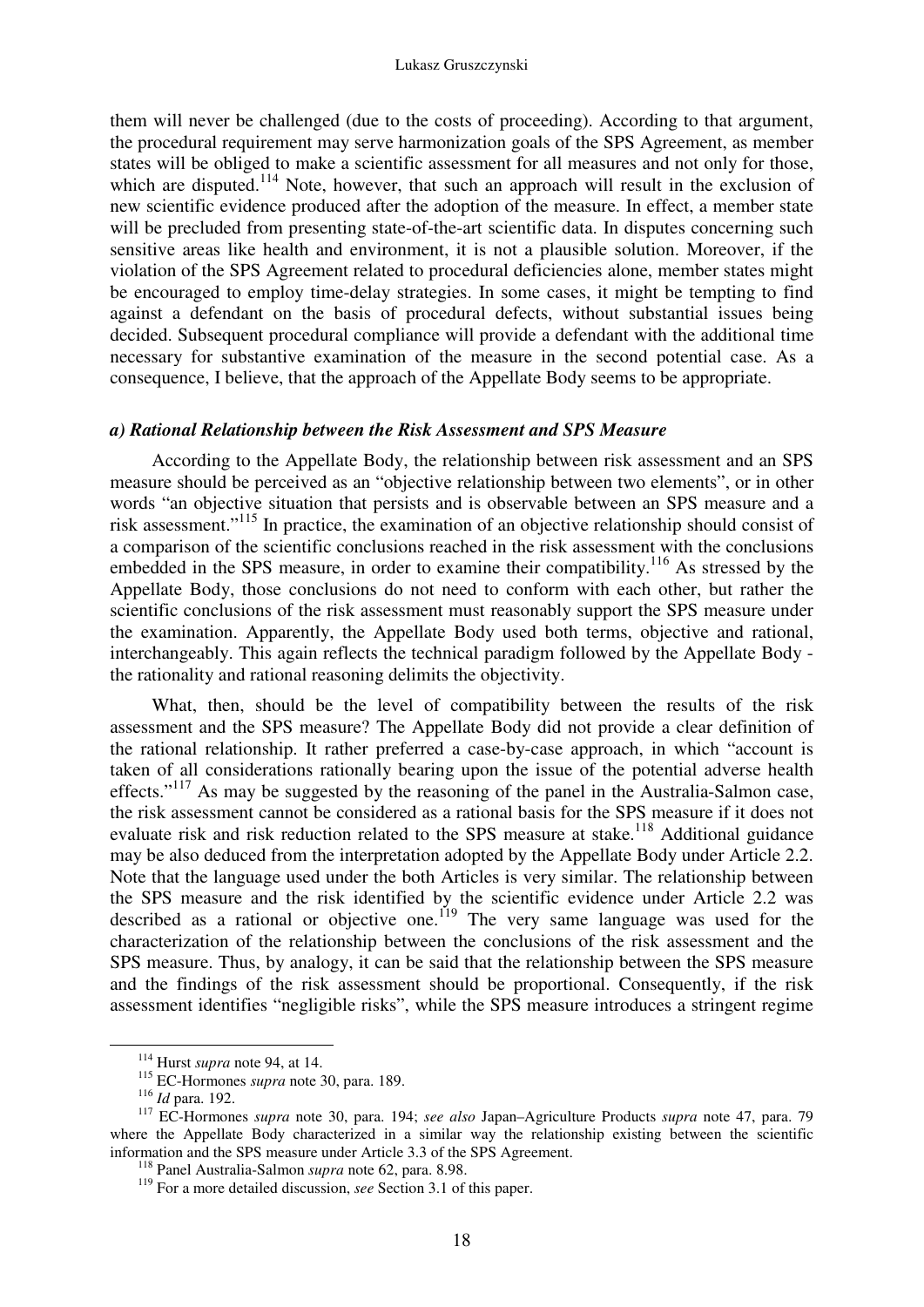there will be no rational or objective relationship.<sup>120</sup> That interpretation of rational relationship under Article 5.1 needs to be, however, confirmed by the Appellate Body.

Scholars generally perceive the rational relationship required by the Appellate Body as easy to satisfy. Specifically, Hurst claims that the Appellate Body, by allowing member states to base their SPS measure on the minority science and not requiring a minimum magnitude of risk, created a rather undemanding test to pass.<sup>121</sup> Others label the rational relationship test as a deferential standard, which leaves great discretion to WTO member states and allows for inclusions of non-scientific considerations.<sup>122</sup> However, it was also submitted that "the Appellate Body is moving in the direction of substantive benchmark," $123$  which requires a more intense relationship. Indeed, if the above findings on the required proportionality are relevant, such statement seems to be justified.

# *b) Majority and Minority Scientific Opinions*

The risk assessment may set out both the majority scientific opinion, as well as the opinions of scientists taking a divergent view.<sup>124</sup> The Appellate Body also said that

[i]n most cases, responsible and representative governments tend to base their legislative and administrative measures on 'mainstream' scientific opinion. In other cases, equally responsible and representative governments may act in good faith on the basis of what, at a given time, may be a divergent opinion coming from qualified and respected sources.<sup>125</sup>

In consequence, according to the Appellate Body, the SPS measure may rely on either of them.

The interpretation that was adopted by the Appellate Body is not, however, entirely clear. The above passage, particularly the notion "qualified and respected source", may be interpreted as requiring from divergent opinion a sound basis in science. Presumably, not every divergent view may amount to scientific opinion. The phrase "qualified and respected sources" indicates a certain level of reliability and quality. The Appellate Body confirmed that position when it rejected one of the experts' opinions in the EC-Hormones case. It said that "single divergent opinion … is not reasonably sufficient to overturn the contrary conclusions reached in the scientific studies,"<sup>126</sup> particularly if those other studies are more specific. Thus, the divergent opinion needs to be specific and supported by some evidence as well.<sup>127</sup> As pointed out by McNiel, a country "maintaining a purported SPS measure must be able to adduce evidence that prominent scientists would accept as scientific."<sup>128</sup> It was also suggested that if the measure were based on minority scientific opinion, the relationship between the

<sup>&</sup>lt;sup>120</sup> *See* Section 3.5 for the discussion on the implication of those findings for the right of member state to adopt an appropriate level of protection.

<sup>121</sup> Hurst *supra* note 94, at 16; same Bloche *supra* note 104, at 837.

<sup>122</sup> Ryan D. Thomas, *Where's the Beef? Mad Cows and the Blight of the SPS Agreement*, 32 Vand. J. Transnat'l L. 487, 507 (1999).

<sup>123</sup> Joanne Scott, *European Regulation of GMOs: Thinking about 'Judicial Review' in the WTO*, Jean Monnet Working Paper 4/04 (available at http://www.jeanmonnetprogram.org/papers/040040401.html last visited May 28, 2005), at 20.

<sup>124</sup> EC-Hormones *supra* note 30, para. 194.

<sup>125</sup> *Id.*

<sup>&</sup>lt;sup>126</sup> *Id.* para. 198, rejecting the opinion of Dr. Lucier.

<sup>127</sup> Bloche *supra* note 104, at 83.

<sup>128</sup> McNiel *supra* note 34, at 119.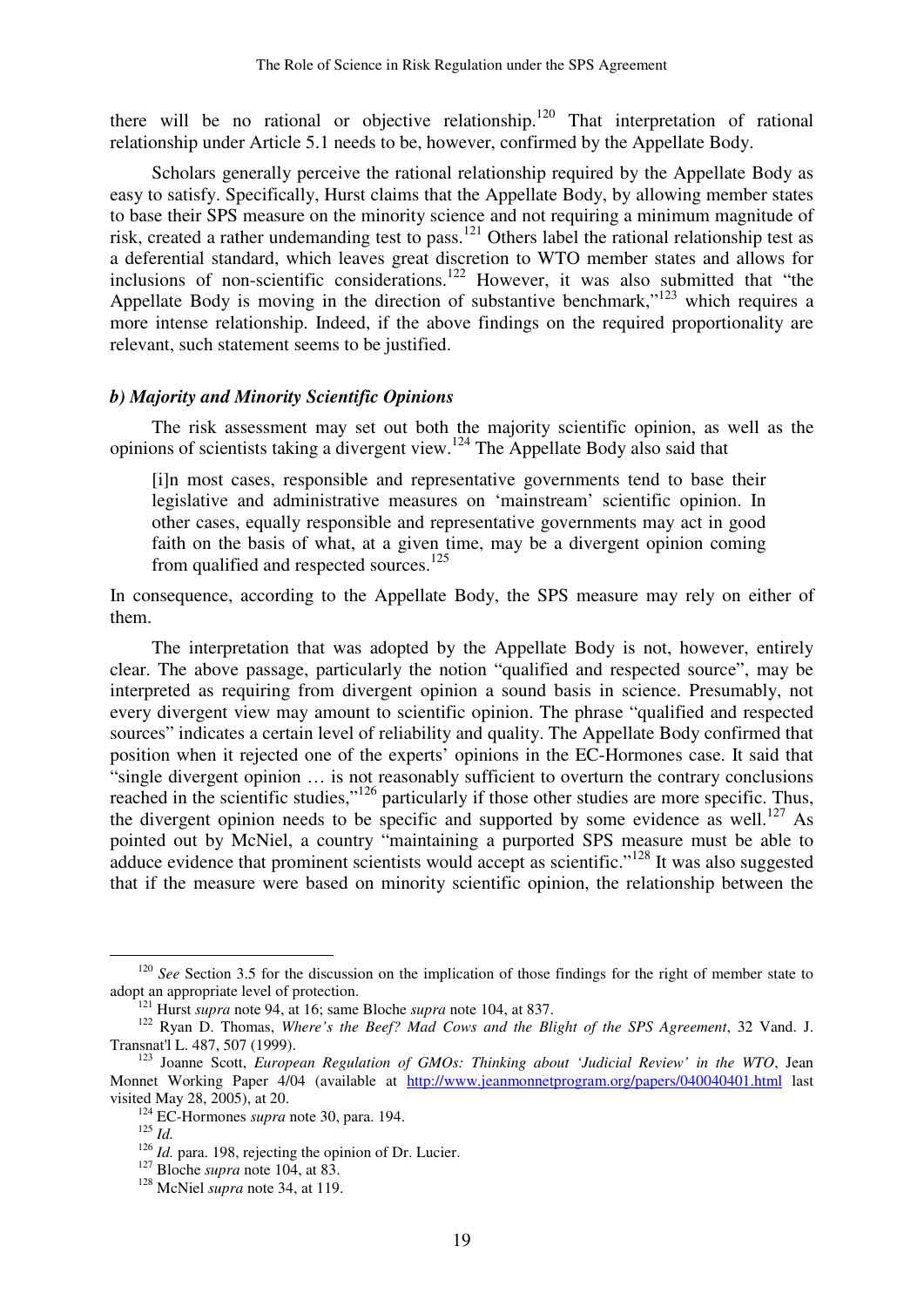measure and the risk assessment would be subject to more stringent review.<sup>129</sup> I would claim, rather, that the more stringent review would be applied to minority opinion itself. While in case of a majority scientific view, the Appellate Body may presume its plausibility; in case of divergent opinion it may be necessary to examine the substance of the evidence.

The above approach to minority opinions is subject to legitimate criticism. It is submitted that requirement of specifity may result in the practical exclusion of divergent opinions, as those opinions are usually "based in the kind of suggestive but not definite scientific evidence."<sup>130</sup> There are, however, voices claiming that the requirement of sound science, as deducted from the statement of the Appellate Body, may be premature. The Appellate Body did not define what is understood by "qualified and respected sources". Moreover, it seems that in rejecting the opinion of Dr. Lucier, the Appellate Body rather required specifity of risk assessment than certain scientific quality. As argued by Charnovitz, neither the case law nor the SPS Agreement provides for such a requirement and the issue still requires resolution.<sup>131</sup>

It seems that final determination of that issue will have to wait for a future decision of the Appellate Body. However, it should be stressed that acceptance of any kind of divergent view, irrespective of its quality, is not advisable. As noted by Sykes, unlimited reliance on the scientific minority view transforms the risk assessment requirement into "minimal procedural hurdles,"<sup>132</sup> as it will be always possible to find an expert with a dissenting scientific opinion. In consequence, a certain threshold of scientific reliability is necessary in order to guarantee the operation of the SPS system.

#### **3.4 Insufficiency of scientific evidence (Article 5.7)**

According to the Appellate Body, Article 5.7 of the SPS Agreement operates as qualified exemption from the obligation under Article 2.2 not to maintain SPS measures without sufficient scientific evidence.<sup>133</sup> Arguably, Article 5.7 exempts only the obligations contained in Articles 2.2 and 5.1-5.3. Consequently, it seems that Article 2.3, 5.5 and 5.6 of the SPS Agreement are fully applicable to measures adopted in the case of insufficiency of scientific evidence. That conclusion may be deducted from the formulation of Article 2.2, which establish certain disciplines and subject them to the exemption of Article 5.7. As Articles 5.1-5.3 provide the elaborations of the requirement of scientific basis as incorporated in Article 2.2, presumably they are also subjects of the exemption. Neither Article 2.3 nor 5.5- 5.6 contains comparable language. Thus, provisional measures adopted under Article 5.7 should *inter alia* comply with a consistency requirement and be no more trade restrictive than required.

Since Article 5.7 establishes a form of affirmative defence, presumably, it is for the defending party to provide a panel with a *prima facie* case. Unfortunately, the case law is rather ambiguous in this respect. In the Japan-Agriculture Products case, Japan claimed that a varietal testing system could be considered as a provisional measure in the sense provided by

<sup>&</sup>lt;sup>129</sup> Hurst *supra* note 94, at 12 basing his argument on the Appellate Body statement that by itself reliance on a minority viewpoint does not necessary signal the absence of reasonable relationship.

<sup>130</sup> Peel *supra* note 13, at 71.

<sup>131</sup> Steve Charnovitz, *The Supervision of Health and Biosafety Regulation by World Trade Rules*, 13 Tul. Envtl L.J. 271, 279 (2000).

<sup>132</sup> Sykes *supra* note 27, at 366.

<sup>133</sup> Japan-Agriculture Products *supra* note 47, para. 80.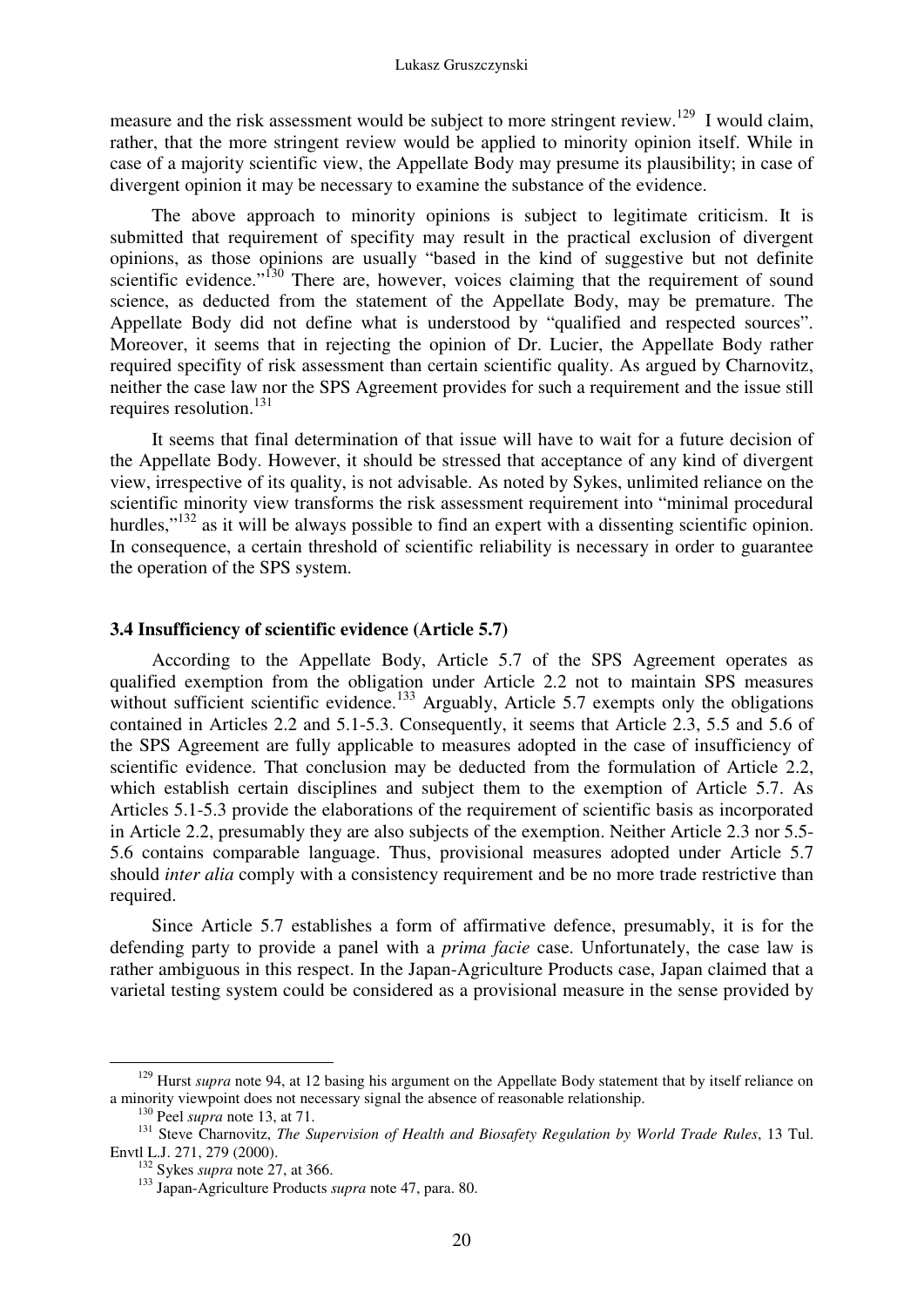Article  $5.7^{134}$  Logically, it should be for Japan to prove that the conditions of that article are fulfilled. Surprisingly, the panel reversed the burden of proof by requiring the U.S. to present a *prima facie* case of inconsistency.<sup>135</sup> In consequence, Charnovitz, commenting on the case, pointed out that "Article 5.7 should not be thought of as an exception because such reasoning might imply that the defendant government would have the burden of proof."<sup>136</sup> That position was shifted in the Japan-Apples case. Japan argued that its measure might be justified under Article 5.7. The Appellate Body said that "in this particular context that the Panel assigned the burden of proof to Japan to make a *prima facie* case in support of its position under Article 5.7."<sup>137</sup> Note, however, that the context was the same as in the Japan-Agriculture Products case. In both cases, it was Japan that relied on Article 5.7. That inconsistency of the case law should be addressed and clarified in future disputes. I claim that the interpretation proposed in the Japan-Apples case better reflects the language of the SPS Agreement. Article 5.7 should be seen as a form of the affirmative defence. The Appellate Body in its land-mark case stated that "the burden of proof rests upon the party, whether complaining or defending, who asserts the affirmative of a particular claim or defence. If that party adduces evidence sufficient to raise a presumption that what is claimed is true, the burden then shifts to the other party, who will fail unless it adduces sufficient evidence to rebut the presumption."<sup>138</sup> Thus, following the reasoning of the Appellate Body in the US –Shirts and Blouses case, it should be for the defendant to come up with the appropriate evidence, unless it is a complaining party who asserts the violation of Article 5.7.

It this context, it is also interesting to note the additional inconsistency of the case law. With respect to Article 3.3, the Appellate Body required from the complainant a *prima facie* case of non-compliance.<sup>139</sup> Cleary, the Appellate Body considered the same textual basis differently ("except as" in Article 2.2 with respect to 5.7 and Article 3.1 with respect to 3.3). arguing that Articles 3.1 and 3.3 apply to dissimilar situations. The same language in 2.2 of the SPS Agreement, without any broader explanation, was interpreted in the Japan-Apples case as requiring the affirmative defence from defending party.<sup>140</sup>

Application of Article 5.7 requires cumulative satisfaction of the following requirements: (i) insufficiency of scientific data, (ii) that the measure is based on available pertinent information, (iii) that the member seeks to obtain additional scientific information, (iv) that the provisional measure is the subject of review within a reasonable time.<sup>141</sup> Insufficiency of scientific data exists if "a body of available scientific evidence does not allow, in quantitative or qualitative terms, the performance of an adequate assessment or risks as required under Article  $5.1$ ."<sup>142</sup> In the same case, the Appellate Body also added that the concept of insufficiency should not exclude "cases where the available evidence is more than minimal in quantity but has not led to reliable or conclusive results."<sup>143</sup> Thus, both quantity and conclusiveness of scientific data play an important role in triggering the application of Article 5.7. The Appellate Body emphasized that insufficiency should not be equated with

<sup>134</sup> Panel Report, *Japan – Measures Affecting Agriculture Products*, WT/DS76/R, adopted March 19, 1999, [hereinafter **Panel Japan-Agriculture Products**], paras. 4.187 and 8.48.

<sup>&</sup>lt;sup>135</sup> *Id.* para. 8.58, the panel particularly said that "we consider, therefore, that the United States has established a presumption that Japan did not comply with the requirements in the second sentence of Article 5.7. We also consider that Japan has not been able to rebut this presumption."

<sup>136</sup> Charnovitz *supra* note 131, at 289.

<sup>137</sup> Japan-Apples *supra* note 54, para. 175.

<sup>138</sup> U.S. – Shirts and Blouses *supra* note 46, para. 14.

<sup>&</sup>lt;sup>139</sup> EC-Hormones *supra* note 30, paras. 104-108.

<sup>&</sup>lt;sup>140</sup> Pauwelyn also points out that inconsistency, *see* Pauwelyn *supra* note 5, at 657.

<sup>141</sup> *See* Japan-Agriculture Products *supra* note 47, para. 89; Japan-Apples *supra* note 54, para. 176.

<sup>142</sup> Japan-Apples *supra* note 54, para. 179.

<sup>143</sup> *Id*. para. 185.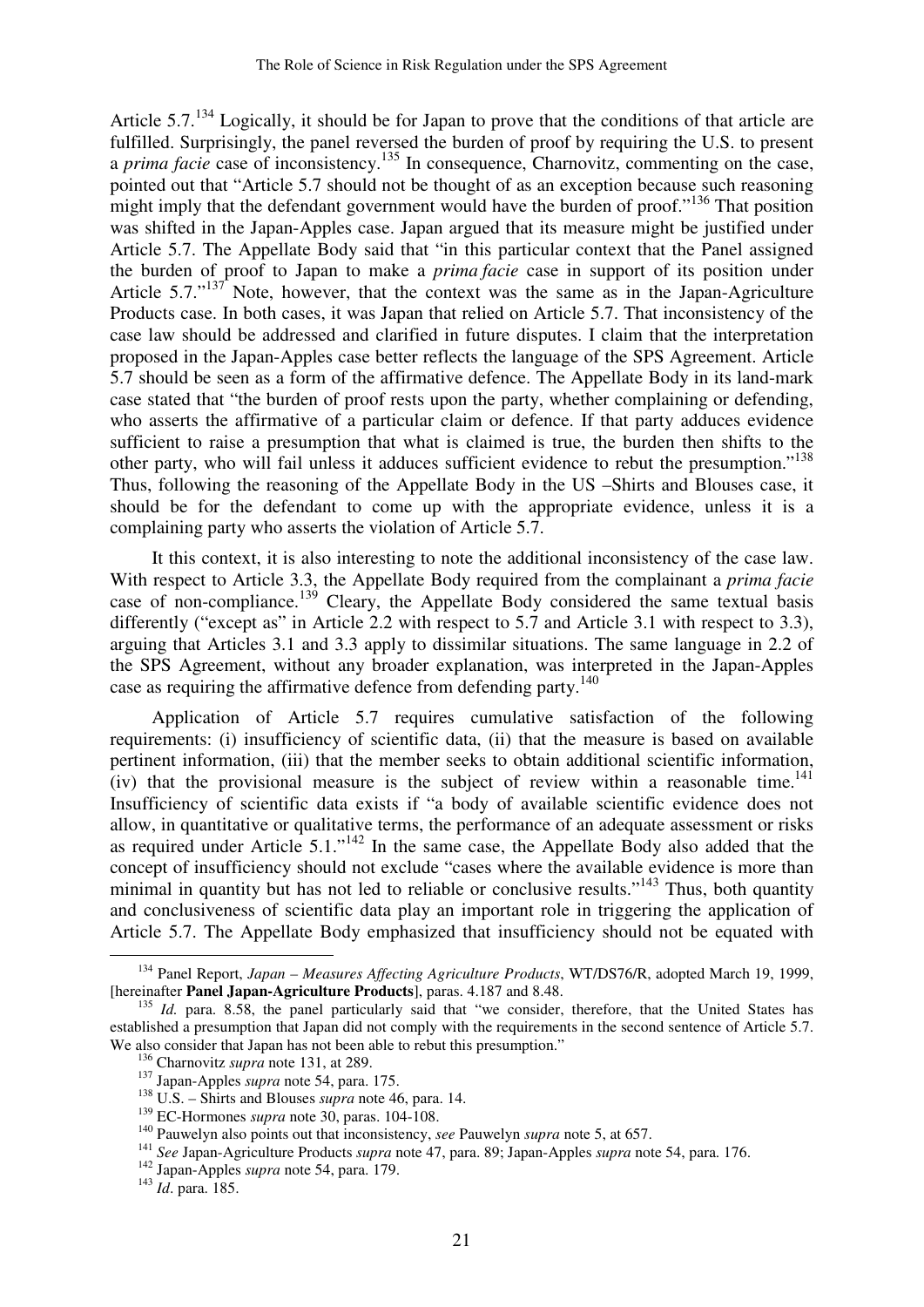uncertainty.<sup>144</sup> The distinction made by the Appellate Body is between lack of scientific evidence and uncertainty about the validity of scientific conclusions on the cause of harm. In the words of the Appellate Body "existence of unknown and uncertain elements does not justify a departure from the requirements of Articles 5.1, 5.2 and 5.3."<sup>145</sup> Thus, existing uncertainty in the presence of scientific evidence cannot lead to application of Article 5.7. This may suggest that Article 5.7 will not apply to situations "when scientific uncertainty endures long after the risk has been identified."<sup>146</sup> In such a case, a member state should rather perform risk assessment according to the provision of Articles 5.1-5.3. As indicated in the EC-Hormones case, the existence of scientific uncertainty does not release a member state from the obligation to conduct a risk assessment.<sup>147</sup> To remedy this, WTO member state may uses conservative assumptions and qualitative elements in risk assessment or bases its SPS measure on divergent scientific opinions. The question remains, however, how to distinguish the situations in which there is "no reliable or conclusive results" from those which are characterized by certain level of uncertainty. Proper qualification will trigger the application of either Article 5.1 or 5.7 of the SPS Agreement. Is the amount of scientific evidence in a particular case to be decisive? Further guidelines are definitely required in this respect.

To date, none of the panels has reached the requirement of "available pertinent information". The "pertinent information" presumably provides for a lower level of conclusiveness than required from scientific data. However, it is not clear how big the difference between those two types of information is. It is argued that this type of information should include *inter alia* substantive "inputs from officially recognized public deliberation, ... other information concerning public values such as consumer data and public attitudes."<sup>148</sup> It should be noted that a future interpretation of that term has a capital importance for the scope of application of Article 5.7. If the threshold for pertinent information will be established at a high level, clearly it will limit the possibility to invoke the exemption (i.e. by excluding nonscientific data).

Presumably, the notion "based on" should, as understood under Article 2.2 or 5.1 of the SPS Agreement, require a rational or objective relationship between pertinent information and an SPS measure. Thus, using the reasoning provided in Article 5.1, "available pertinent information" with respect to the risk must reasonably support the SPS measure under the examination. In a similar way, the notion of negligible risk and proportionality test may also play a role under Article 5.7.

The member state is obliged to "seek to obtain the additional information necessary for the more objective assessment of risk."<sup>149</sup> The Appellate Body confirmed that Article 5.7 does not require any specific kind of information to be collected or collection procedures to be used.<sup>150</sup> This information needs to be, however, relevant for both the risk in question and the risk assessment itself.

-

Article 5.7 of the SPS Agreement.

<sup>144</sup> *Id.* para. 184.

<sup>145</sup> Australia-Salmon *supra* note 63, para. 130.

<sup>146</sup> J. Martin Wagner, *The WTO's Interpretation of the SPS Agreement has Undermined the Right of Governments to Establish Appropriate Level of Protection Against Risk*, 31 Law & Pol'y Int'l Bus. 855, 859 (2000).

<sup>&</sup>lt;sup>147</sup> EC-Hormones *supra* note 30, para. 194; as noted by Howse the Appellate Body statement may suggest that "*uncertainty* does not in itself prevent a measure from being based on a scientific assessment of risk" (Howse *supra* note 79, at 2342).

<sup>148</sup> David Winickoff, Sheila Jasanoff, Lawrence Busch, Robin Grove-White, Brian Wynn, *Adjudicating the GM Food Wars: Science, Risk, and Democracy in World Trade Law*, 30 Yale J. Int'l L. 81, 115 (2005).

<sup>150</sup> Japan-Agriculture Products *supra* note 47, para. 92.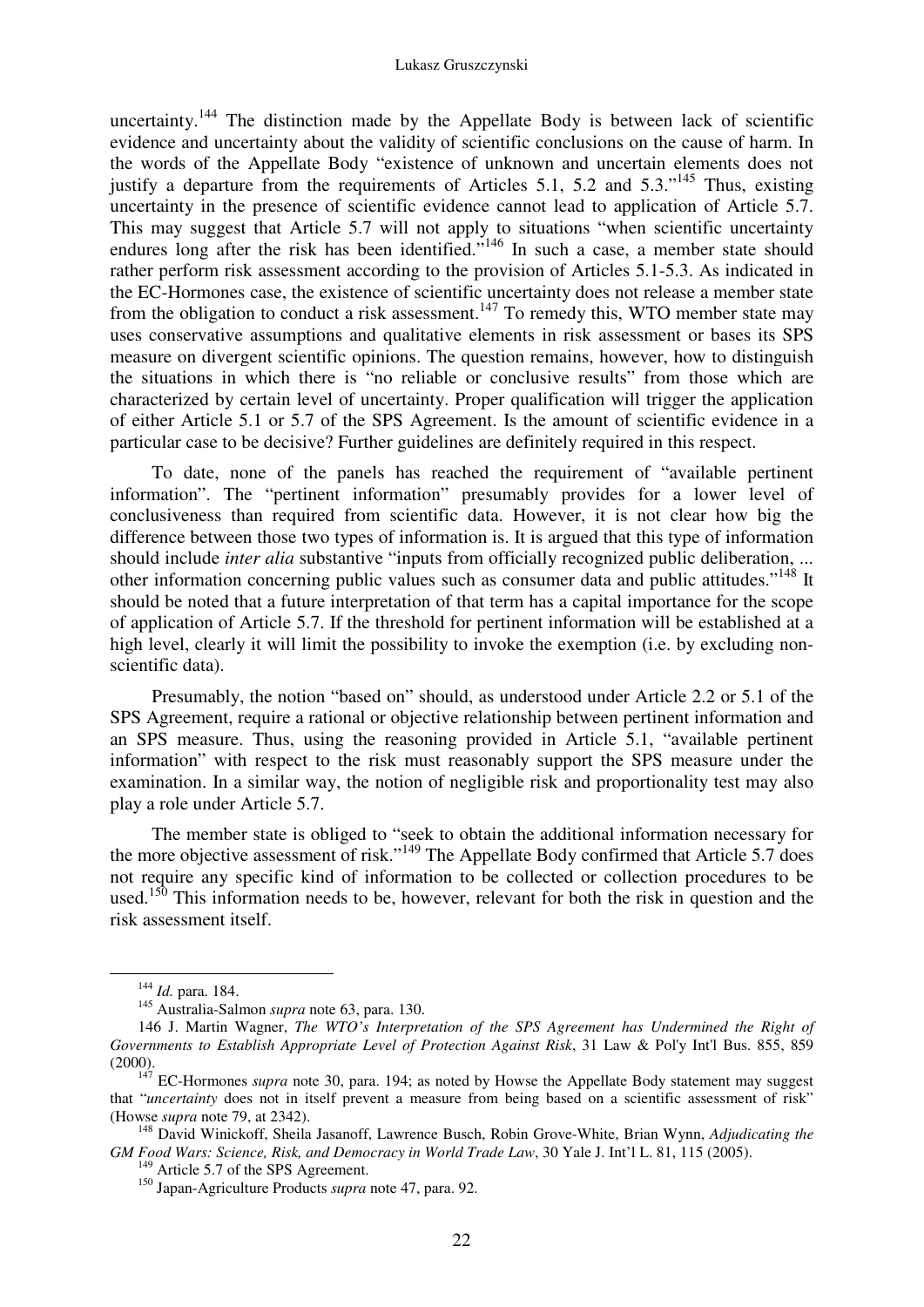A measure under Article 5.7 needs to be provisional and subject to subsequent review. The review should take place within a reasonable time. Such a formulation leaves considerable discretion to a panel. The reasonable period of time is to be defined on a caseby-case basis.<sup>151</sup> The Appellate Body enumerated some of the elements, which may influence what will be considered a reasonable time in a particular case. Thus, the level of difficulty in gathering new information and the characteristic of a provisional measure play an important role in that judgment.<sup>152</sup> The second element may indicate that a stringent SPS measure will be subject to deeper scrutiny. If an SPS measure establishes an absolute ban, presumably that fact should be taken into account when examining reasonableness of time. It was also suggested in the literature that in low certainty and low consensus situations that time should be considerably long (i.e. in case of a novel risk situation related to new technologies such as GM crops).<sup>153</sup> Indeed, Article 5.7 seems to be capable of addressing properly that problem. However, the actual approach is still requires clarification in future case law.

# **3.5 The Role of Science in the Establishment of the Appropriate Level of Protection (Articles 5.4 – 5.6)**

The SPS Agreement explicitly recognizes that establishment of appropriate level of SPS protection is an independent right of each WTO member state. The Appellate Body on several occasions also recognized that this was a prerogative of national governments.<sup>154</sup> Thus, member states are free to adopt any level of protection they deem to be appropriate. As already mentioned that also includes zero risk level.<sup>155</sup> The process of establishing appropriate level of protection is subject to some requirements of the SPS Agreement (i.e. consistency requirement as provided by Article 5.5), "but not to science-based criteria."<sup>156</sup> Other considerations such as societal values, cultural acceptance of risk, technical and economical feasibility to influence the governmental decision in this respect.

There are, however, some troublesome findings in the case law, which bring the right of the WTO member states to establish an appropriate level of protection into question. First, according to the Appellate Body, the risk that is regulated needs to be ascertainable. Consequently, hypothetical risks will not withstand scrutiny under the SPS Agreement. However, taking into account the limitations of scientific methods and science itself, what is hypothetical today may not necessarily be tomorrow. Presumably, among hypothetical risks there are a number of genuine risks which have yet to be verified. Thus, the approach of the Appellate Body, which excludes this category of risks as a legitimate subject of regulation, effectively deprives WTO member states of the possibility to regulate them.<sup>157</sup> In consequence, member states are unable to establish the level of protection, which they deem to be appropriate with respect to those risks. Article 5.7 of the SPS Agreement is able to address that problem only to certain limited extent. As noted above, the application of Article 5.7 is not generally triggered by the existence of uncertainty but rather because of lack of scientific data. Moreover, the requirements of available pertinent information may also constitute a constraint, particularly if data about the risk are very limited.

Second, the specifity of risk assessment required by the Appellate Body may result in an impossibility to regulate low-risk situations. As noted in Section 3.3.1 (c) of this paper, these

<sup>151</sup> *Id.* para. 93.

<sup>152</sup> *Id.*

<sup>153</sup> Winickoff, Jasanoff, Busch, Grove-White & Wynn *supra* note 148, at 115-16.

<sup>154</sup> EC-Hormones *supra* note 30, para. 124.

<sup>155</sup> Australia-Salmon *supra* note 63, para. 125.

<sup>156</sup> Peel *supra* note 13, at 14.

<sup>157</sup> A similar argument is made by Peel, *see* Peel *supra* note 13, at 70.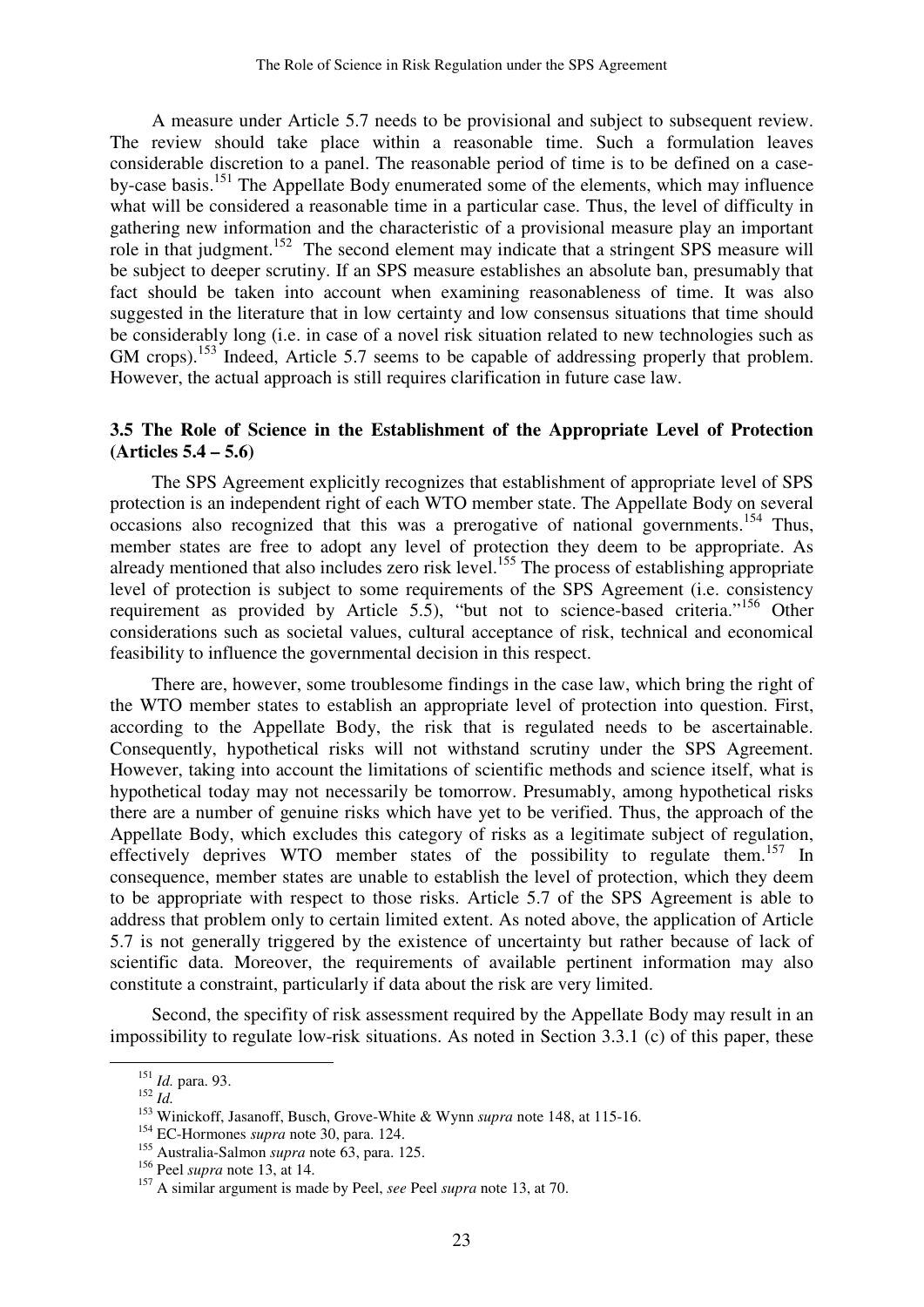#### Lukasz Gruszczynski

types of risks are very elusive and easily escape scientific examination. In effect, it may appear that in low-risk situations the right to establish appropriate level of protection is rather illusory.

Third, the proportionality test applied by the panel in the Japan-Apples case also impairs the right of the member states to establish any level of protection they deem to be appropriate. According to the panel, disproportion between the risk identified by the scientific evidence and the SPS measure implies that there is no rational or objective relationship. In the same line the panel also introduced the notion of "negligible risk", risk whose probability of occurrence is very low.<sup>158</sup> If an adopted SPS measure is strict (presumably aiming at zero risk level), while the risk is negligible (which does not mean that it does not exists) no rational or objective relationship between the measure and the relevant scientific evidence will be found. Lack of such a relationship indicates that a measure is maintained "without sufficient scientific evidence" and violates Article 2.2 of the SPS Agreement. Note, however, that both concepts of proportionality and negligible risks reflect rather the political considerations, which are reserved to the WTO member states. If a member state is entitled to establish its appropriate level of protection, the panel may not classify risks as negligible or require proportionality between the risk and measure.<sup>159</sup>

Forth, as discussed in Section 3.3.1 (c) and (d), the interpretation of the notion of "likelihood" in the assessment of pest and disease risks seems to require a quantitative dimension. In such cases mere qualitative data cannot serve as a basis of proper risk assessment. In consequence, finding a quarantine risk, which is not reducible to quantitative dimensions, does not allow a member state to adopt an SPS measure.

## **3.6 Standard of Review in SPS Disputes**

-

The last issue that requires clarification is the standard of review employed by the panels in the SPS disputes. The applicable standard has an essential role in the process of assessment of scientific evidence submitted by the parties during proceedings. The deferential standard results in the inability of a panel to review the scientific evidence. Instead, the panel may only examine whether a member state followed the procedures required by the SPS Agreement (i.e notifications requirements). On the other hand, a *de novo* standard allows a panel to review the determination made by the national authority and substitute it with its own judgments. That also includes evaluation of the validity of scientific evidence, as well as appropriateness of the SPS measure to address a specific risk situation. Of course between those two extremes, there is a great array of more or less deferential approaches.

As the SPS Agreement does not provide for any specific rules in this respect, the Appellate Body referred to Article 11 of the Understanding and Procedures Governing the Settlement of Disputes.<sup>160</sup> The Appellate Body found that "the applicable standard is neither *de novo* review as such nor 'total deference', but rather the 'objective assessment of the

<sup>&</sup>lt;sup>158</sup> The negligible risk was defined by one of the experts in the Japan-Apple case as the "likelihood of between zero and one in a million," *see* Panel Japan-Apples *supra* note 50, Annex 3, para. 332.

<sup>159</sup> *But see* Panel Japan-Apples *supra* note 50, para. 4.64, where the U.S. observed that "in describing the risk of transmission as 'negligible' rather than 'zero', the scientific reports merely reflected 'the uncertainty that theoretically always remains [that an event may occur] since science can never provide absolute certainty' that an event may never occur."

<sup>&</sup>lt;sup>160</sup> Understanding and Procedures Governing the Settlement of Disputes as incorporated by the Marrakesh Agreement Establishing the World Trade Organisation of April 15, 1994 available at http://www.wto.org [hereinafter **DSU**].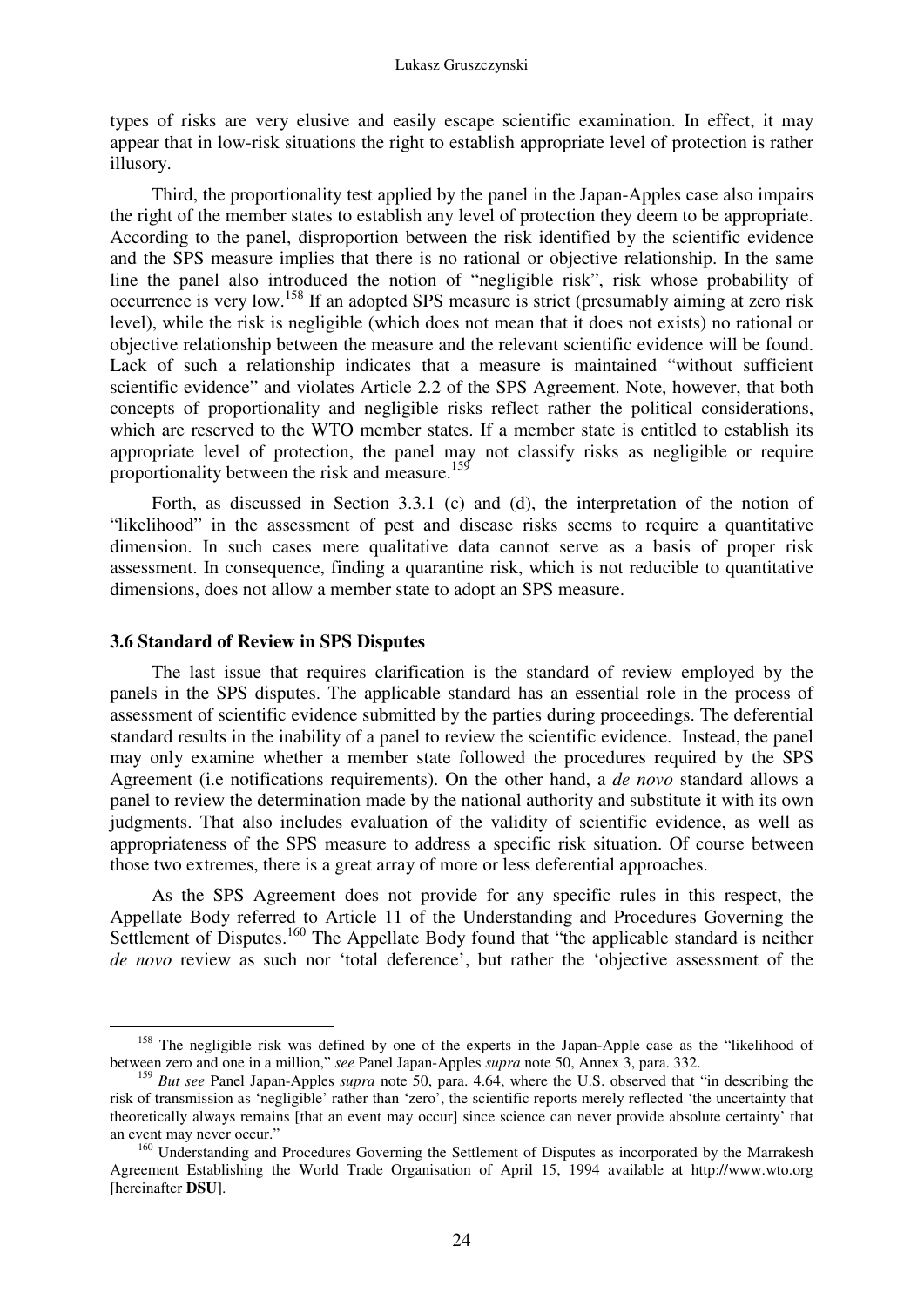facts'."<sup>161</sup> Thus, in the EC-Hormones case, the Appellate Body refused the argument of the E.C. that the panel was obliged to apply deferential judicial review of the national regulatory authority's determinations. Likewise, in the Japan-Apples case, the Appellate Body confirmed that favoring "Japan's approach to risk and scientific evidence over the views of the experts conflicts with the Appellate Body's articulation of the standard of 'objective assessment of the facts." $162$ 

The objective standard allows the panel to determine the existence, quality and sufficiency of scientific evidence supporting the SPS measure in question. Consequently, the panel may review the scientific justification and determine whether evidence is sufficient for the justification of the measure. Indeed, in all four disputes the panels made such a determination. As noted by some commentators the "line between an objective standard and a *de novo* review appears blurry, as an objective assessment of the facts would arguably entitle the panel to impose its own views on the scientific evidence."<sup>163</sup> Certainly, the standard that was adopted by the Appellate Body is closer to *de novo* review than deference.<sup>164</sup> However, as noted by another scholar "where exactly the middle ground is to be found between de novo review and total deference will only become clear through adjudication of further cases."<sup>165</sup> That statement has not lost its strength.

#### **4. Science as a Benchmark in International SPS Disputes**

What kind of observations on the role of science under the SPS Agreement can be drawn from the above analysis? Theoretically, there are at least three distinctive roles, which may be performed by science under the SPS Agreement. First, science can be seen as an element of harmonization efforts pursued within the WTO. Presumably, science is one of the most universal discourses available to humans. This is particularly true with respect to hard science such as mathematics and physics, and to some extent biology, chemistry, and toxicology. Thus, the employment of science may result in greater convergence between the different regulatory systems than in the case of any other criteria.<sup>166</sup> However, acceptance of minority scientific opinions as well as recognition of the right of member states to establish its own level of protection seems to indicate that this function plays a rather limited role. Moreover, it may be legitimately argued that only those provisions of the SPS Agreement, which relate to international standards, may be seen as a reflection of harmonization goals.

Second, science can be seen as a sophisticated instrument for the detection of those measures which have a protectionist character. In other words, science may serve as an objective criterion for determination whether the particular SPS measure is protectionist or not. As noted by Sykes the requirement of scientific evidence "aids in motive review, and helps to sort regulations between those that are protectionists and those that seek to promote some legitimate, non-protectionist regulatory objective."<sup>167</sup> Consequently, the role of science

<sup>&</sup>lt;sup>161</sup> EC-Hormones *supra* note 30, para. 117, the Appellate Body based its argument on the wording of Article 11 of the DSU.

<sup>162</sup> Japan-Apples *supra* note 54, para. 165.

<sup>&</sup>lt;sup>163</sup> Nick Covelli & Viktor Hohots, *The Health Regulation of Biotech Foods under the WTO Agreement*, 6 (4) J. Int'l Econ. L. 773, 783 (2003).

<sup>164</sup> Peel *supra* note 13, at 95-97.

<sup>165</sup> G. Axel Desmedt, *Hormones: 'Objective Assessment' and (or as) Standard of Review*, 1 J. Int'l Econ. L. 695, 697 (1998).

<sup>&</sup>lt;sup>166</sup> However, Atik argues that science may lead to fragmentation rather than convergence due to "influences" exerted by particular scientific centers of authority" or as an alternative to procedural convergence as opposed to a substantive one, Atik *supra* note 17, at 755.

<sup>167</sup> Sykes *supra* note 27, at 355.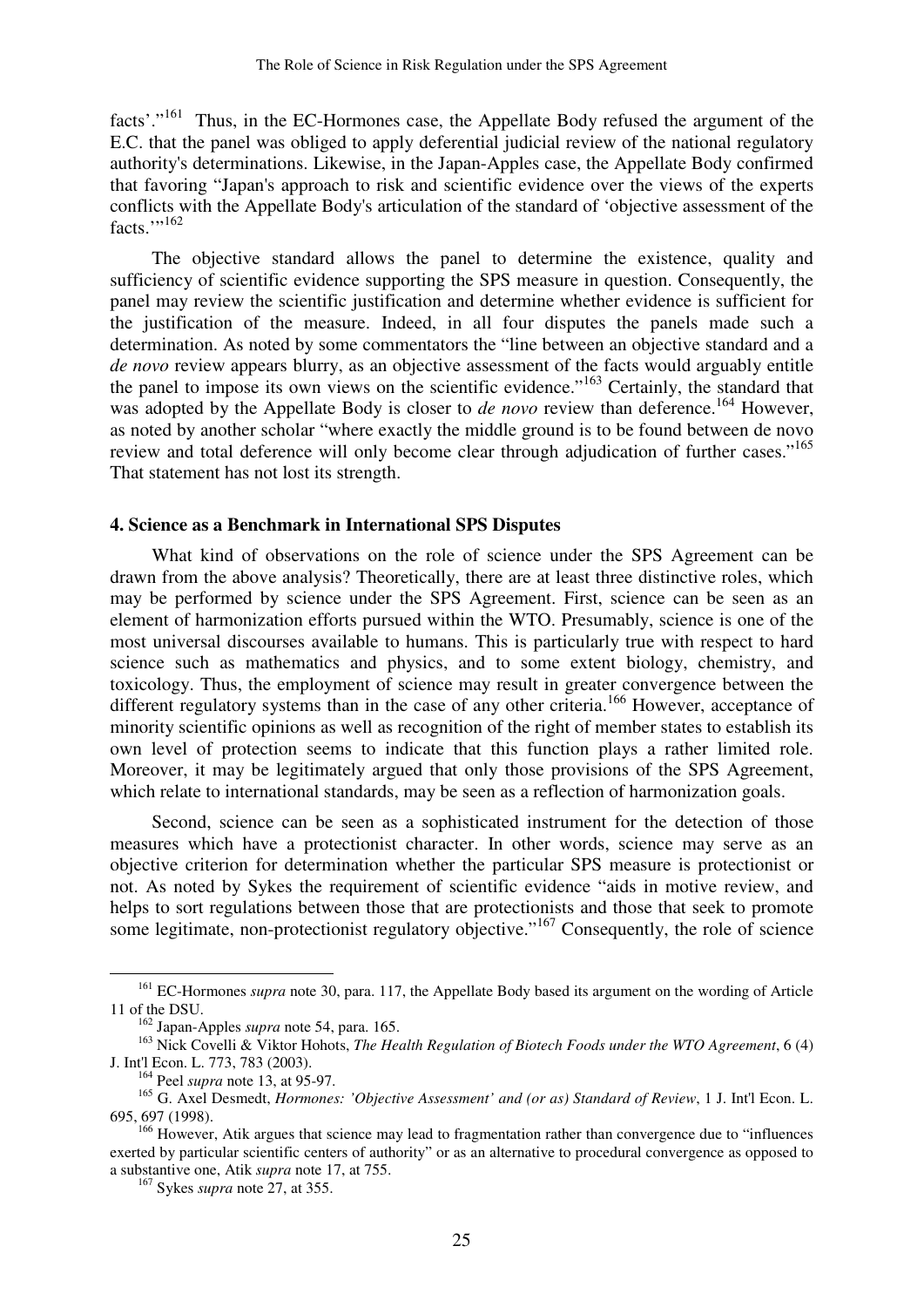is limited to determining whether an SPS measure is genuine or constitutes disguised protection.<sup>168</sup> As one scholar put it, the role of science is limited to the task of circumscribing "the regulatory activity of national governments so as to limit the abuse of putatively scientific claims for protectionist purposes."<sup>169</sup>

Finally, science may be perceived as a mechanism for elimination of SPS restrictions to international trade, by requiring certain rationality from domestic regulations. That goal goes beyond the pure non-protectionism principle. It aims at the general elimination of the obstacles to international trade, irrespective of whether they have or not a protectionist character.<sup>170</sup> As stressed by one commentator, the SPS Agreement aims at "the prevention of unjustified regulation per se, whether or not such a regulation creates a competitive disadvantage for foreign goods vis-à-vis domestic goods."<sup>171</sup> Again it was submitted that the Appellate Body refused to recognize fully that function. As Hurst criticized, the Appellate Body "denied proper recognition to a fundamental premise underlying the SPS Agreement that even non-discriminatory measures have the clear potential to hamper the international trade."<sup>172</sup>

The approach adopted in the case law seems to indicate that the Appellate Body is still in the process of defining the exact role of science under the SPS Agreement. Arguably, the Appellate Body tries to find an equilibrium between competing objectives, namely trade liberalization and the need to protect life and health. In the words of the Appellate Body:

[t]he requirements of a risk assessment under Article 5.1 as well as of 'sufficient scientific evidence' under Article 2.2, are essential for maintenance of the delicate and carefully negotiated balance in the SPS Agreement between the shared, but sometimes competing, interests of promoting international trade and of protecting the life and health of human beings. $173$ 

As a general observation, it may be said that the Appellate Body relied predominantly on the technical paradigm of risk. The Appellate Body, following the language of the SPS Agreement, conceptualized risk as a combination of probability or possibility and adverse outcome resulting from the exposure to the hazard. Likewise, risk assessment was perceived as predominantly scientific evaluation. Under that approach, the principal role needs to be assigned to science. Consequently, the SPS measure needs to be based on scientific principles, rationally related to scientific evidence (Article 2.2) and supported by the conclusions of risk assessment (Article 5.1). A mere consideration of scientific evidence is not sufficient; findings of risk assessment need to be reflected in an SPS measure. An SPS measure will be found incompatible with the SPS Agreement if not supported by sufficient scientific data and evidence. Presumably, the Appellate Body, while accepting divergent scientific opinions, also required from them a certain level of scientific plausibility. In the same line, the Appellate Body introduced the objective standards of review. This standard allows panels to determine the existence, quality and sufficiency of scientific evidence supporting the SPS measure in question. Science's role seems closer to the third function rather than the second one. Thus, science aims at the elimination of the internal barriers to international trade, irrespective of whether such barriers have a protectionist character. In the words of one commentator,

<sup>168</sup> John J. Barceló III, *Product Standards to Protect the Local Environment – the GATT and the Uruguay Round Sanitary and Phytosanitary Agreement*, 27 Cornell Int'l L.J. 755, 768 (1994).

<sup>169</sup> Wirth *supra* note 16, at 818. <sup>170</sup> Bohanes *supra* note 10, at 326.

<sup>&</sup>lt;sup>171</sup> Robert Hudec, *Science and Post-discriminatory WTO Law*, 26 B.C. Int'l & Comp. L. Rev. 185, 187 (2003).

<sup>172</sup> Hurst *supra* note 94, at 31.

<sup>&</sup>lt;sup>173</sup> EC-Hormones *supra* note 30, para. 177.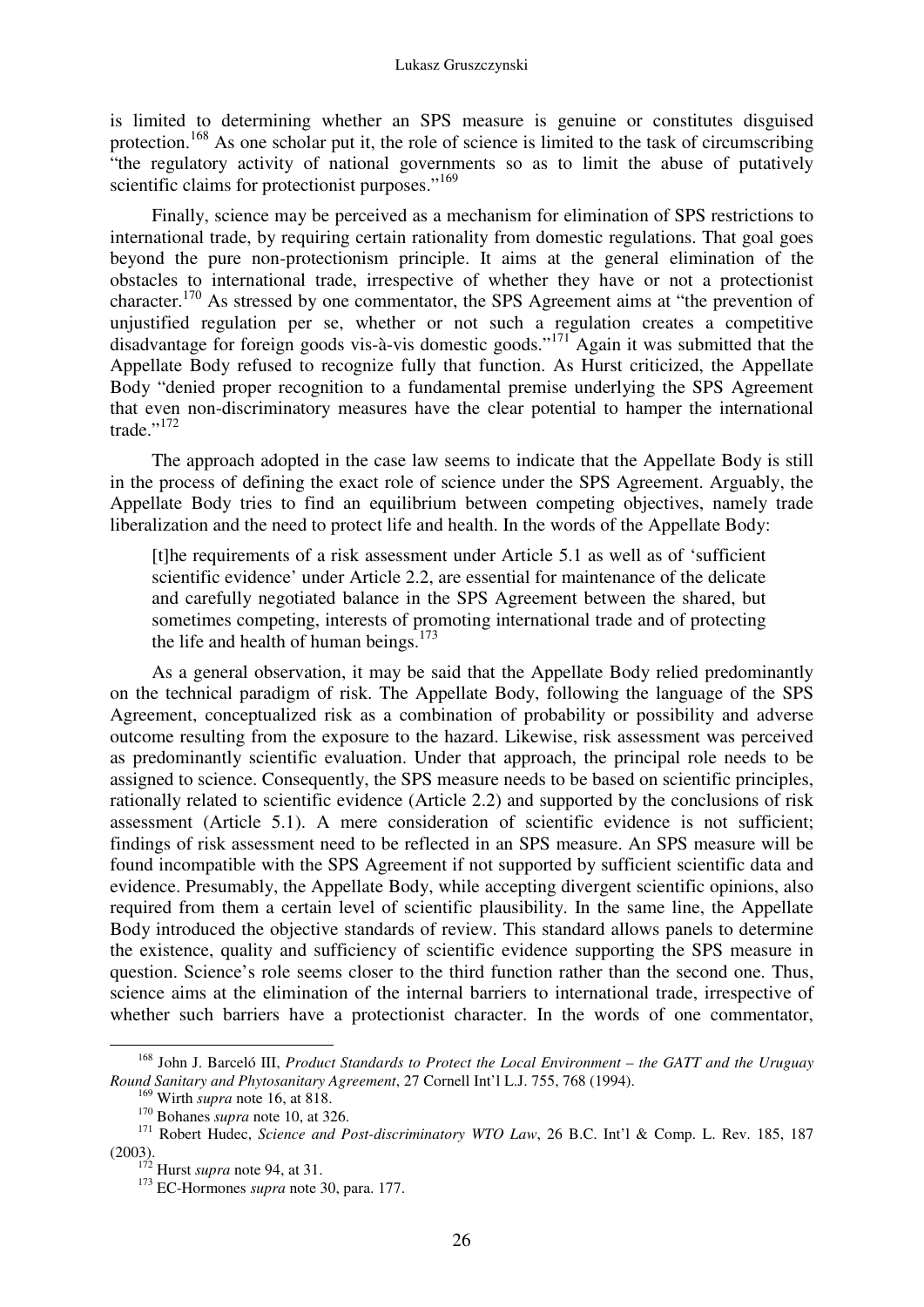science is employed as a criterion for distinguishing the between legal and illegal SPS measures.<sup>174</sup>

The above does not mean, however, that the Appellate Body adopted the orthodox technical standpoint on the role of science. The case law proves just the opposite. As indicated previously, the notion of "science" was understood liberally. The Appellate Body recognized that science is not a static or determined set of knowledge; it is rather a constant process of inquiry on the nature and behavior of natural things, characterized by continuous verification of subsequent hypothesis. At the same time, science is not able to provide with absolute certainty that a particular substance will not have an adverse effect.<sup>175</sup> Such an understanding of science has far-reaching practical implications. As science is not perceived as constituting a monolithic view, divergent scientific opinions may constitute a valid basis for the SPS measure. What constitutes a divergent opinion today may become a majority view tomorrow; in consequence "the call for a scientific basis may be satisfied by one or multiple mutually exclusive sciences."<sup>176</sup> Likewise, a panel, when evaluating whether the SPS measure is based on sufficient scientific evidence, limits its examination to the plausibility of the evidence provided. It does not require a member state to employ the best science available. The Appellate Body recognized the imperfections inherent in scientific methods. In consequence, it did not require member states to construe a risk assessment as a purely quantitative procedure. The qualitative elements may play a vital role in the process of identification and evaluation of possible risks. It also seems that the Appellate Body went beyond the technical paradigm of risk assessment. Arguably, the Appellate Body recognized that risk assessment is not a purely scientific process and other considerations may play an important role. That finding is supported by the refusal to strictly distinguish the risk assessment from the risk management as well as interpretation of Article 5.2 of the SPS Agreement. The risk assessment is not limited to the matters that are "susceptible of quantitative analysis by the empirical and experimental laboratory methods."<sup>177</sup> That is particularly true if the risks are irreversible. Moreover, in the EC-Hormones case the Appellate Body recognized that the government might act from the perspective of prudence and precaution.<sup>178</sup> Thus, the national governments enjoy certain a degree of deference when adopting their SPS measures. In the same line, the relationship between scientific evidence or conclusions of the risk assessment and SPS measure was conceptualized as a rational or objective one. The Appellate Body did not require a substantial relation or full conformity. Thus, it is not necessary for the member state to mirror the findings of the risk assessment, as the SPS measure needs only to be rationally related to the conclusions of assessment.<sup>179</sup> Clearly, it was possible within the language of the SPS Agreement to adopt a more stringent interpretation. Note however, that the introduction of a proportionality test regarding risk and the SPS measure may also indicate that the case law tends to require a more substantial relationship.

On the other hand, there are some findings in the case law, which seem to be inconsistent with the explicit language of the SPS Agreement. As discussed in Section 3.5 of this paper, the SPS Agreement clearly provides that WTO member states have a right to

<sup>174</sup> Vern R. Walker, *Keeping the WTO from Becoming the "World Trans-Science Organization": Scientific Uncertainty, Science Policy, and Factfining in the Growth Hormones Dispute*, 31 Cornell Int'l L.J. 251, 254 (1998).

<sup>&</sup>lt;sup>175</sup> EC-Hormones *supra* note 30, para. 186.

<sup>&</sup>lt;sup>176</sup> Atik *supra* note 17, at 749.

<sup>177</sup> *Id.* para 187.

<sup>&</sup>lt;sup>178</sup> EC-Hormones *supra* note 30, para 124.

<sup>&</sup>lt;sup>179</sup> Note, however, that the introduction of a proportionality test regarding risk and an SPS measure may indicate that the case law tends to require a more substantial relationship.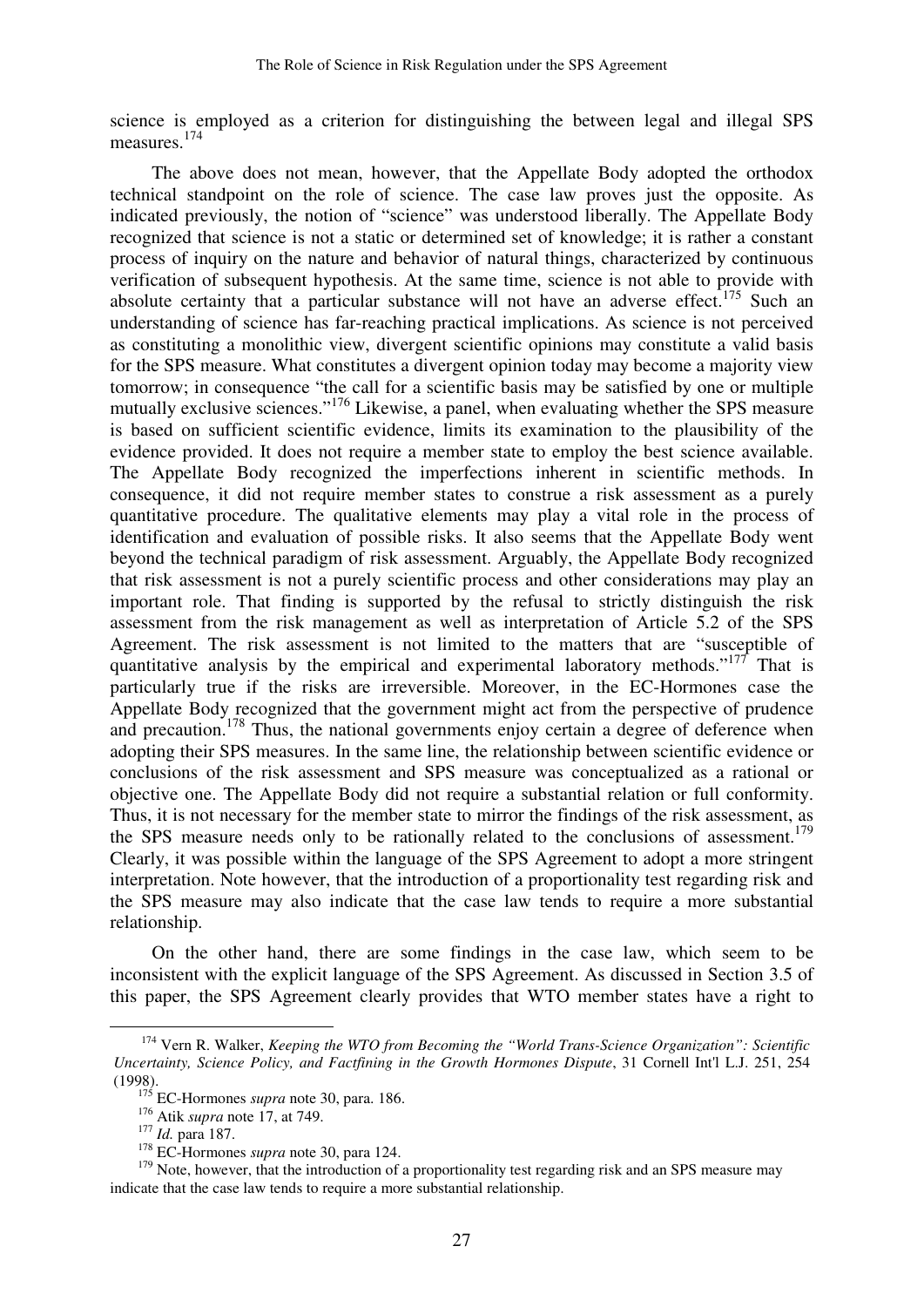establish and maintain their appropriate level of SPS protection of human, animal or plant life and health. The Appellate Body on several occasions also has confirmed that right. Nevertheless, certain standards adopted for the purpose of evaluating the sufficiency of scientific evidence or the appropriateness of the risk assessment put that right in question. Particularly with respect to the requirement of risk ascertainability, specifity of risk assessment, proportionality between the SPS measure and risk probability, as well as the qualitative and quantitive dimension of risk assessment. Those standards are not inappropriate *per se.* Clearly, they worked properly in the SPS cases that were decided. Nonetheless, they seem to be incapable of universal application in the SPS disputes. As indicated above, there are borderline situations, in which the application of those standards, will result in the violation of the right of the member states to establish a level of SPS protection they deem to be appropriate. The additional problems relate to the issue of the burden of proof allocation under Article 5.7 as well as an interpretation of the alternative as provided by Article 3.3.

It also should be noted that there are a number of specific issues under the SPS Agreement still to be decided. The clarification of those matters will ultimately determine the role, which is played by science under the SPS Agreement. Thus, the relationship between Article 2.2 and 5.1 needs to be elucidated. Particularly, it is important to clarify whether it is possible for the member state to lose the case because of deficiencies in the risk assessment, even if scientific evidence showed the reasonableness of the SPS measure. The Appellate Body should also explain to what extent non-scientific considerations might be taken into account when conducting risk assessment. The additional clarification is also required with respect to the status of minority scientific opinions. How plausible they need to be? What level of reliability should they bear? Whether "a measure inconsistent with the current dominant paradigm will fall the SPS scrutiny"?<sup>180</sup> Finally, the notion of "available pertinent" information" requires further investigation by panels and the Appellate Body.

The role that has been assigned to science under the SPS Agreement, through the Appellate Body's interpretation, is subject to both, strong criticism and genuine appraisal. Critics argue that the aim of the WTO system is the promotion of socio-economic welfare. Such welfare consists of both material and nonmaterial elements, including popular safety perception. In effect, reliance on purely scientific criteria does not guarantee the maximization of social welfare.<sup>181</sup> Popular fear in itself is a social cost. Thus, the adoption of risk regulation based on purely the popular perception of risk, may have sense, even if scientifically unfounded. Howse points out that "if citizens believe they need a certain regulation, however 'deluded' such belief is, their utility will be reduced if they do not get it, in the sense they will believe themselves exposed to a risk they believe to be significant."<sup>182</sup> Other authors make their arguments with reference to democratic values. Bohanes claims, on the basis of a subjective welfarism approach, $183$  that the government should not override the preferences of its own citizens. Therefore, the ultimate decision should be taken in accordance with general public preferences rather than science. It is also submitted that democracy requires that the ultimate decision rests on citizens. As Howse puts it: *"*not to honor the citizens' choice is in fact to favor an artificial and cryptically elitist conception of democratic deliberation."<sup>184</sup> From a pragmatic point of view, it is argued that the application of the SPS Agreement, which favors scientific findings over the popular perception of the risk possibly "endangers public

<sup>180</sup> Atik *supra* note 17, at 753.

<sup>181</sup> Bohanes *supra* note 10, at 355.

<sup>182</sup> Howse *supra* note 79, at 2337.

<sup>&</sup>lt;sup>183</sup> The subjective welfarism approach claims that "government, even, or perhaps especially in a democracy, should attend exclusively to conception of welfare as subjectively held by its citizens," Bohanes *supra* note 10, at 360, citing C. Sunstein *Free Markets and Social Justice* (1997).

<sup>184</sup> Howse *supra* note 79, at 2337.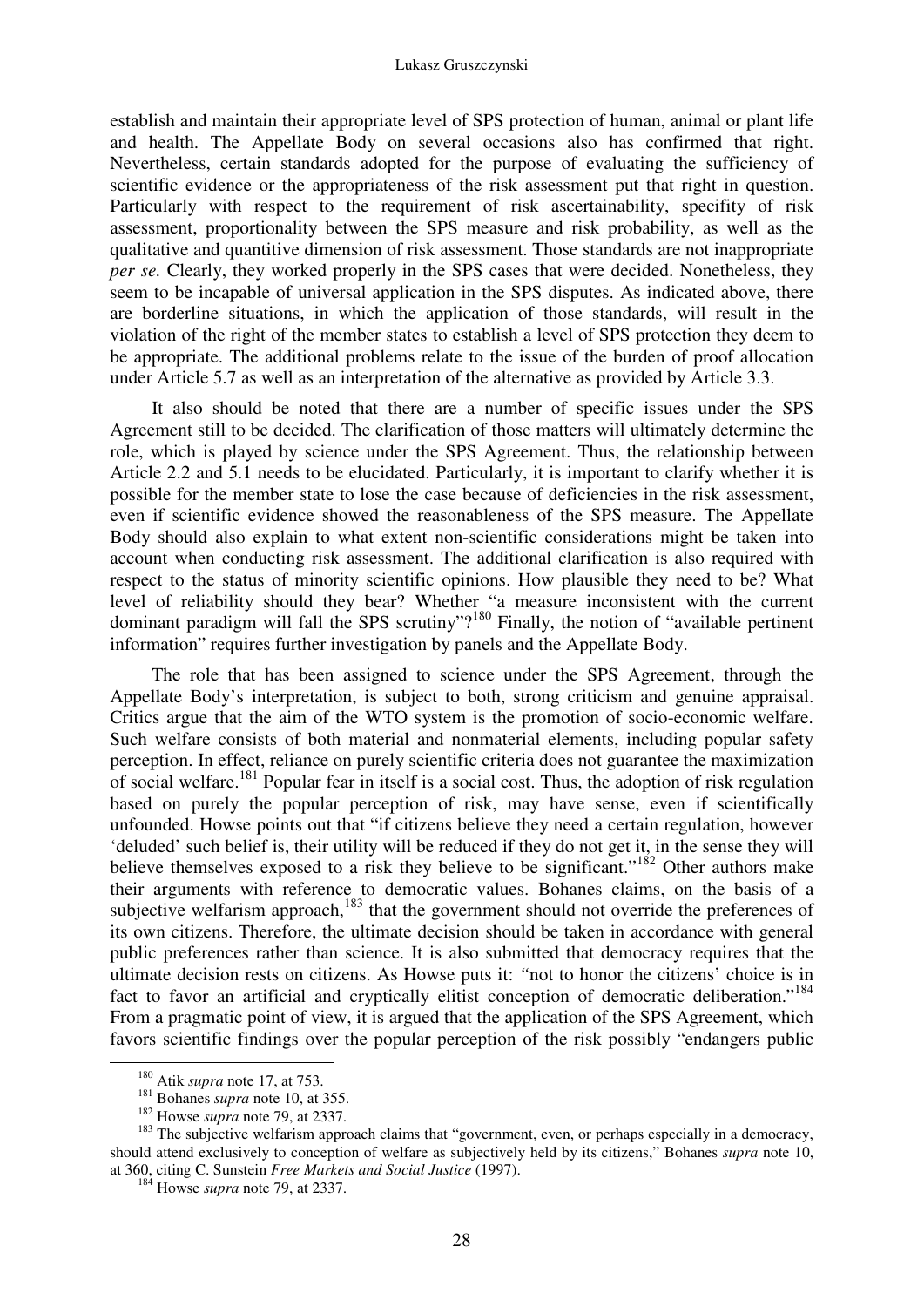support for the trade regime" in general.<sup>185</sup> Finally, critics stress that science is not a neutral criterion and, thus, is incapable of serving as an objective benchmark in international SPS disputes. $186$ 

Advocates indicate that the presence of science in the SPS Agreement may help national governments to maintain their autonomy in the field of health and environmental regulation. The scientific requirement may serve as a shield against the pressure from other states to weaken national regulations. In effect, the SPS Agreement does not undermine national sovereignty but rather plays a supportive role.<sup>187</sup> The criticism based on the concept of socioeconomic welfare and social costs may be tried with three types of counterarguments. First, it should be noted that this concept does not take into account the external costs of the regulation (i.e. costs borne by the foreign traders, producers). It also underestimates the ancillary costs borne by the nationals (i.e. costs of consumers due to increase of prices or limitation of possible choices) as well as long term costs (i.e. *ex post* costs of maintaining regulation in force).<sup>188</sup> Second, it may be argued that fear can be reduced through less stringent means than regulation (i.e. information and education of general public). Third, regulatory responses to unfounded fears may create incentives for interests groups to promote new fears. Those new fears will of course entail additional costs. <sup>189</sup> In consequence, "deciding whether regulation would minimize social costs would entail a complex calculation."<sup>190</sup> Democratic criticism is addressed on three different levels. First, it is submitted that the "democratic" decisions may result not from the genuine preferences of citizens but rather reflect the interests of narrow but powerful interests groups.<sup>191</sup> Consequently, by relying on international rules (or science in case of the SPS Agreement) governments become more immune from those pressures and therefore closer reflect the real preferences of citizens. Other arguments indicate that democratic decisions need to be based on knowledge. Thus, science-based provisions may be seen as "enhancing the quality of rational democratic deliberation about risk and its control."<sup>192</sup> Third, science may be seen as actually re-enforcing democracy by providing the external accountability of states.<sup>193</sup> The pragmatic argument may be countered by the procedural history of SPS disputes. Out of four decided SPS cases, three were fully complied with by the loosing parties. The EC-Hormones case seems to constitute rather the exception than the general rule. Moreover, it may be argued that the possibility of the compensation and the suspension of concessions instead of compliance serves as a safety valve. Advocates of the SPS Agreement also stressed that the Appellate Body recognized the imperfection of science and scientific methods.

Instead of assessing the validity or plausibility of the above arguments, I would rather like to make four additional remarks. Firstly, it should be noted that the SPS case law is still in its infancy. Four cases decided up to date, have provided member states with some indication on the role of science under the SPS Agreement. However, as discussed above, there is also a number of important issues yet to be decided. Presumably, their interpretation

<sup>185</sup> Charnovitz *supra* note 131, at 302.

<sup>186</sup> *See e.g.* Walker *supra* note 174.

<sup>187</sup> Atik *supra* note 17, at 741.

<sup>188</sup> Howard F. Chang, *Risk Regulation, Endogenous Public Concerns, and the Hormones Dispute: Nothing to Fear but Fear Itself*, 77 S. Cal. L. Rev. 743, 762 (2004).

<sup>189</sup> *Id.* at 763-64.

<sup>190</sup> *Id.* at 763.

<sup>191</sup> Ernst-Ulrich Petersmann, *Trade Policy as a Constitutional Problem. On the 'Domestic Policy Functions' of International Trade Rules,* 41 Aussenwirtschaft 405, 426 (1986).

<sup>192</sup> Howse *supra* note 79, at 2330.

<sup>&</sup>lt;sup>193</sup> Scott *supra* note 123, at 13, citing R. Keohane who defined external accountability as "accountability to people outside of the acting entity, whose lives are affected by it."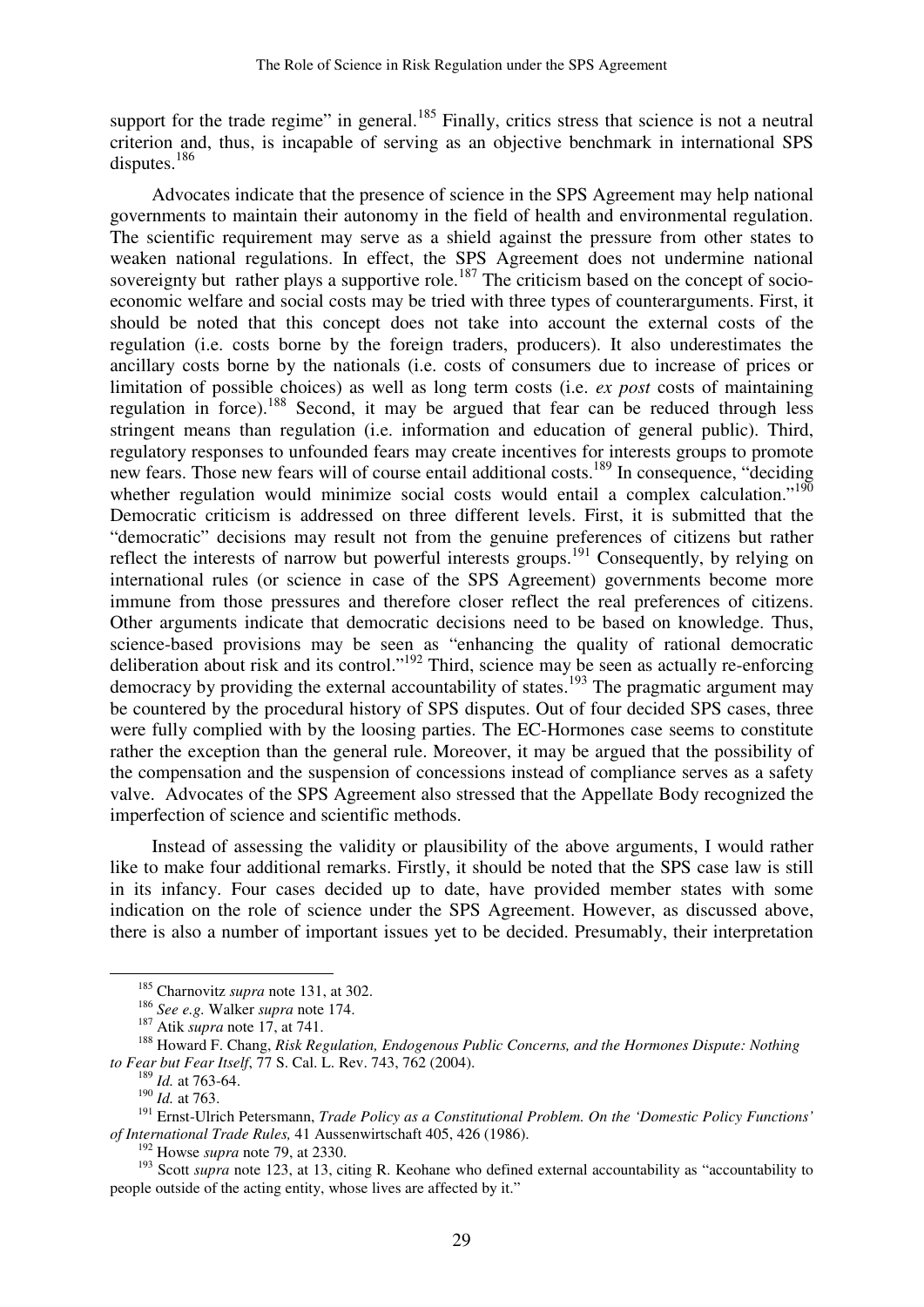will shed more light on the exact role performed by science in the SPS Agreement. In consequence, some of the objections as well as the praise of the scientific-based system established by the SPS Agreement may be premature.

Secondly, the Appellate Body seems to be conscious of the inherited limitations of the science-based system established by the SPS Agreement. Recognizing those limitations, it approached issues such as scientific justification and risk assessment in very sensitive manner. By doing this, the Appellate Body was able to address some of the most controversial issues relating to the role of science under the SPS Agreement. In effect, the approach, which is emerging from the case law, seems to be far from scientific orthodoxy. This paper attempts to present the specific findings of the SPS case law, which illustrate that trend.

Thirdly, it should be noted that the SPS Agreement in different provisions explicitly recognizes science as a crucial factor for the determination of the legality of domestic SPS measures.<sup>194</sup> According to Article 19.2 of the DSU, "the panel and Appellate Body cannot add to or diminish the rights and obligations provided in the covered agreements."<sup>195</sup> Of course, both the panel and the Appellate Body have a certain margin of discretion in the interpretation of the provisions of WTO agreements (i.e. due to ambiguity or general language used in the text of the agreements). Nevertheless, that margin is not unlimited. That situation is clearly visible in case of the SPS Agreement. The Appellate Body adopted a rather moderate interpretation of SPS provisions. However, further lessening of the role of science, i.e. by the broad inclusion of non-scientific considerations in risk assessment or the implantation of psychological or sociological paradigms into the SPS Agreement, seems to go too far. I believe that such approach will be incompatible with Article 19.2 of the DSU, as it will change completely the explicit language of the SPS Agreement.

Finally, it seems that, in certain borderline situations, there is an inherent tension between the right of a member state to establish an appropriate level of protection and certain standards of risk assessment process. The requirement of risk ascertainability, high demands with respect to the specifity of risk assessment, the introduction of a proportionality test and the concept of "negligible risks", as well as quantitive dimensions in the assessment of quarantine risk through the interpretation of "likelihood" casts serious doubts on the right of the member states to establish its level of SPS protection. If the system created by the SPS Agreement is to operate as a coherent one, those issues require further elaboration and adjustment in the future case law.

# **5. Conclusions**

This paper, by examining the text of the SPS Agreement and the relevant case law, attempts to present a comprehensive and coherent picture of science in the process of risk regulation as provided by the SPS Agreement. Thus, the interrelations between different "scientific" provisions of the SPS Agreement are presented and discussed. On this basis, I try to assess the role, which is assigned to science in international SPS disputes. I argue that the approach adopted by the Appellate Body reflects the explicit language of the SPS Agreement and is predominantly based on a technical paradigm. In consequence, science plays a critical role in distinguishing between legal and illegal SPS measures. However, I also submit that an examination of the case law reveals a recognition by the Appellate Body that risk situations are very complex in their nature. Thus, science is not perceived as a monolithic structure but

<sup>-</sup><sup>194</sup> As noted by one of the scholars "the core provision of the SPS Agreement establishes the role of science as a fundamental part of the basic obligations assumed by WTO Members with respect to sanitary and phytosanitary measures," McNiel *supra* note 34, at 117.

<sup>&</sup>lt;sup>195</sup> Article 19.2 of the DSU.